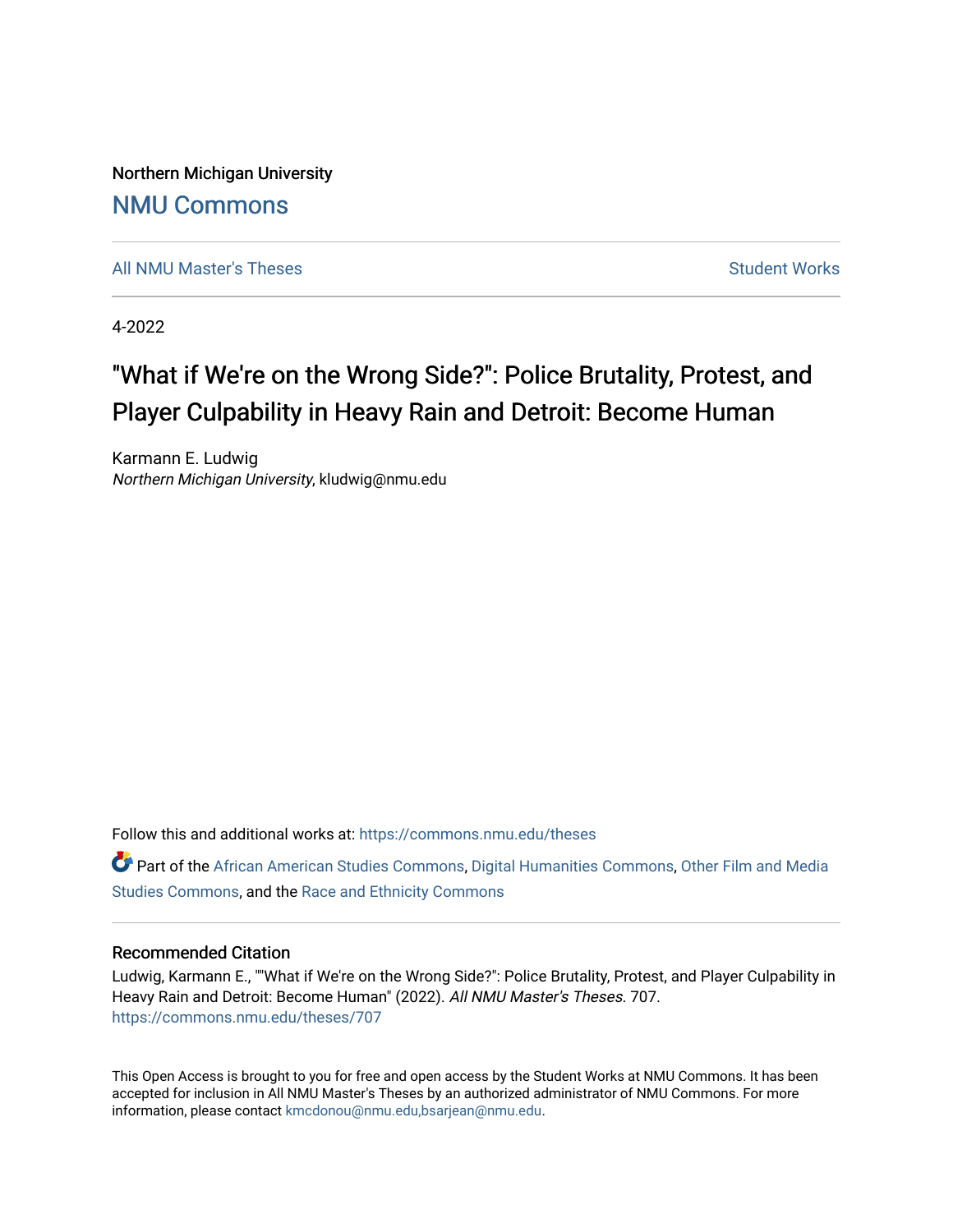### "WHAT IF WE'RE ON THE WRONG SIDE?" POLICE BRUTALITY, PROTEST, AND PLAYER CULPABILITY IN *DETROIT: BECOME HUMAN* AND *HEAVY RAIN*

By

Karmann Elsa Ludwig

### THESIS

Submitted to Northern Michigan University In partial fulfillment of the requirements For the degree of

### MASTER OF ARTS

Office of Graduate Education and Research

April 2022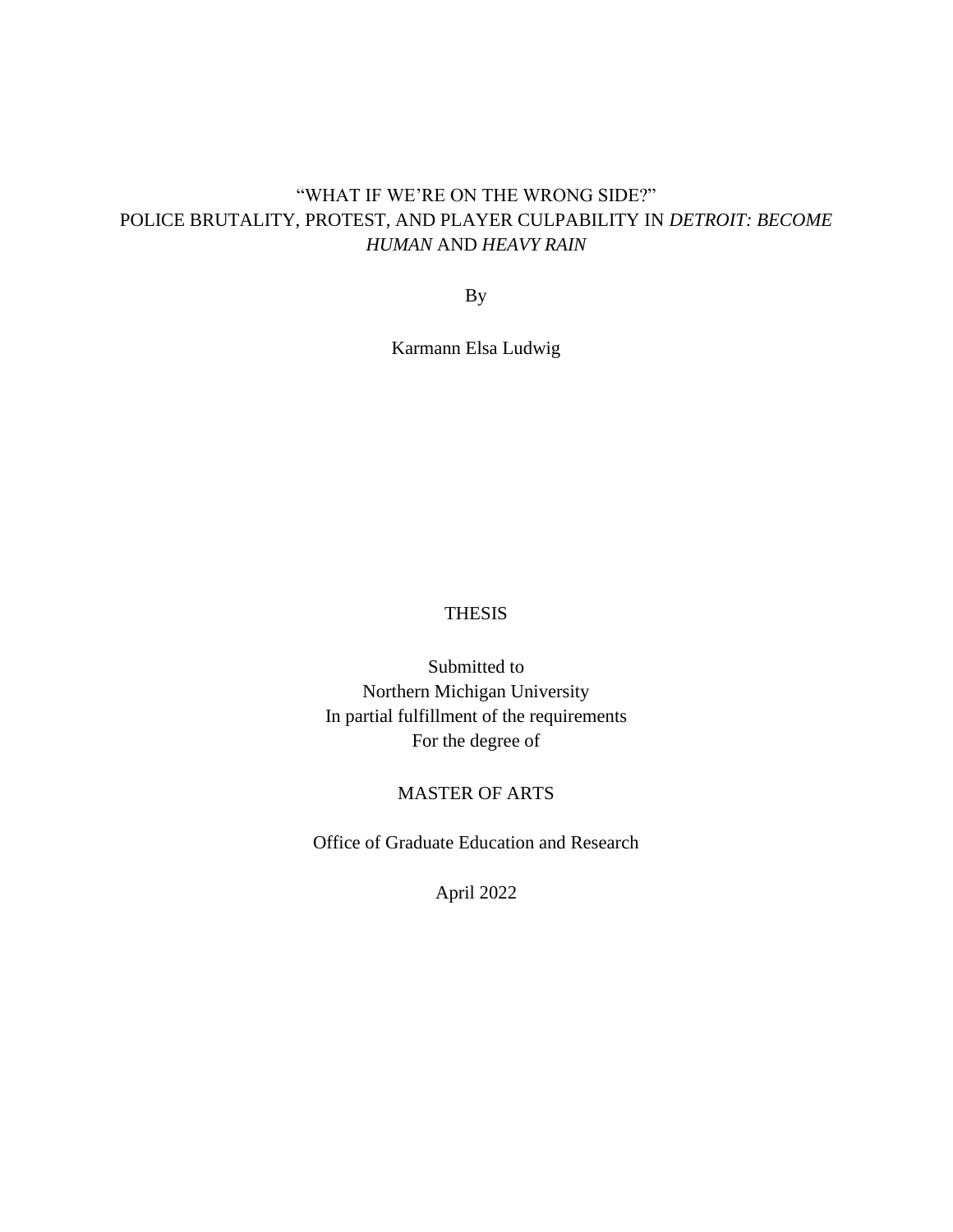Ludwig ii

### SIGNATURE APPROVAL FORM

## "WHAT IF WE'RE ON THE WRONG SIDE?" POLICE BRUTALITY, PROTEST, AND PLAYER CULPABILITY IN DETROIT: BECOME HUMAN AND HEAVY RAIN

This thesis by Karmann Elsa Ludwig is recommended for approval by the student's Thesis Committee and Department Head in the Department of English and by the Dean of Graduate Studies and Research.

Lailee

Committee Chair: Dr. Lesley Larkin

 $\frac{\sqrt{(\text{ad})\cdot \sqrt{(\text{ad})\cdot \sqrt{(\text{ad})\cdot \sqrt{(\text{ad})\cdot \sqrt{(\text{ad})\cdot \sqrt{(\text{ad})\cdot \sqrt{(\text{ad})\cdot \sqrt{(\text{ad})\cdot \sqrt{(\text{ad})\cdot \sqrt{(\text{ad})\cdot \sqrt{(\text{ad})\cdot \sqrt{(\text{ad})\cdot \sqrt{(\text{ad})\cdot \sqrt{(\text{ad})\cdot \sqrt{(\text{ad})\cdot \sqrt{(\text{ad})\cdot \sqrt{(\text{ad})\cdot \sqrt{(\text{ad})\cdot \sqrt{(\text{ad})\cdot \sqrt{(\text{ad})\cdot \sqrt{(\text{ad})\cdot \sqrt{(\text{ad})$ 04/04/2022 Date

Lynn Bomina

ade Eckat Dr. Lisa Schade Eckert

04/05/2022

Date

04/04/2022

Date

Date

Dean of Graduate Studies and Research

Department Head: Dr. Lynn Domina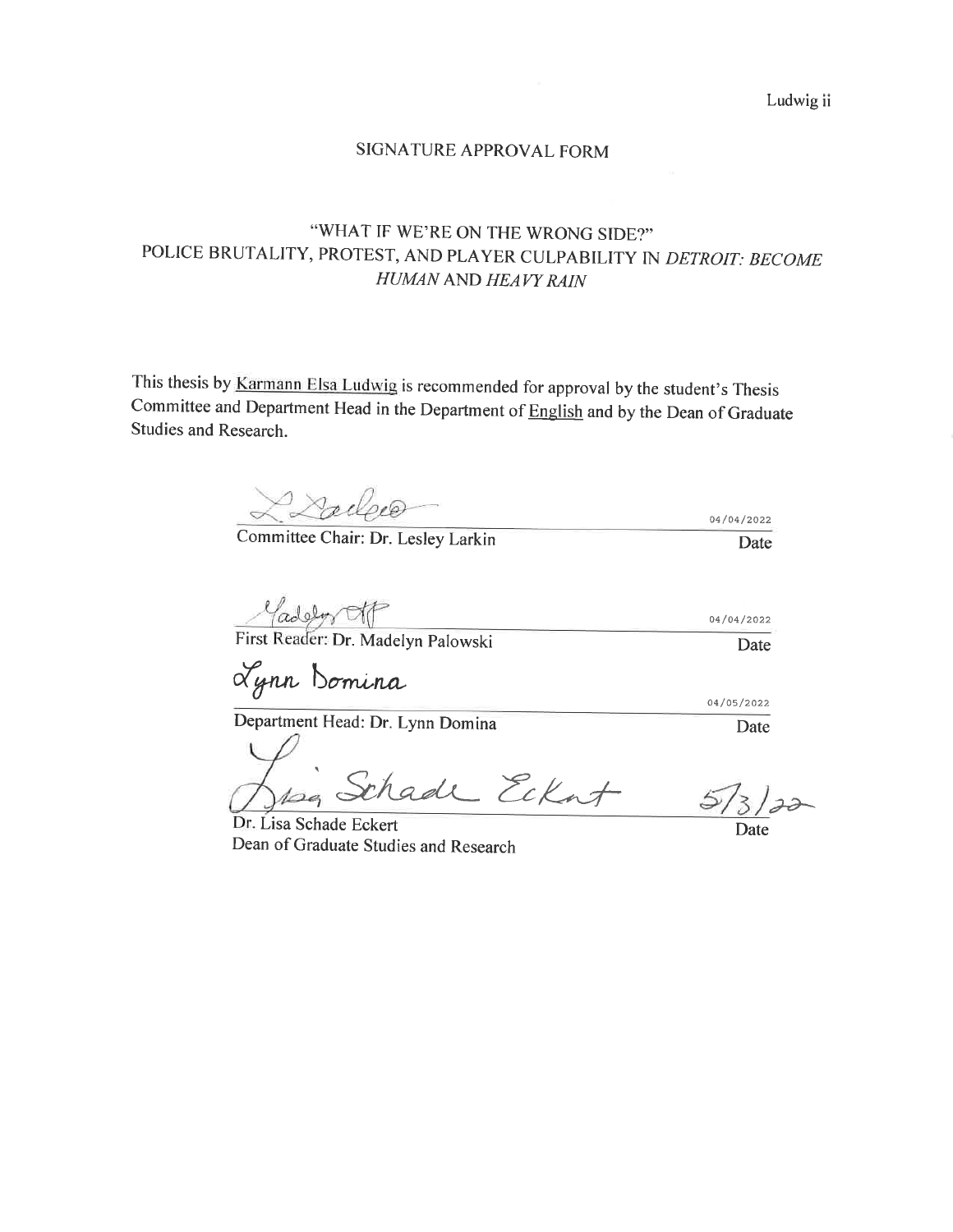### ABSTRACT

# "WHAT IF WE'RE ON THE WRONG SIDE?" POLICE BRUTALITY, PROTEST, AND PLAYER CULPABILITY IN *DETROIT: BECOME HUMAN* AND *HEAVY RAIN*

By

Karmann Elsa Ludwig

Choice-based video games have often been called "interactive movies" for their unique position as a genre that lets players craft a unique story by making decisions that alter the game's narrative. Two well-known examples in this genre, Quantic Dream's *Heavy Rain* and *Detroit: Become Human,* offer a variety of possible story lines and outcomes for players to experience. However, because these two narratives are steeped in themes of police brutality, systemic racism, and protest, the way a player shapes a story does not exist in a relatively "moral-free" vacuum. Rather, the legal and social precedents that are often used to absolve police misconduct of blame by indicating an absence of choice are accentuated in these two video games. Through the lens of ludonarratology, which emphasizes both the played experience and the narrative of a video game, I will explain how both *Heavy Rain* and *Detroit: Become Human* demonstrate both the presence of personal choice and the institutional frameworks which inhibit agency in order to maintain power. In addition, the racial tones of *Detroit: Become Human* offer at times subversive readings of police brutality while maintaining dominant narratives of protest that protect white comfort.

iii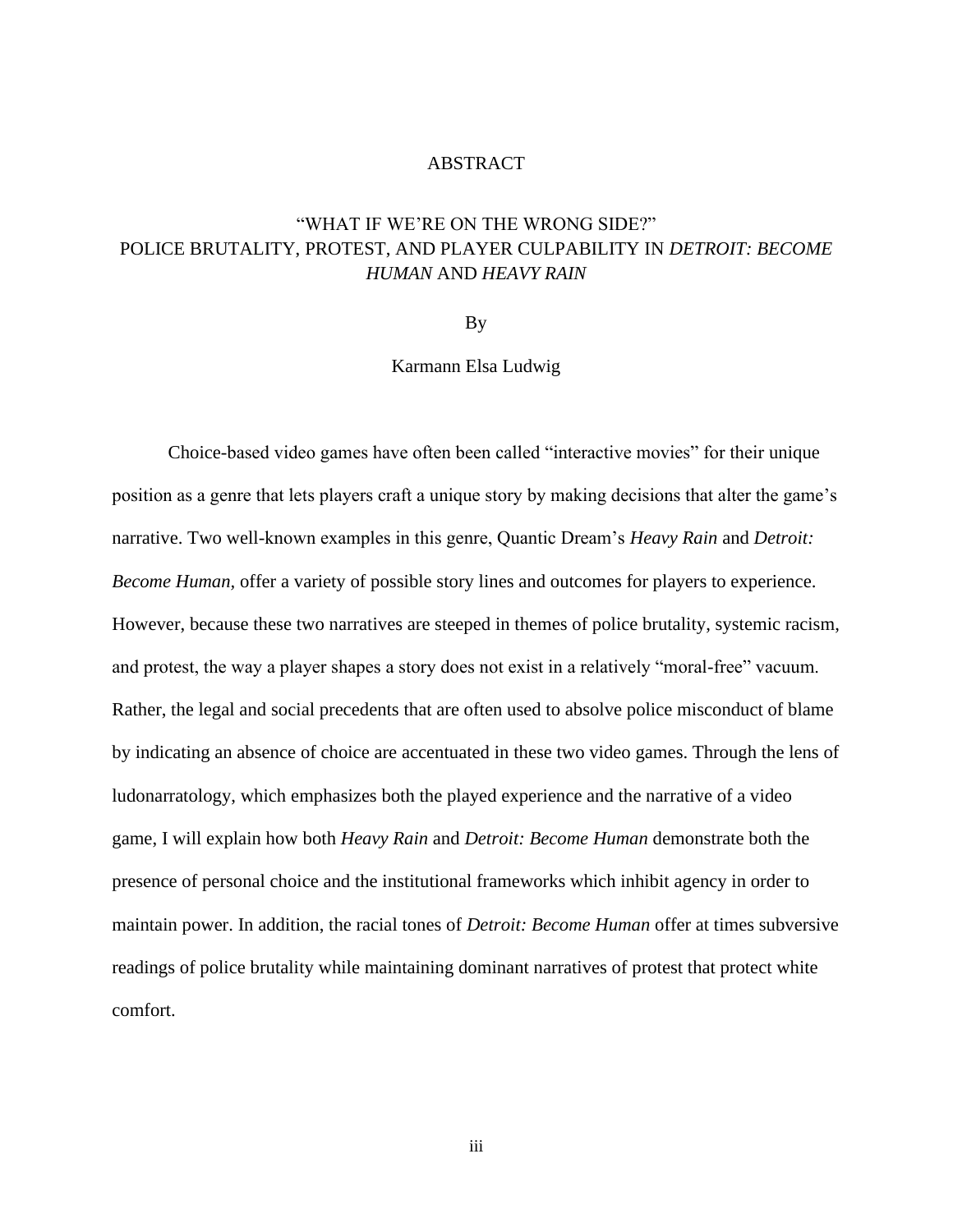### DEDICATION

This thesis is dedicated to Kendall Ludwig, Karl Ludwig, and Amber Kraft, for all the fun we had playing these games.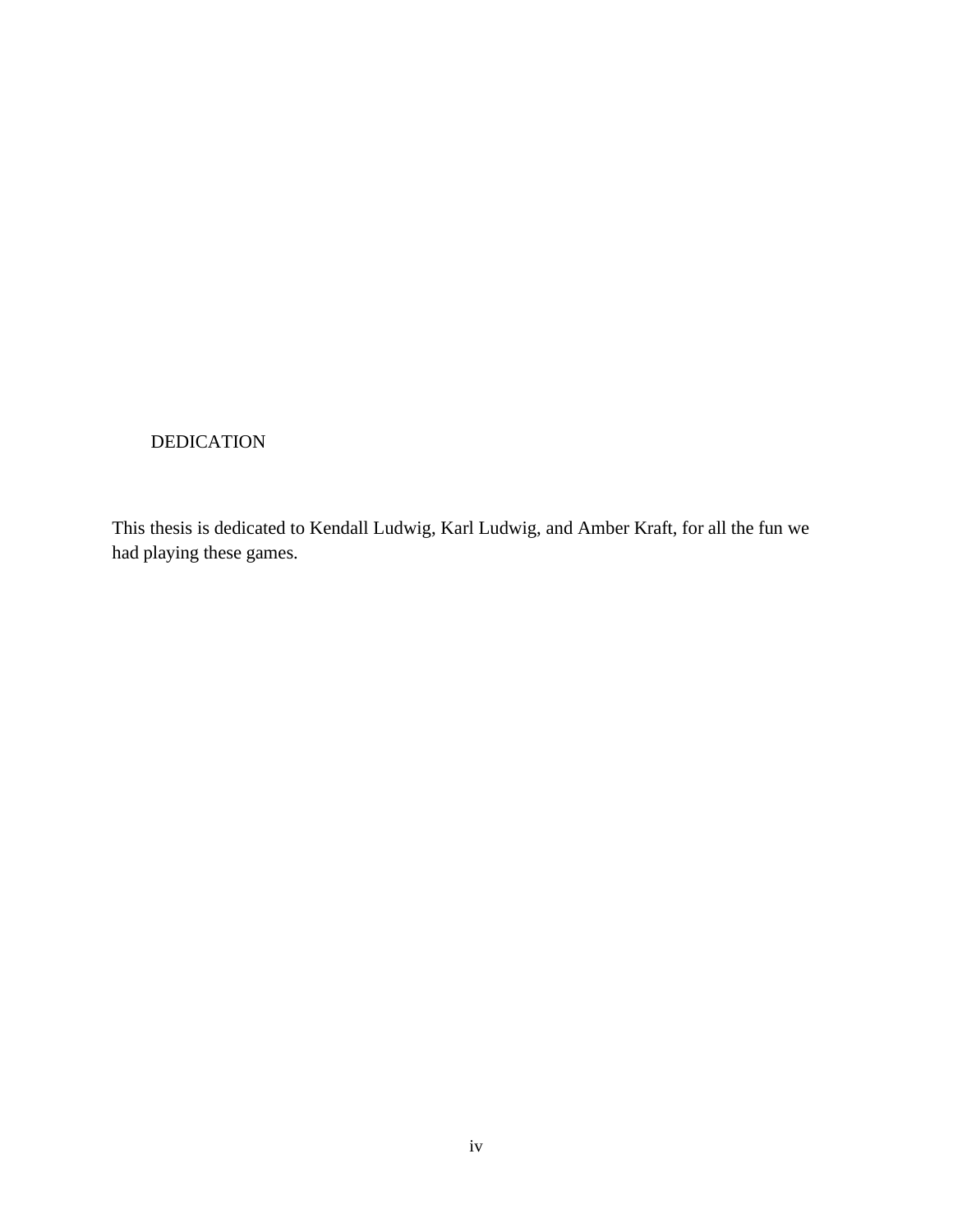#### ACKNOWLEDGMENTS

The author wishes to thank her thesis director, Dr. Lesley Larkin, for her continued encouragement and support; her reader, Dr. Madelyn Pawlowski, for her feedback and support during this program; Caden "Biz" Bissland for the joy he brought her this year; Lena Nighswander, Emma Vallandingham, and Joelle Stiles for their loving commiserations; and her family, Ken, Kristine, Kendall, and Karl, for their extensive love and support. Without the help of these people, this project could not have been completed.

This thesis follows the format prescribed by the *MLA Style Manual* and the Department of English.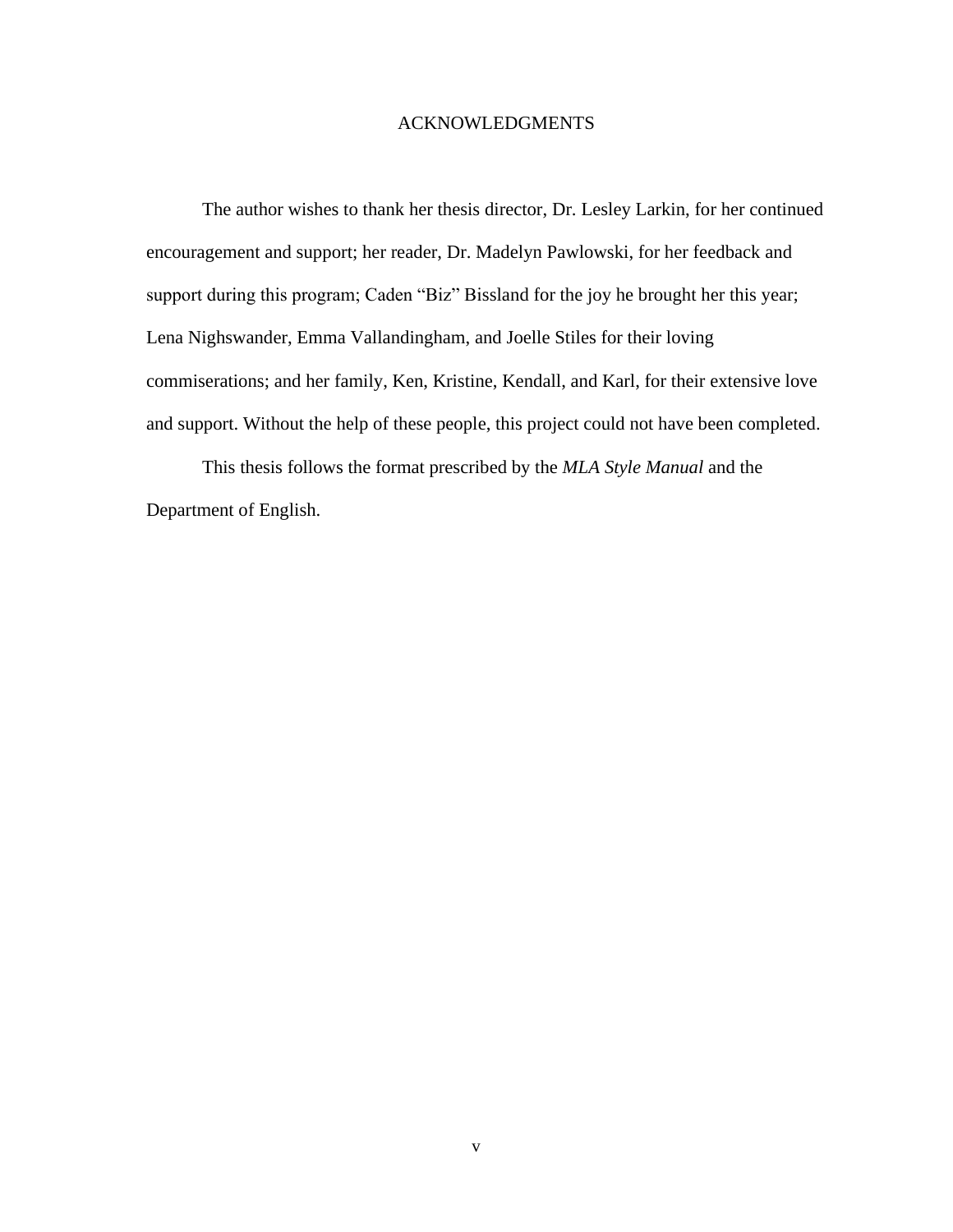# TABLE OF CONTENTS

| 0.2 Ludology, Narratology, and the Choice-Based Game2                   |
|-------------------------------------------------------------------------|
|                                                                         |
|                                                                         |
|                                                                         |
|                                                                         |
|                                                                         |
|                                                                         |
| 2.1 No Androids Allowed: Detroit: Become Human and The American Civil   |
|                                                                         |
| 2.2 American Mythology: Whitewashing the Protest Narrative42            |
| 2.3 To Flee or Not to Flee: The Public Opinion Question46               |
| 2.4 "I'm Whatever You Want Me to Be, Lieutenant": Connor and Making the |
|                                                                         |
| Conclusion: Misremembering History: The White Played Experience59       |
|                                                                         |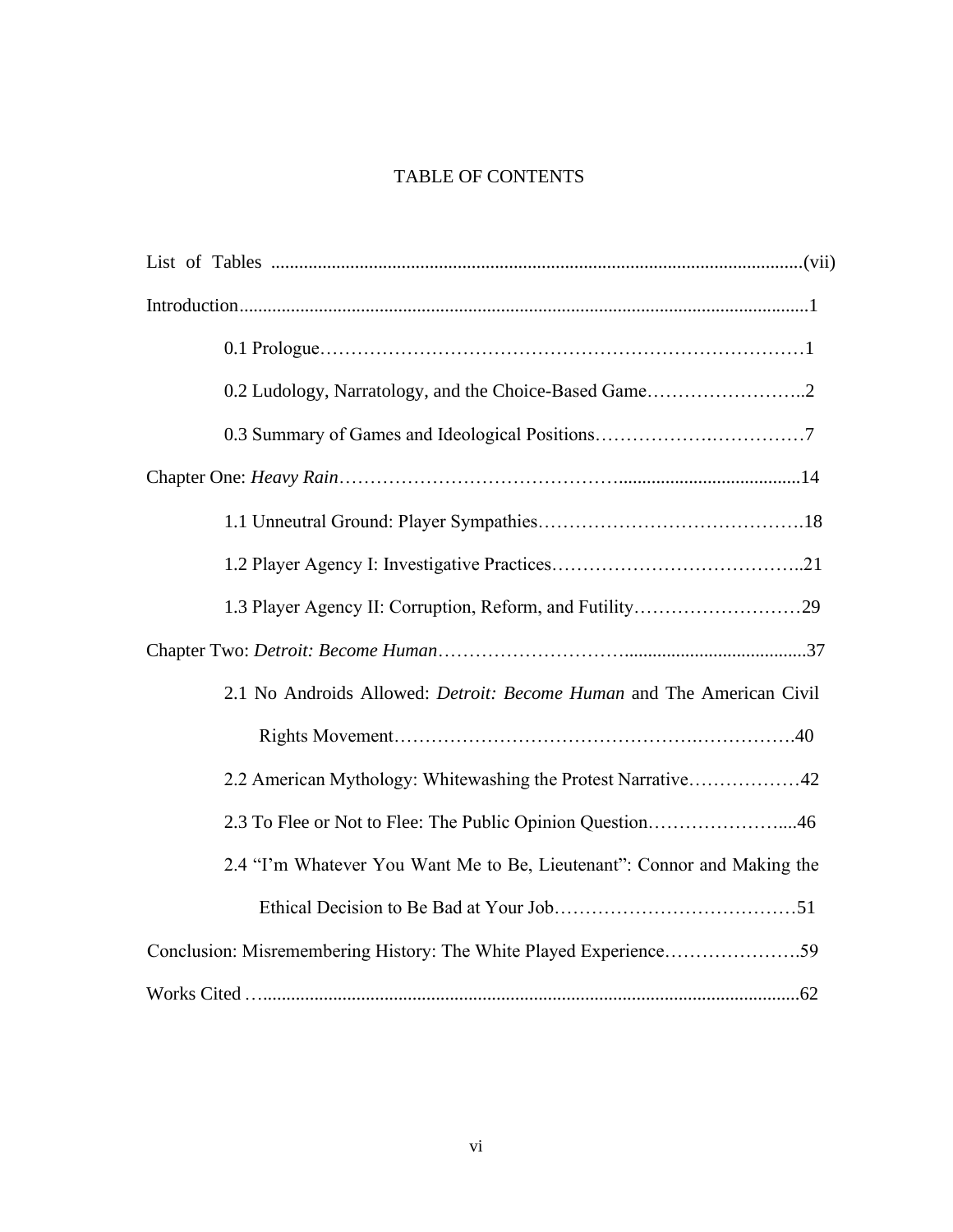## LIST OF TABLES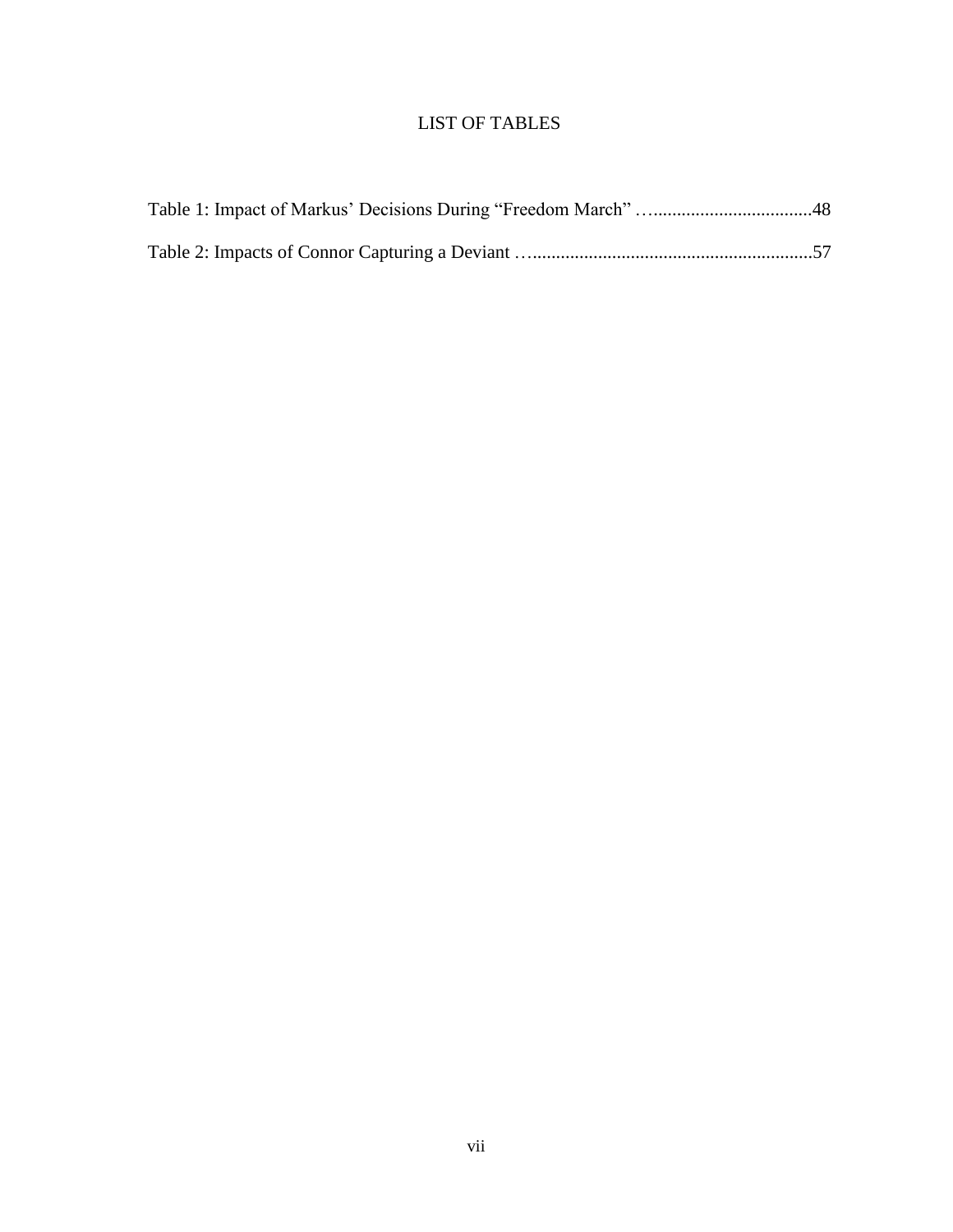#### INTRODUCTION

### **0.1 Prologue**

As the final act of Quantic Dream's *Detroit: Become Human* opens, the city of Detroit is on the brink of civil war between humanoid robots and humans. Lieutenant Hank Anderson of the Detroit Police Department asks: "What if we're on the wrong side, Connor? What if we're fighting against people who just want to be free?" The player, who controls Connor, a robot police officer, must respond, selecting from a series of short prompts which represent the broader idea of the response Connor will give. In a choice-based game like *Detroit: Become Human,*  there are thousands of lines of dialogue, many of which are dependent upon the player's choice. This is one of the possible exchanges that can occur:

HANK. What if we're on the wrong side, Connor? What if we're fighting against people who just want to be free?

CONNOR. They're not people, Lieutenant. They're defective machines.

HANK. "They're not people." That's what we say every time we want to oppress someone.

In a culture in which many of its news outlets, films, television series, education systems, and politicians glorify the role of the police officer as hero, what does it mean for a fictional police officer like Hank to openly acknowledge historical precedents of oppression? What does it mean when it occurs during video games in which the player is explicitly told their actions will have consequences?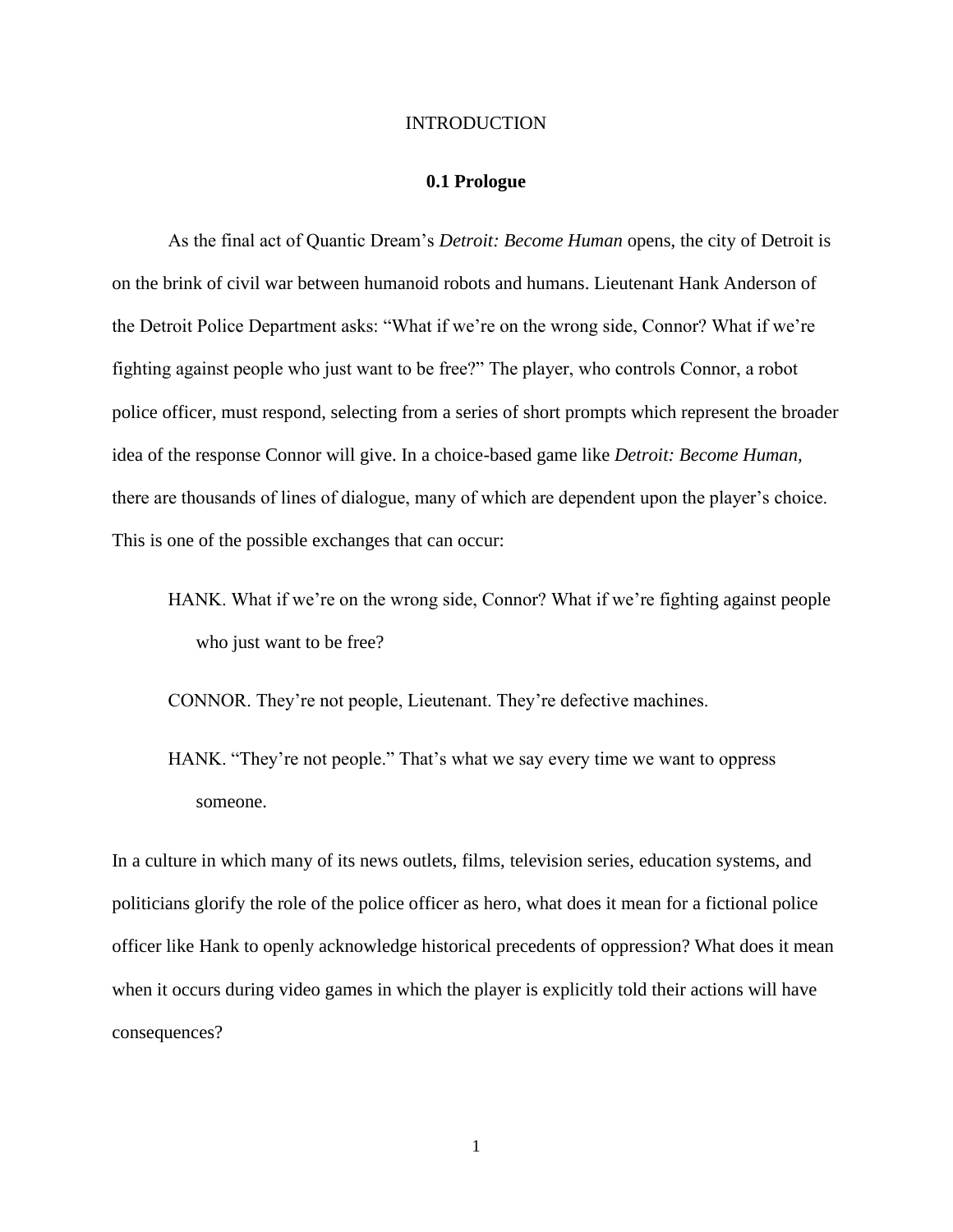#### **0.2 Ludology, Narratology, and the Choice-Based Video Game**

Though a relatively recent medium, video games have earned a spot in academic discourse that, while not as prevalent as the study of literature, film, and television, has legitimized the genre as worthy of extensive and unique study. Scholars like Espen Aarseth<sup>1</sup>, Jesper Juul, and Ian Bogost have written extensively on the theoretical study of video games, otherwise known as ludology. The primary conflict in video game studies exists between the aforementioned ludology and narratology; while ludology examines "the pleasures of video games," which "are not primarily visual, but kinesthetic, functional, and cognitive," narratology analyzes video games through almost exclusively their narrative (Aarseth, "Genre Trouble" 52). Though many, if not most, contemporary video games include storytelling as an integral part of the "text," it is clear that video games, due to their interactive nature, must be interpreted in light of its unique differences from other narratives. For example, the visual (lighting, actors, sets) and aural (music, voice) elements within a film are (typically) absent from written texts, such as novels and poems, and to analyze a film without including these variables as genuinely impactful aspects of the "viewed" experience would be remiss and otherwise limit the scope of the analysis. Similarly, many video games have qualities that overlap with film and television: actors, music, lighting and scenic design, and cinematography. However, gameplay itself, or the "played experience" as I will be calling it for the duration of this project, is a variable unique to video games that warrants a separate approach to the genre.

That is not to say, however, that the narrative of a video game is unimportant. Many scholars of ludology have sometimes opted to dismiss a game's narrative in favor of its played

<sup>1</sup> For further reading on ludology, see Aarseth, *Cybertext: Perspectives on Ergodic Literature;* Juul, *Half-Real: Video Games between Real Rules and Fictional Worlds;* and Bogost, *Unit Operations: An Approach to Video Game Criticism.*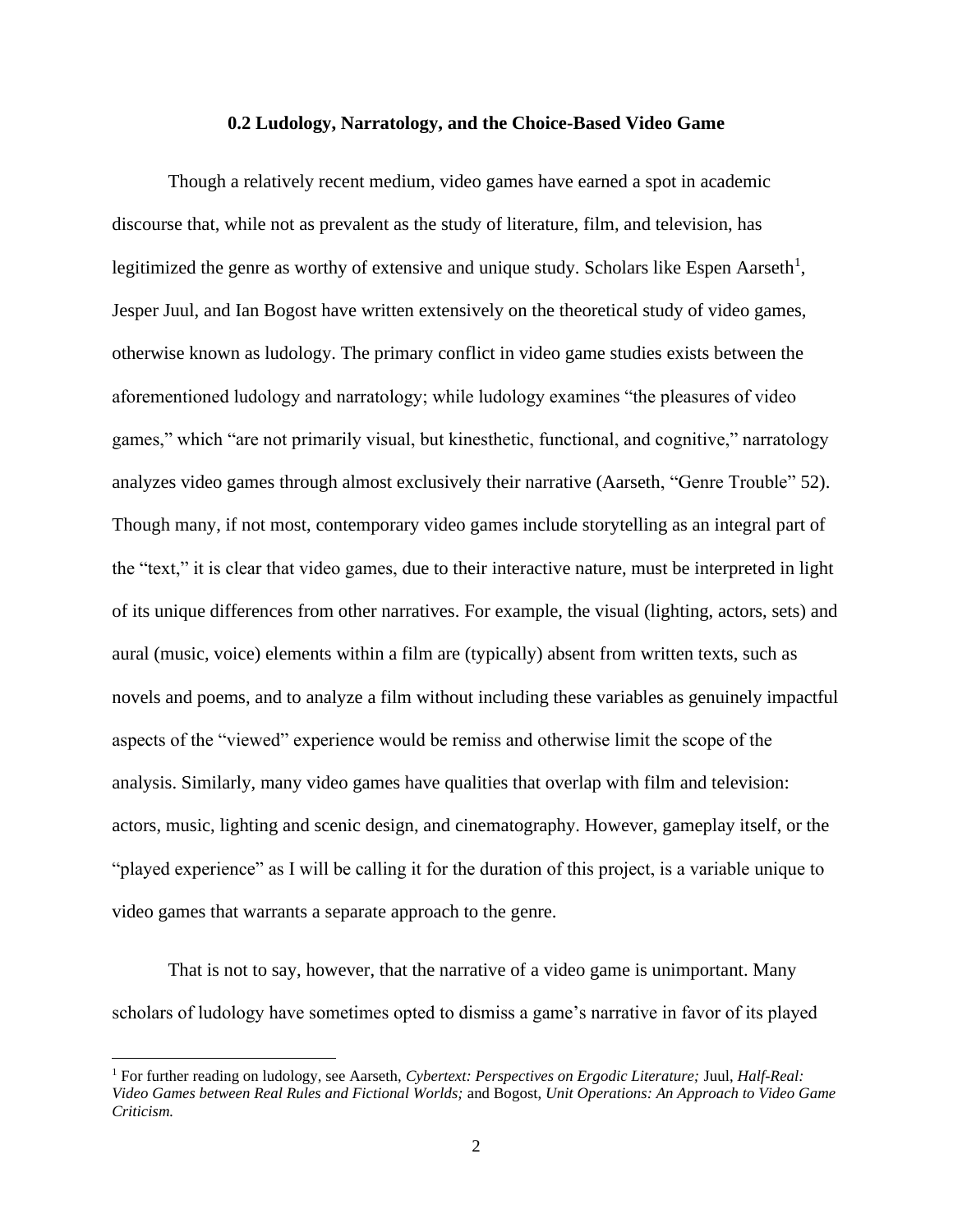experience: Aarseth, for example, suggests that "the story in these games is superficial, like a bored taxi driver whose only function is to take us on to the next ludic event" ("Genre Trouble" 52). He ultimately postulates that video games are more valuable for what they communicate ludically than narratologically, and that their storylines do not include the sort of depth and complexity found in literature, film, and television. In his words, "the aesthetic problem in these games is a conflict between the opposing goals of gameplay and storytelling" (51). Since this particular piece of Aarseth's work was written in 2004, countless games with especially rich and complex narratives have been created that complicate his perspectives on the conflicting realms of gameplay and narrative: video games such as *Mass Effect, Red Dead Redemption, It Takes Two,* and *Horizon: Zero Dawn* include narratives on par with film, television, and literature. It is also worth noting that, prior to this article's release, story-rich video games were on the market, though Aarseth is correct in noting the increased presence of lackluster ludic stories in the early 2000s and late 1990s, often caused by the technological limitations of those games. However, games such as *The Legend of Zelda: Majora's Mask* (2000)*, The Legend of Zelda: The Wind Waker* (2002), and *The Elder Scrolls III: Morrowind* (2002) featured complex stories that interacted with, not against, their gameplay elements.

At the same time, the narrative elements cannot be the only element addressed. A game with a story is not an inherently more developed piece of art than one without a story, or with a poorly developed one. In their piece "Video Games and Meaningful Entertainment Experiences," Mary Beth Oliver, et al., suggest that "games not only *allow* for meaningful entertainment, but they may be particularly *able* to be meaningful when the story is compelling and engaging" (391). Oliver's approach is arguably narratological: the meaningfulness of the video game as a text stems from its written components, including the elements often attributed to what we call a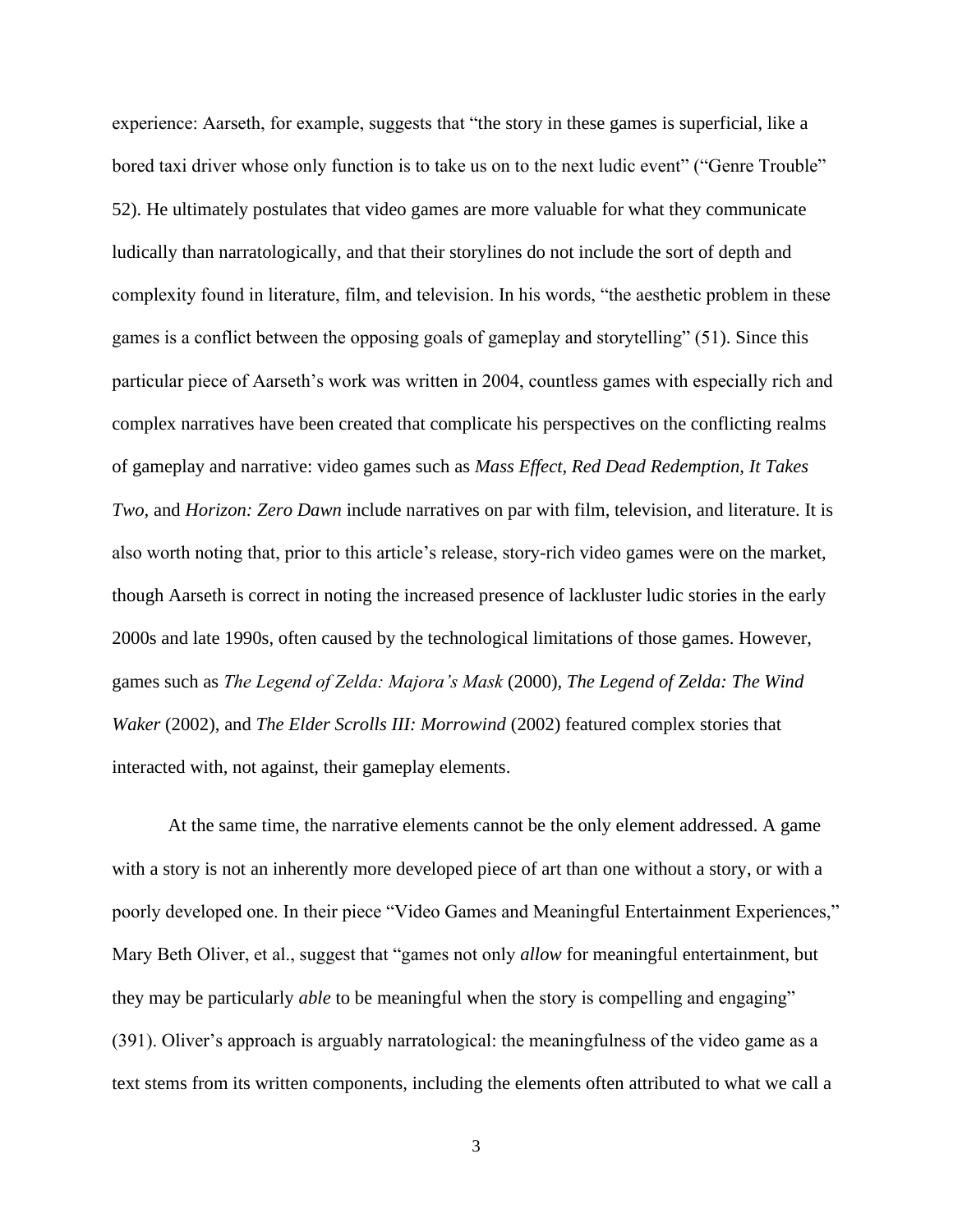"good story," such as a "wide variety of emotional experiences, from basal arousal to pain and poignancy" (391). In fact, Oliver's article even describes the participants in their research as "viewers," rather than using the term players, further aligning the article's ideological framework with narratology (392). Ludologists like Aarseth would argue against Oliver's point, suggesting an analysis and, perhaps, its meaningfulness, comes not from its story, but rather from the act of playing the game itself and the complex interactions between avatar and player, screen and controller. Are video games psychological, entertainment, or art?

The conflict between ludology and narratology in video game studies is the place from which I develop my argument: though video games cannot be exclusively analyzed for their narratives, as they are fundamentally and mechanically different from other types of media, the narrative also cannot be completely, or even mostly, ignored, as the latter is a crucial aspect of the played experience. Many gamers play video games for their rich stories, and developers are aware of this. Bioware's *Mass Effect* Trilogy, for example, which allows players to change the game's combat difficulty, includes this in-game description for "casual" difficulty: "This difficulty is intended for players who are not experienced with shooters and RPGS or *who are more interested in story than combat*" (*Bioware,* emphasis mine). Though many play *Mass Effect*  for both its exciting combat and interesting story, it is clear that the narrative is an increasingly important aspect of gameplay; while a player can remove combat difficulty to become more engaged in the narrative, the player cannot remove the narrative to become more engaged in the gameplay—because the story is integral to the gameplay. Moreover, I postulate that a contemporary analysis of video games must integrate both the ludic and narratological aspects of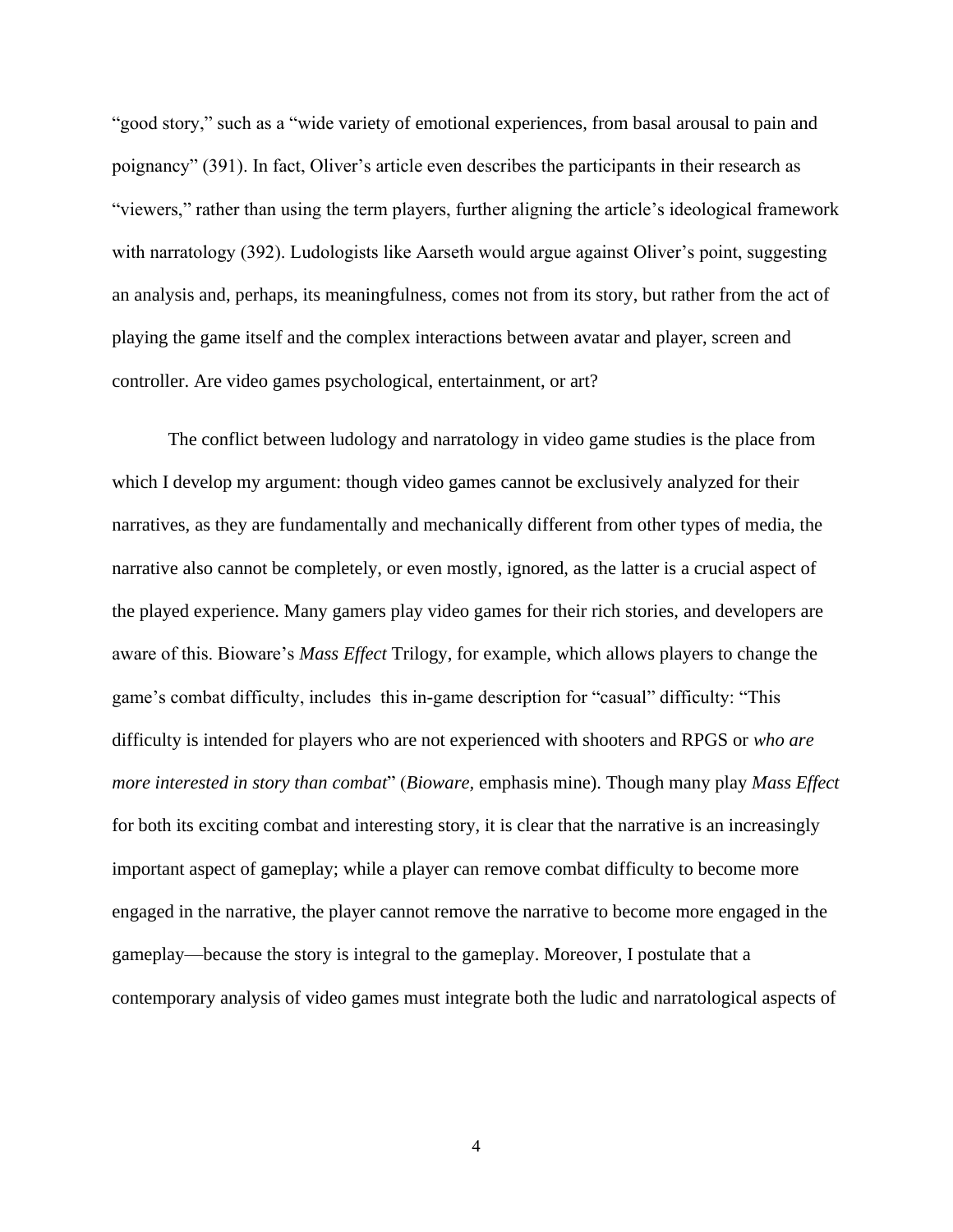the specific text and genre as a whole, in what some scholars have called "ludonarratology."<sup>2</sup>

"Choice-based" video games, a relatively recent subgenre, are especially relevant to the use of ludonarratology as a theoretical frame. Choice-based games, as I will define them, are games in which the outcomes of the game are based largely, or almost entirely, on player choice. Typically, these games are story-dense, to the point of resembling film, both artistically and visually, with the added ludic element of the player making choices warranting the distinction of their genre. While the choice-based game may include ludic elements, such as puzzle-solving and eye-hand coordination skills, that are featured in most video games and yet independent of the narrative, the choice-based game transforms the narrative into a ludic activity. The story (narrative) is played (ludic), hence the importance of the ludonarratological lens. Games like *Life is Strange* (Dontnod Entertainment, 2015)*, Until Dawn* (Supermassive Games, 2015), and *Catherine: Full Body* (Atlus, 2019) require players to make decisions and choose between dialogue options in order to progress the story and game simultaneously. Though some decisions are arbitrary, with no real effect on the outcome of the game, many player decisions seriously impact the narrative. Often, these decisions are moral in nature. In *Mass Effect 2,* the player is confronted with the decision to save or destroy research obtained by unethical means. Should the player save it, a character in *Mass Effect 3* will live; should the player destroy it, the same character will die. Decisions also may be somewhat arbitrary, in which moral elements may be at play, but their consequences are largely unknown. For example, in the horror game *Until Dawn,*  the player must decide whether one of the characters (Chris) chooses to spare his best friend, Josh, or to spare Ashley, his friend in whom he is romantically interested. Regardless of the player's decision, Ashley will be the one who is spared. If, however, the player chooses to try to

<sup>2</sup> See Pugh and Toh for further reading on ludonarratology.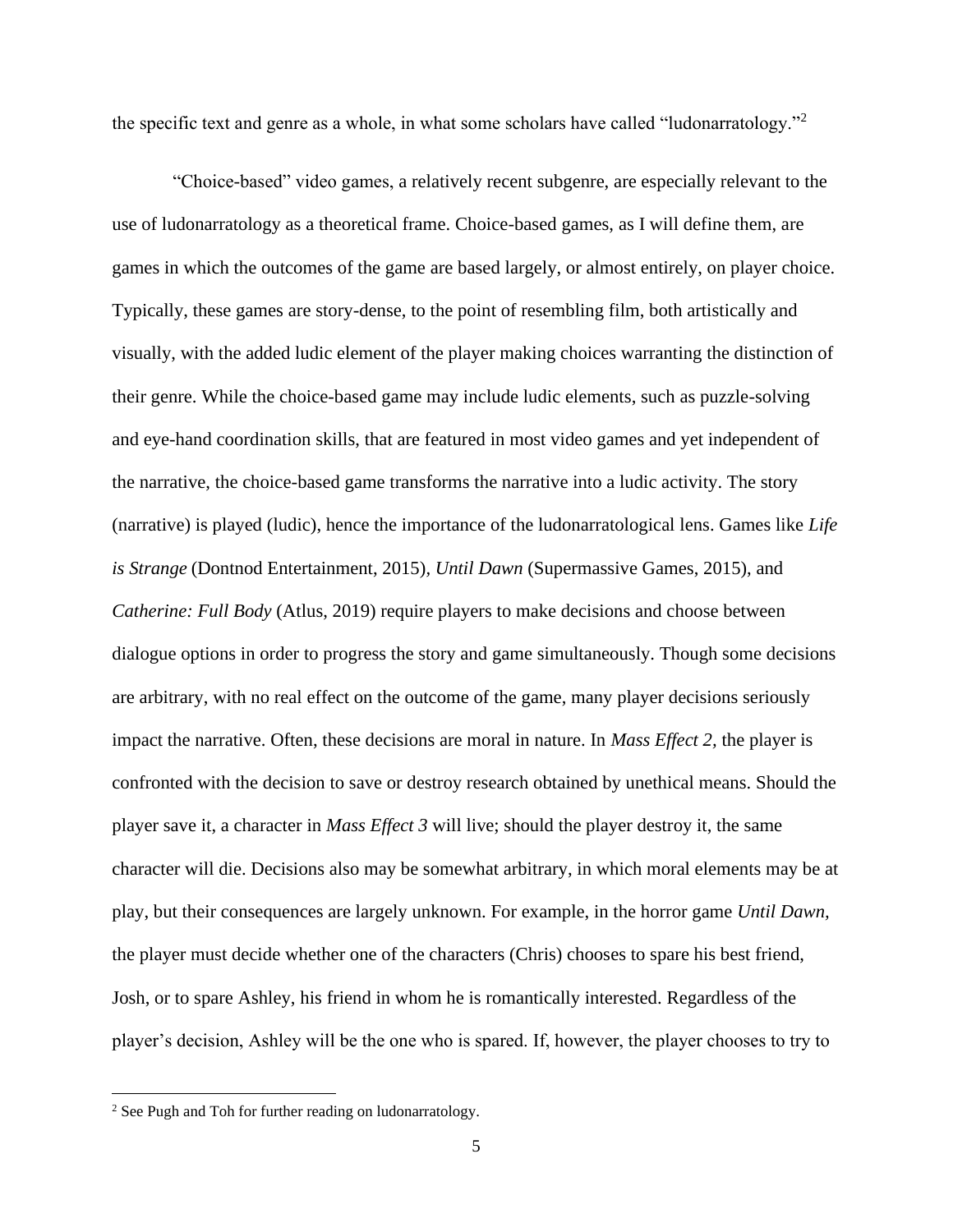save Josh instead of Ashley, Ashley will later refuse to save Chris's life when given the opportunity. In both instances, choice-based video games transform story into gameplay, and gameplay into story in ways that demand a ludonarratological analysis.

Though *Mass Effect* and *Until Dawn* are well-known choice-based video games, among the most famous are Quantic Dream's contributions to the genre. A French-based company with director/writer David Cage at the helm, Quantic Dream has produced five story-intensive video games: *Omikron: The Nomad Soul* (1999)*, Fahrenheit: Indigo Prophecy* (2005)*, Heavy Rain* (2010)*, Beyond: Two Souls* (2013)*,* and *Detroit: Become Human* (2018)*.* Each of these games is quite story-rich and, importantly, each game contains some form of choice-based mechanisms (with the exception of *Omikron: Nomad Soul).* While *Fahrenheit* and *Beyond: Two Souls* each feature some choices and dialogue options that do effect the game in minor ways, both *Heavy Rain* and *Detroit: Become Human* offer the player a plethora of possibilities and decisions that create a unique played experience. Whereas the presence of player choice in *Fahrenheit* and *Beyond: Two Souls* is something of a novelty (i.e. will your character pursue a brief romance, what will your character cook for dinner, etc.), making decisions in *Heavy Rain* and *Detroit: Become Human* can have more significant consequences that include the death of one or more characters, the inclusion or omission of certain "chapters",<sup>3</sup> and the outcome of the game's ending. It is because of the games' variability that I choose to write about them. That is, though other choice-based games, including Quantic Dream's other titles, are worthy of analysis in their own right, the extensiveness of player choice in *Heavy Rain* and *Detroit: Become Human* offer

<sup>3</sup> *Detroit: Become Human* and *Heavy Rain* refer to what are normally known as "levels" in video games as "chapters."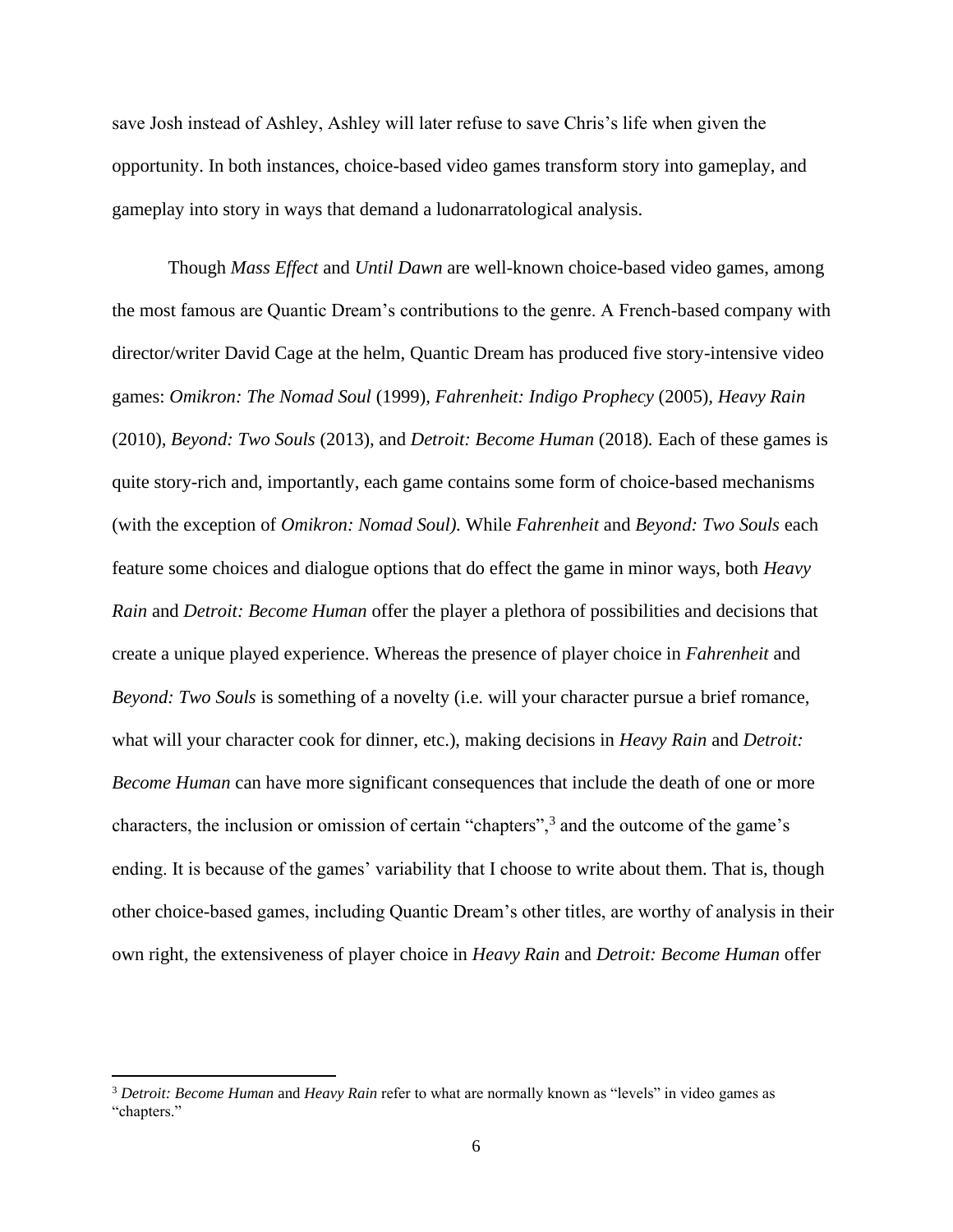especially unique experiences of player agency<sup>4</sup>. The intense levels of decision-making a player must do that affect the played experience and the story itself render both games distinctly and especially ludonarratological.

### **0.3 Summary of Games and Ideological Positions**

*Heavy Rain* (2011) is a game for both Sony's PlayStation 3 and PlayStation 4 consoles. During the course of the game, the player plays as four different protagonists: Ethan Mars, Private Investigator Scott Shelby, journalist Madison Page,<sup>5</sup> and FBI investigator Norman Jayden. When Ethan's son is abducted by the "Origami Killer," who drowns his victims in rain water, Ethan must solve a series of grueling psychological and physical tasks (such as cutting off his own finger, driving through traffic on the wrong side of the road) in order to receive information from the Origami Killer about his son's whereabouts. At the same time, FBI agent Norman Jayden is tasked with assisting the Philadelphia Police Department in catching the Origami Killer. Depending on the player's decisions and actions, Ethan can save his son from death, though it is also perfectly possible to fail to find him; additionally, player-choice also can cause any of the four protagonists to die, removing them permanently from the story.

*Detroit: Become Human* (2018) is in many ways topically similar to *Heavy Rain,*  featuring extensive depiction of police work and the ability to play as multiple protagonists. In the near future of 2038, Detroit, Michigan is the center of "Android" production by Cyberlife, a tech company. Androids are hyper-realistic humanoid robots who have replaced humans in workplaces such as retail, manual labor, and sex work. Though their economic usefulness has

<sup>&</sup>lt;sup>4</sup> For the purposes of this project, I am defining agency as the ability to make decisions and the belief that one is able to make decisions of their own free will.

<sup>5</sup> Though Shelby and Page are important to *Heavy Rain's* story and gameplay, they are largely beyond the scope of the purposes of this thesis.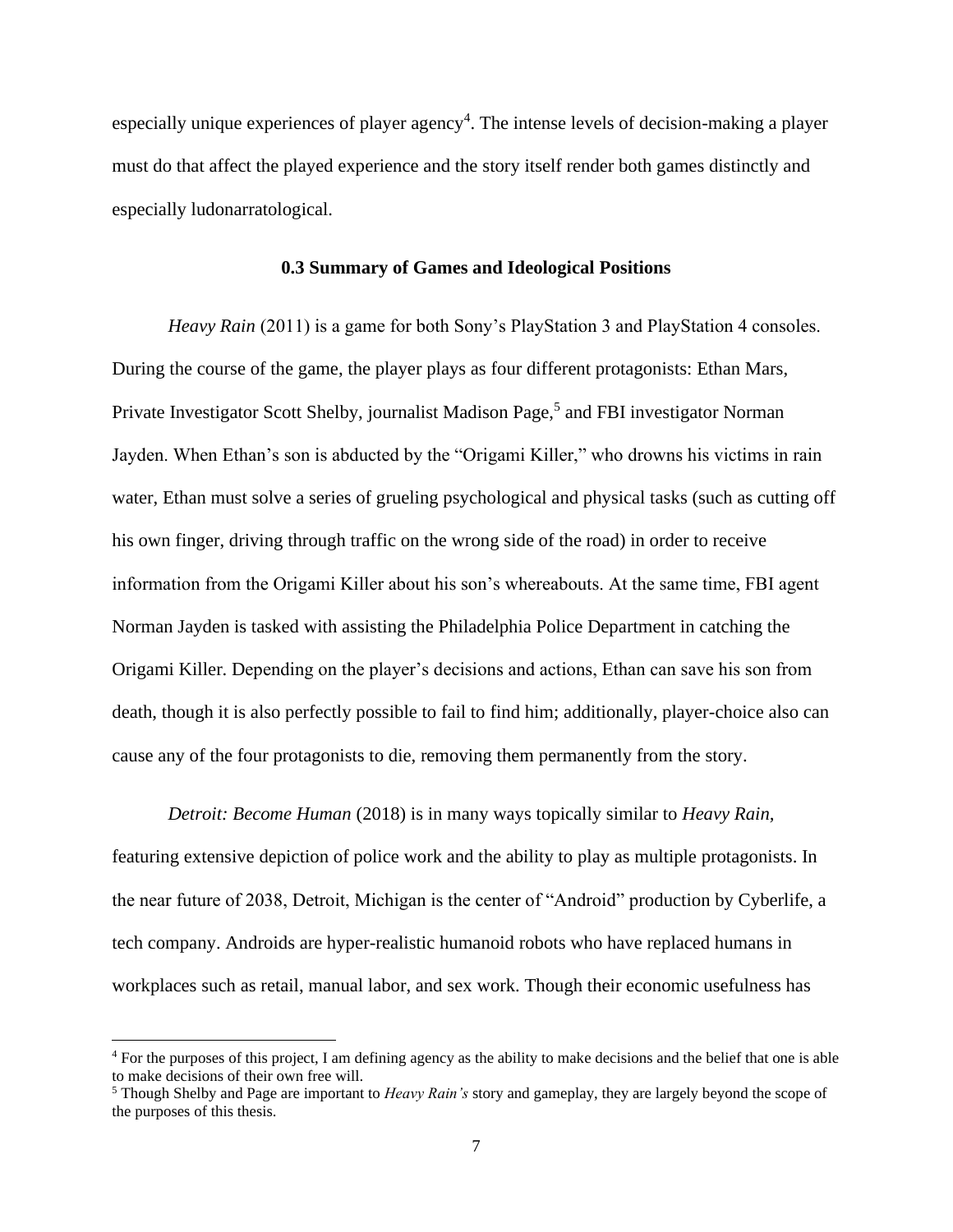been beneficial for those whose jobs cannot be completed by an artificial intelligence, the working classes of Detroit and beyond have suffered at the influx of Androids occupying the jobs they used to have. As a result, animosity towards Androids is rampant, and during the course of the game the player witnesses physical and verbal abuse against Androids. This animosity is brought to the forefront when Androids begin "deviating" and harming humans who have previously harmed them. The "Deviants" break free of their programming, become selfaware, and, eventually, seek recognition as sentient beings and freedom from their servitude to humans. The player controls three different characters in *Detroit: Become Human*: Markus, the Android of an elderly but famous artist; Kara, a domestic servant Android who takes a young girl away from her abusive father;<sup>6</sup> and Connor, a prototype Android whose programming demands he hunt and capture Deviants.

These games overlap at a specific crux: policing. Both games feature police culture, police brutality, and crime as central parts of the plot and gameplay. Additionally, the characters Norman Jayden and Connor are highly similar: both are analytical, driven, and have similar ingame abilities that allow them to better investigate crime scenes. It is from these similarities that I begin my analysis of the two games. As choice-based games, *Heavy Rain* and *Detroit: Become Human* offer unique experiences on what it means to have agency as a member of law enforcement, to act upon that agency as a player, and to be subjugated by law enforcement. I choose to frame these games within the context of policing because the rhetoric of law enforcement and police brutality are mired in discussions of who has agency and choice. Anecdotally, instances of police brutality are often met with denials of culpability and personal

<sup>6</sup> Though Kara is an important character in *Detroit: Become Human,* her storyline does not engage with policing, police brutality, agency, and race at the same level that Markus and Connor's stories do; moreover, her narrative, while important, is not within the focus of this project.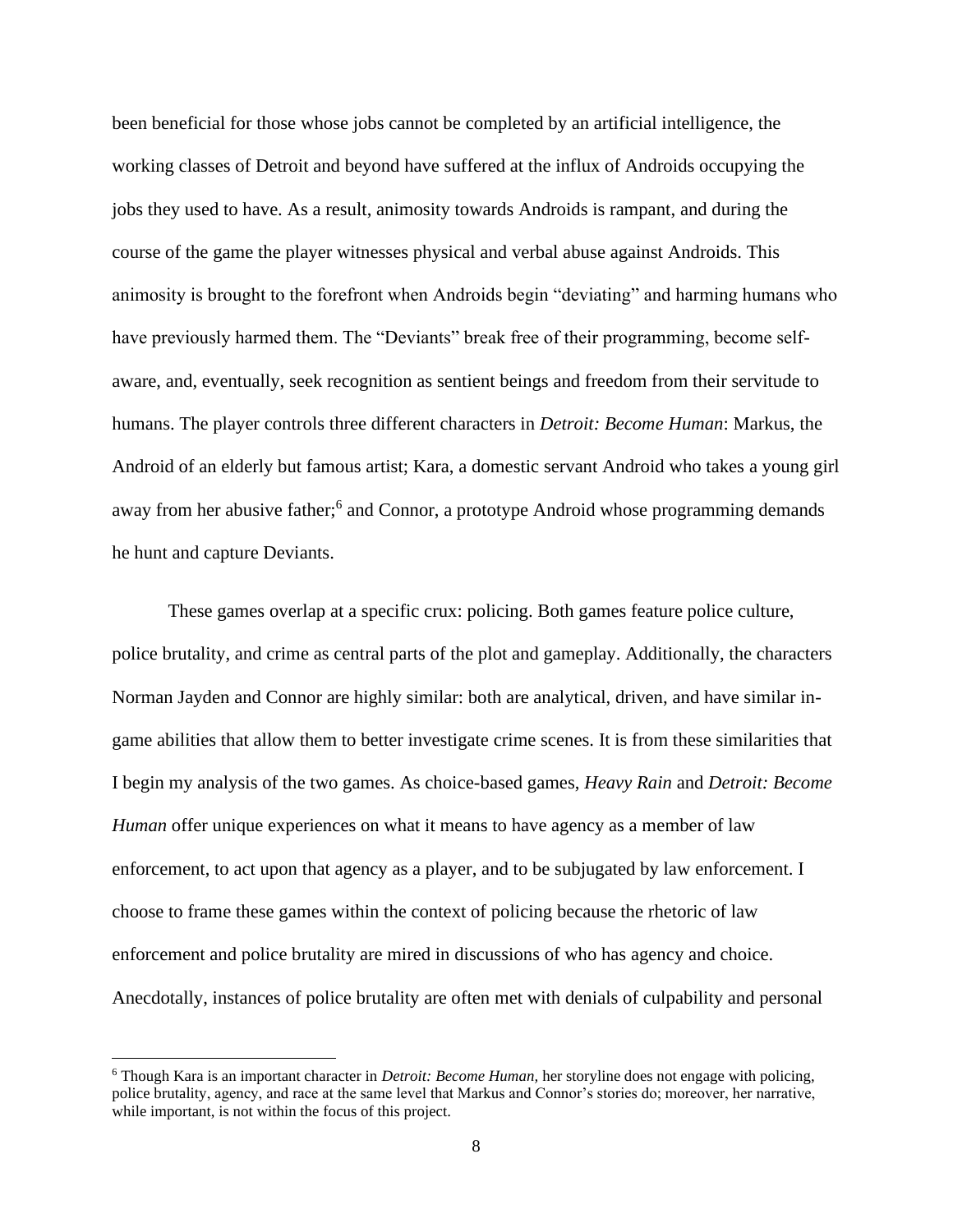agency. Phrases in support of an officer who has committed misconduct such as "they're just doing their job," and "that's what they're trained to do" are commonplace, especially on social media. Simultaneously, responses to victims of police violence, especially when people of color are the victims, tend to place responsibility on the victim: "They shouldn't have run." "They should have cooperated." In the news media, culpability is also often cathected from perpetrators of police violence onto its victims, especially victims who are people of color. Local and national news has historically "[presented] Black people as responsible for violence against themselves through overrepresenting Black people as criminals from whom heroic White police officers protect society" (Shrikant and Sambaraju 1196). Sociologically, this phenomenon of removing police from culpability also has backing via "The Blue Code," which "manifests itself as a refusal to offer information that might incriminate or embarrass a fellow officer" (Skolnick 8). With support from common rhetoric, media, and fellow officers, law enforcement have historically been institutionally<sup>7</sup> absolved of culpability for their misconduct. Policing has been sociologically and politically constructed in ways that imagines personal and institutional agency as absent, while shifting all agency to the victims of police brutality.

Moreover, when playing as Jayden or Connor, the gameplay places players within a situation that intentionally highlights the presence of personal agency. Importantly, both characters are white, and they are both members of law enforcement. The intersection between the interactivity and the narrative of the games provides a played experience in which players become responsible for their character's use of violence and brutality in ways that passive entertainment (literature, film, theatre) cannot. The point of *Heavy Rain* and *Detroit: Become* 

<sup>&</sup>lt;sup>7</sup> I say "institutionally" because I do not want to underplay the work organizations like Black Lives Matter and the American Civil Liberties Union have done to hold accountable police officers and the institution of law enforcement.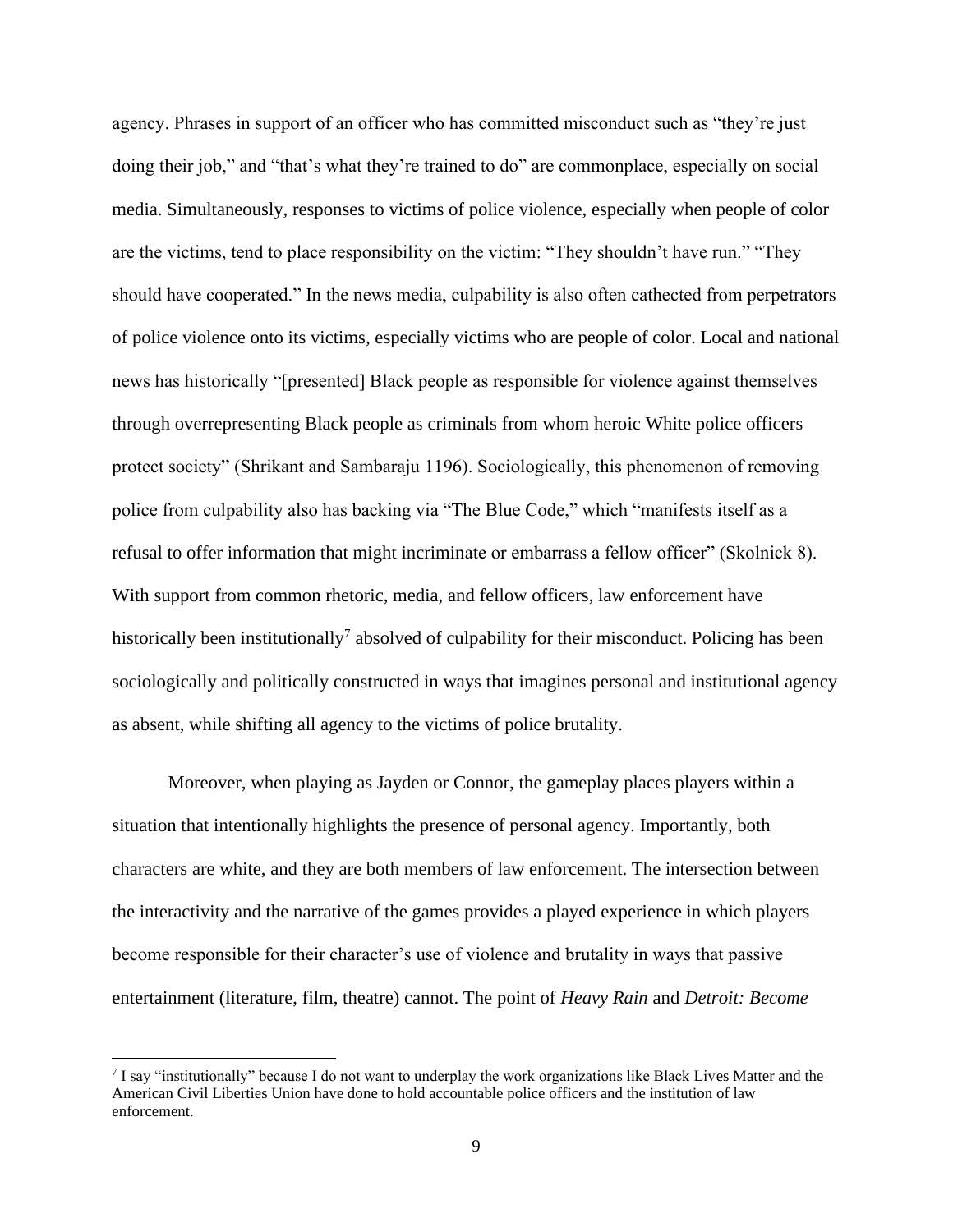*Human* is to make choices. The player *must* make choices in order to advance the plot; they *must*  exercise their own agency. Situating players into social and institutional circumstances in which their personal actions have consequences is where Quantic Dream's games are at their most subversive. It is the very purpose of all video games to give the player some form of agency; in highlighting the ludic and narratological intersections in *Heavy Rain* and *Detroit: Become Human*, we can see that the impact of having agency in a specific social and political context provides a unique opportunity that deconstructs institutional and individual responsibility.

Yet, both games also acknowledge the institutional powers at play that work to limit personal agency. Jayden, Connor, and Markus<sup>8</sup> are not all-powerful; though their actions do matter in the scheme of the game, they are constrained by the social and political world of the script. As I will establish in the body of this project, Jayden is not always able to stop fellow police officers from committing misconduct; Connor is directed by his programming to accomplish his task; and Markus is often the victim of police brutality regardless of the choices the player makes. Just as the player is not always capable of making substantial change via the actions of one character, "the responsibility to address police misconduct or corruption rarely rests solely on an individual, but rather, rests with the entire law-enforcement institution" (Simmons 376). *Detroit: Become Human* and *Heavy Rain* illustrate the weakness of the "bad apple" theory, "which relies on removing the anomalous officers engaging in corruption and violence…However, because these are often systemic issues rather than isolated incidents, simply removing the bad apple often does not alleviate the issue" (Levan and Stevenson 96). That is, even if the player chooses exclusively non-violent actions as Connor, Jayden, or Markus,

<sup>8</sup> Though Markus is not an agent of law enforcement like Connor and Jayden, he does frequently interact with police.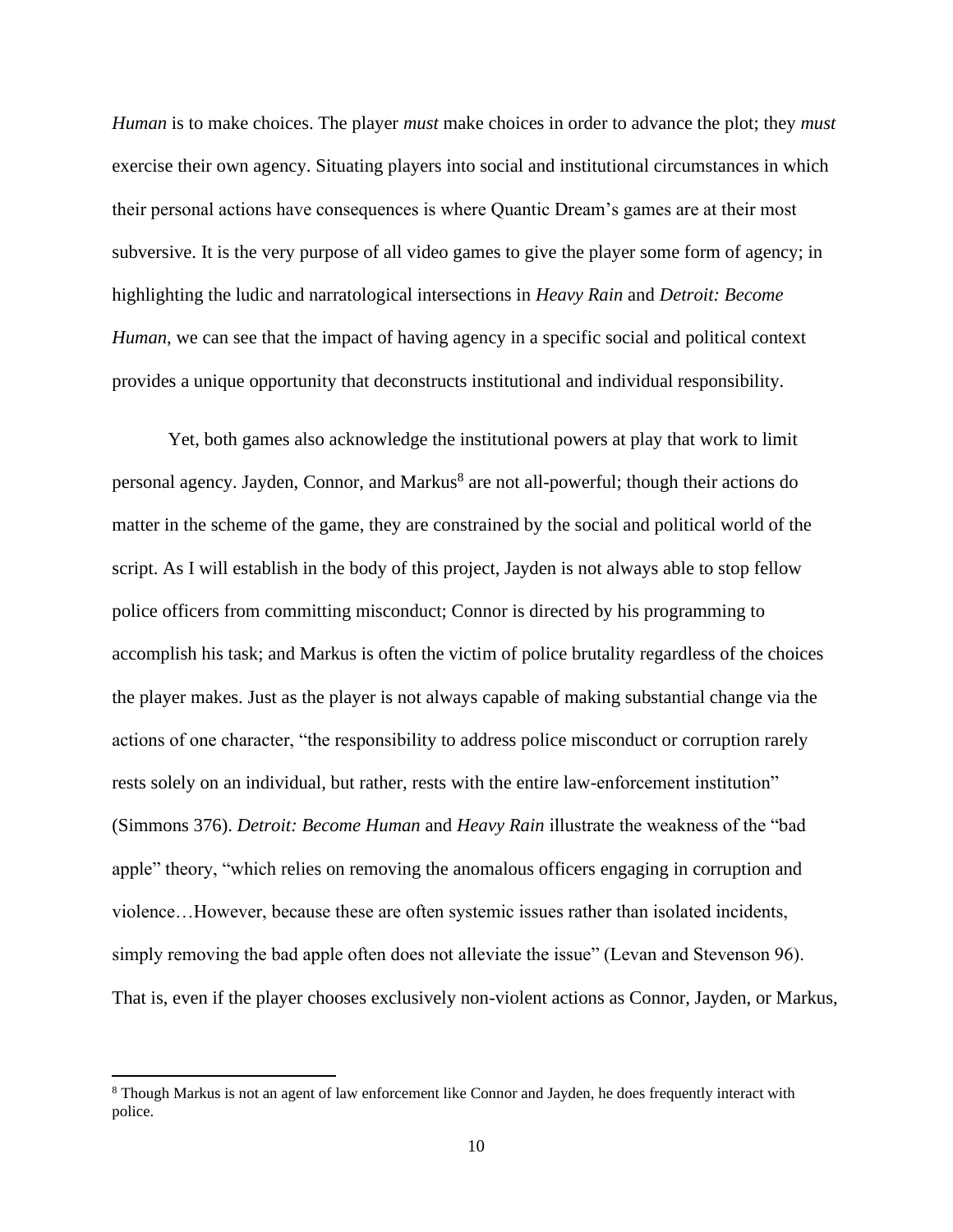the systemic problems of police violence are not remedied. Though the player almost always has choices, they do not always have agency. The implications of this fact suggest a widespread need for extensive police reform or abolition.<sup>9</sup> This is not to say that personal choice and responsibility is unimpactful; however, both games emphasize the potential of personal choice by making it the ludonarratological center of the game, but restricting it in ways that challenge the player to consider why their personal efforts do not affect the greater ideological landscape of the game.

However, *Detroit: Become Human* and *Heavy Rain* are not entirely subversive texts. While they draw attention to the systems and institutions that absolve police of their misconduct, they do not offer or imagine a viable solution like abolition or reform. In *Detroit: Become Human* especially*,* protest against police and state violence is also becomes a largely whitewashed pseudo-historical landscape, in which BIPOC characters are rewarded for their passivity, and white characters are afforded the most agency. Yet, I use *Heavy Rain* and *Detroit: Become Human* as the texts through which I explicate my argument because of these imperfections. It is through complicated and imperfect texts that players can question their own ludic and narratological position. It is in recognizing the parallels between fictional and real injustice, players can begin to think in the patterns that are so crucial to deconstructing both a text and the real world with theoretical frameworks. Literary scholar Paula M. L. Moya speaks to the power of literature and literary thinking (for my purposes, I will be considering video games a type of literature) in her book *The Social Imperative:* 

<sup>9</sup> For further reading on police abolition, see McDowell and Fernandez, "'Disband, Disempower, and Disarm': Amplifying the Theory and Practice of Police Abolition" and Purnell, *Becoming Abolitionists.*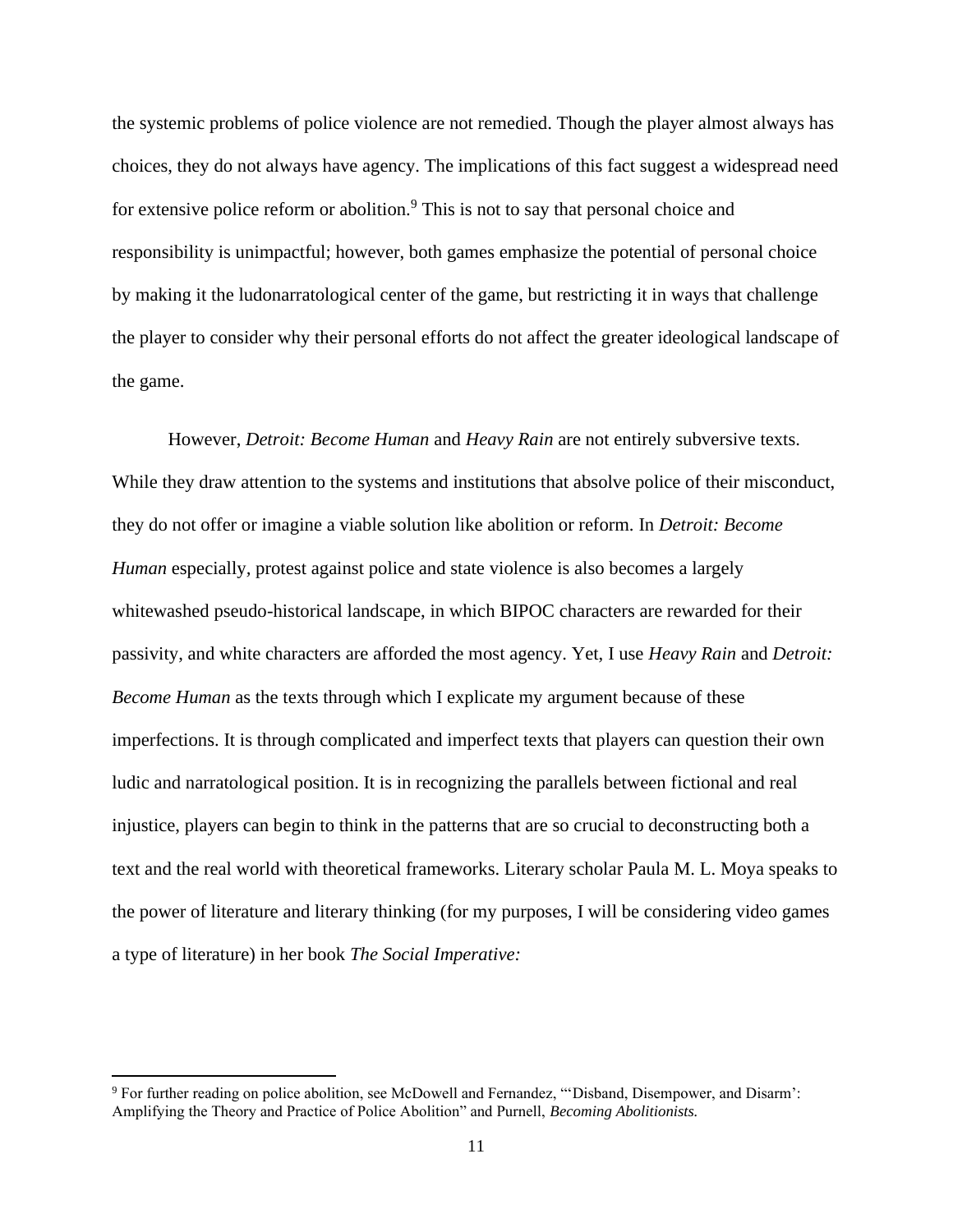…a close reading of a work of literature is not merely an encounter with the self; depending on how careful the reading is, and how willing readers are to have their received ideas challenged, it can also be an encounter with the other—even a radical other. A close reading of a work of literature can thus serve as an excavation of, and a mediation on, the pervasive sociocultural ideas—such as race, ethnicity, gender, and sexuality—of the social worlds, as well as the worlds of sense, within which both authors and readers live. (9)

These video games, though flawed in many ways, serve as incredibly useful artistic, entertaining, and ideological vessels that use the mechanisms of literature and culture to encourage thinking on larger scales; without necessarily the training in literary or cultural theory, players can engage with a text that exemplifies cultural and institutional patterns that represent, and oftentimes deconstruct and challenge, the sociology of the real world.

I also write this at a time in which discussions of policing, police brutality, and race are at the forefront. The Black Lives Matter protests of 2020 elevated the ongoing and historic discussions of police brutality, systemic racism, and police abolition to the public eye. Additionally, as the past year has witnessed many states seek to ban discussion of Critical Race Theory from public schools, it is more important than ever to illustrate how frequently themes relating to complex cultural depictions of race appear in our media and art. To understand how texts connect to cultural moments, both historical and present, is an invaluable skill. Moreover, I compose this project using Critical Race Theory extremely deliberately, as it is a lens integral to an understanding of American culture and media.

For this project, I will first begin by examining *Heavy Rain* and the position the player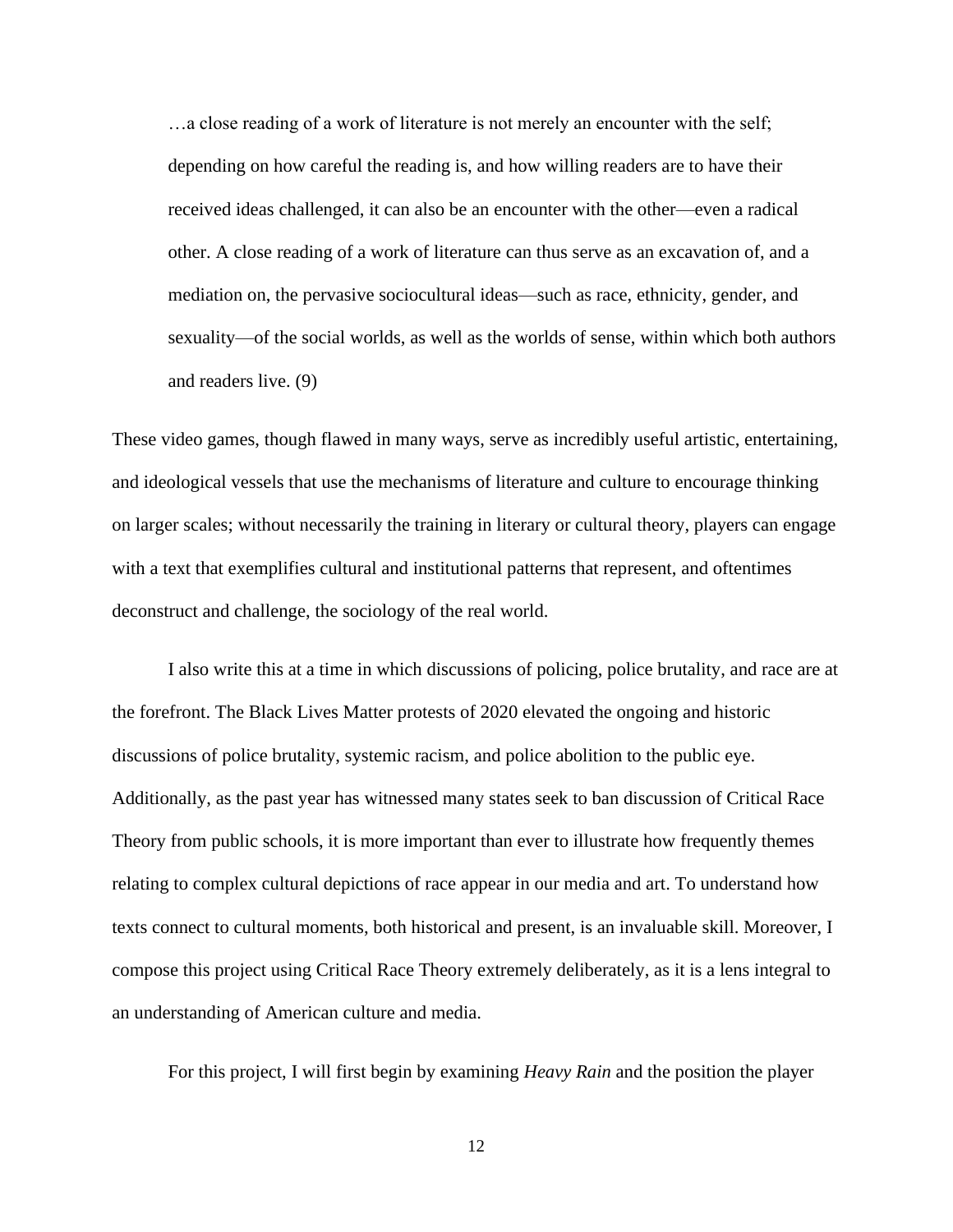takes as Norman Jayden, a member of law enforcement within a corrupt police department. I will illustrate how, through giving Jayden the option to try to stop another officer from using excessive force, but by revoking its effectiveness, the game illustrates to players the futility of the "good cop" fallacy. That is, no matter how "good" and "by-the-book" a player tries to police people as Jayden, the social, legal, and political frameworks in place work to maintain police power, making it impossible for the player to engage in ethical policing without real institutional change.

In the second chapter, I will examine the ways in which *Detroit: Become Human* makes explicit parallels to the American Civil Rights Movement as a way of indicating to players that their choices have political ramifications; however, in adhering to a mythologized protest narrative that glorifies individuals as saviors of entire movements and privileges passivity and sacrifice over revolution, the game does not upset historical narratives of race that demand white comfort above all. However, I will also indicate where the game is subversive: it gives players the opportunity to play as—and to make choices as—a police officer. Like *Heavy Rain, Detroit: Become Human* offers the player the choice to either "do their job" and apprehend and harm "criminals," or to show mercy and spare them.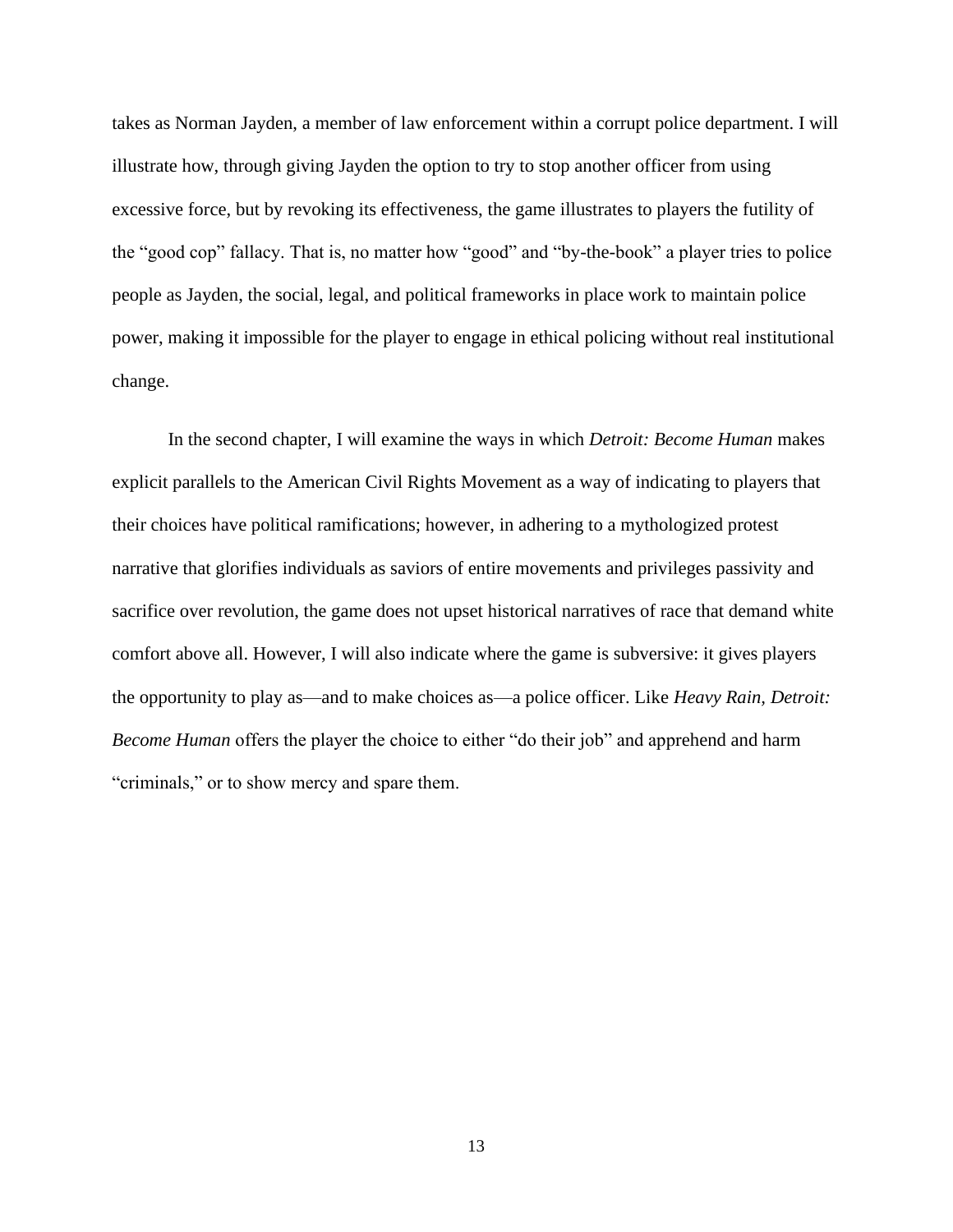### CHAPTER I

### HEAVY RAIN

Quantic Dream's 2010 video game *Heavy Rain* was marketed with the game's unique mechanics in mind. One of its official trailers<sup>10</sup> ends with the following slogan: "Make choices. Face consequences." This paradigm is integral to the manner in which *Heavy Rain* is played: unlike many popular video games, in which trial-and-error is the path to success, the story of *Heavy Rain* unravels as a direct result of diegetic<sup>11</sup> player involvement. Choice-based gameplay differs mechanically (and ludically) from traditional video games because the narrative continues to move forward regardless of the choices the player makes. In more traditional video games, such as Nintendo's *The Legend of Zelda* series, players must solve puzzles and fight battles in order to prompt the continuation of the game's narrative and gameplay. Should a player fail to solve a puzzle, they will simply not progress until they solve it; should a player "die" during a battle, they will have to retry the battle until they succeed. In *Heavy Rain,* however, each decision, whether or not it has prolonged consequences, advances the narrative in some capacity. The most crucial part of the played experience of games like *Heavy Rain* is that although the player cannot stop the narrative from moving forward, the player's decisions affect how the narrative will unfold. There are multiple instances in *Heavy Rain* during which one or all of the protagonists can perish as a result of player choice. When one dies, the course of the narrative is altered, and the gameplay in which they would have otherwise participated moves forward without them. There is no ability to "try again," unless the player turns off the game and tries again of their own accord; however, attempting to alter player decision for a better outcome is

<sup>&</sup>lt;sup>10</sup> The trailer can be viewed here: https://www.youtube.com/watch?v=fMK6sTnMxBI

<sup>11</sup> "Existing or occurring within the narrative world." *Merriam-Webster*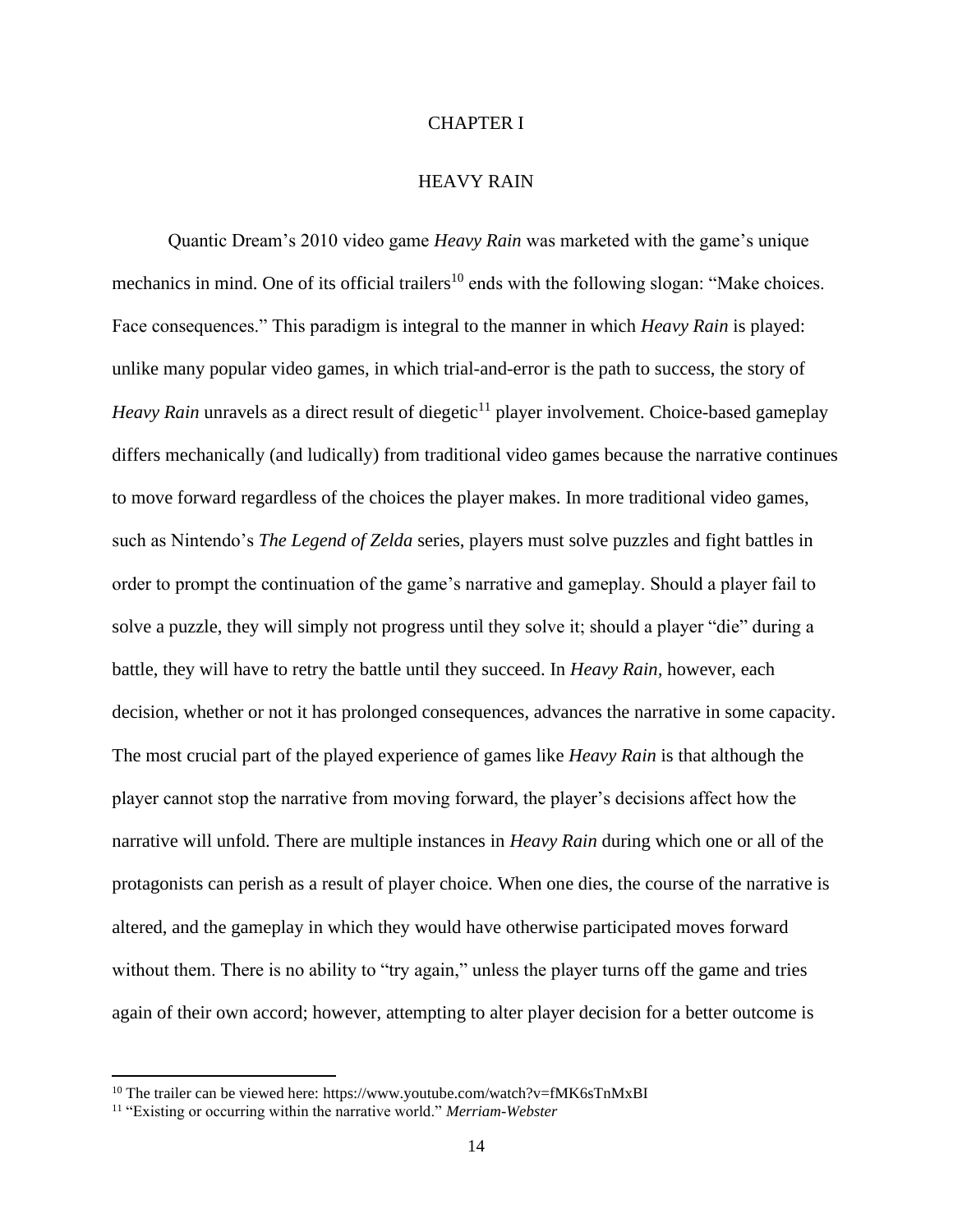not the "point" of a game in which one is supposed to, by virtue of its genre, "make choices" and "face consequences." As discussed in the introduction, the choice-based game exists in a liminal space between the narratological and ludological lenses through which video games are often studied; as the characteristics of gameplay and narrative become indistinguishable, a ludonarratological approach to video games becomes far more apt a tool. Indeed, playing *Heavy Rain* is the act of playing its story. This unique, genre-specific experience opens up possibilities for players to experience both the gravity of personal choices, but also the social and ethical limits of personal agency.

Though the story is scripted in certain ways, preventing the player from having absolute freedom, it is through the juxtaposition of narrative limits and potential freedoms that *Heavy Rain* is most impactful. That is, while having agency in a fictional narrative may seem to initially be liberating, *Heavy Rain* is not a "god simulator," like *The Sims* or *Minecraft,* in which players have very few restrictions placed on the decisions they can make and the things they can create. Rather, *Heavy Rain* exists in an already lived-in world, providing for the player a complicated agency. As the marketing suggests, a player's choices do have consequences, but they are not choices unrestricted by the narrative; and, no matter their decisions, the game will have an ending. So while there are choices, they are inherently limited by the structure of the narrative. Thus, the played experience is one in which players have choice, but not always agency.

It is the limitations of the game's ludonarrative that allow it to resemble more closely the actual lived experience of making decisions. According to Wegner, though free will is illusory, "it is only with the *feeling* of conscious will that we can begin to solve the problems of knowing who we are as individuals, of discerning what we can and cannot do, and of judging ourselves morally right or wrong for what we have done" (342, emphasis mine). That is, though no person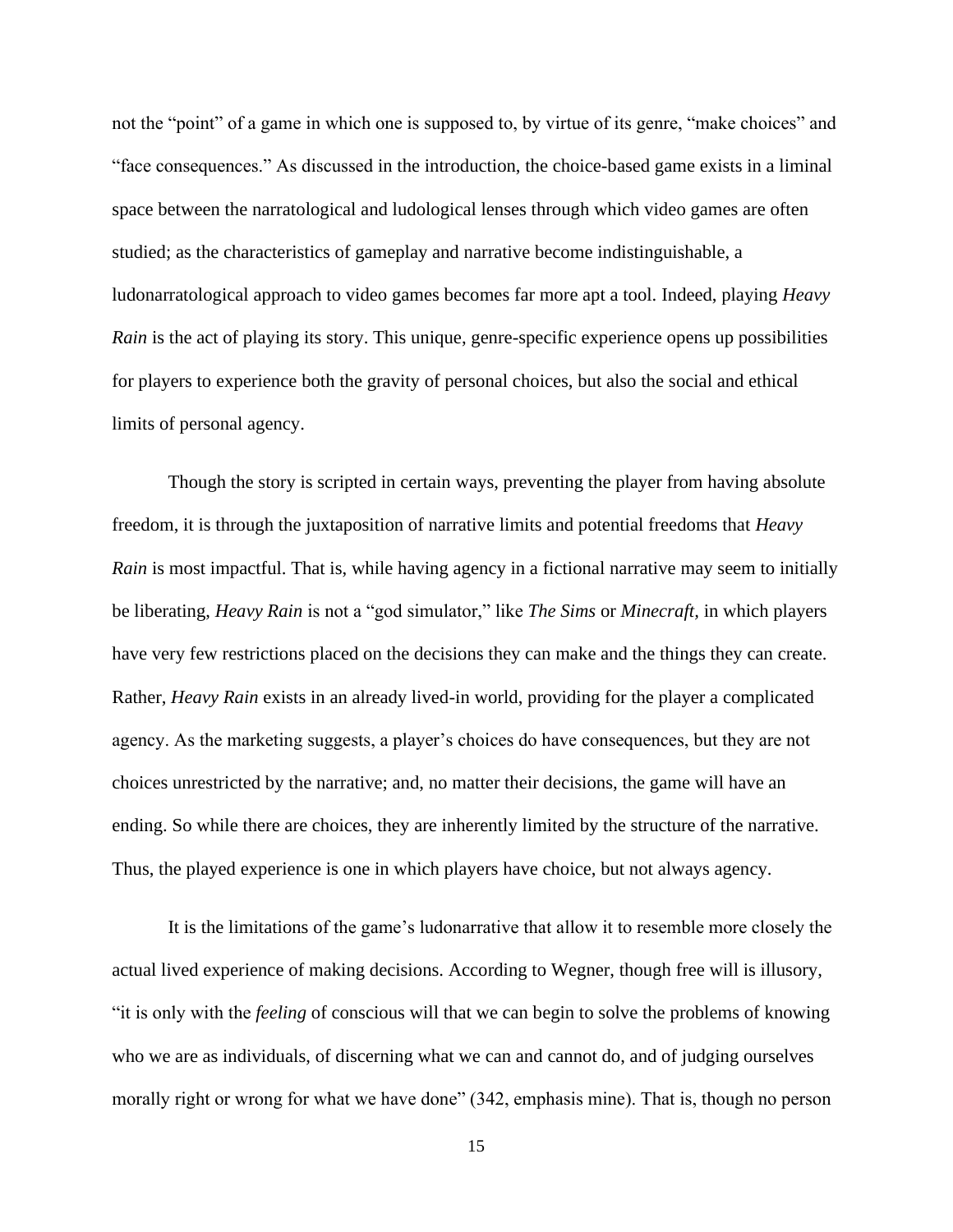truly has free will, feeling as though one has free will allows people (and gamers) to make decisions that help shape a person's sense of morality because they believe these decisions are uniquely their own. Therefore, *Heavy Rain*'s choice-based narrative is emphasized not solely through the presence of player agency, but also through its limitations: feeling as if choice is present, when it is otherwise illusory, allows players to feel as if they are an agent of their own will and capable of making in-game decisions that reflect their personal sense of morality. In other words, *Heavy Rain* presents players with a simulation of reality that reflects reality in its feeling of having choice, all the while being constrained by limiting factors—sociologically limiting in real life, and sociologically *and* ludically limiting in the gameplay.

Establishing this difference between complete free will and the feeling of having free will is crucial not only because it serves as a parallel to the ways in which choice-based video games are structured, but also because of the specific narrative themes *Heavy Rain* employs. The main plot of the game follows Ethan Mars, a man who overcomes grueling and elaborate physical and psychological tests set up by the "Origami Killer" in order to prove he is a worthy enough father to save his kidnapped son, Sean. Simultaneously, two other playable characters, journalist Madison Page and FBI agent Norman Jayden, each make their own attempts to identify the killer. Private Investigator Scott Shelby is also a playable character who is seemingly also trying to solve the mystery of the Origami Killer, though it is later revealed that this is only a ploy in order to shake the investigation off his trail: he is, in fact, the Origami Killer. Each of *Heavy Rain's* chapters alternates between the four playable characters, and each chapter requires extensive decision-making that shapes the course of the game. For example, As Madison Page, the player can choose to either accept or decline a drink from a mysterious doctor: if it is declined, Madison can find the information she needs from the doctor when he steps away for a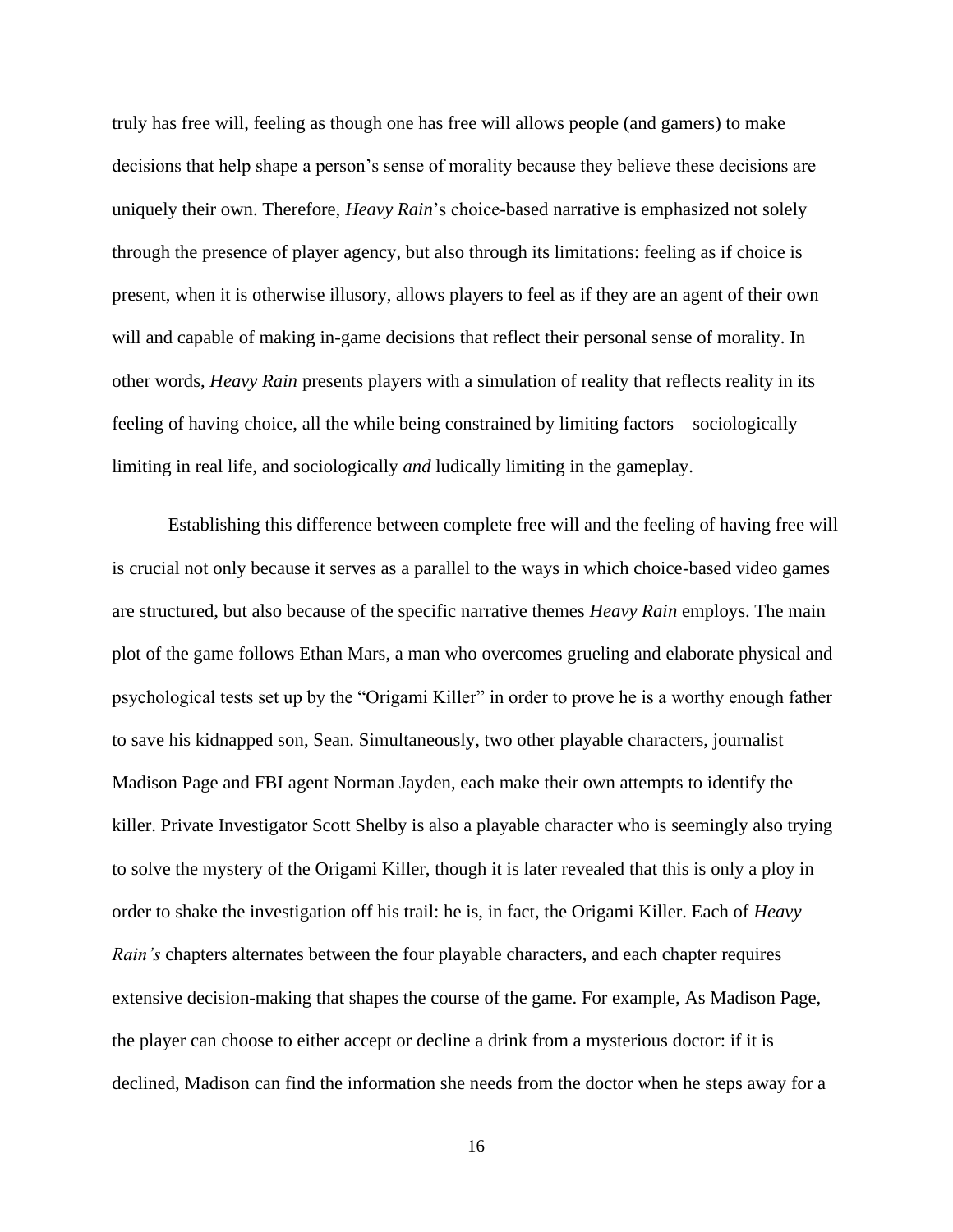moment; if it is accepted, Madison must fight her way out of the doctor's house after being drugged and, should she die during this encounter, she will be unavailable as a playable character for the remainder of the game. As the game is played, encounters like these communicate to players that their choices can very often have dire ramifications for the players. As a choicebased game, it is necessary that players are faced with a multitude of choices, many of which have direct and immediate ramifications. However, the instances in which players are presented with choices, but these choices are unable to create immediate change, communicates something to players about the limitations of their own agency: just as they are not the "god" of *Heavy Rain,* in which each and every small choice creates the desired effect, they are also bound by sociological and psychological parameters in the real world that inhibit the breadth of their personal agency.

The experience of having choices but little actual agency is seen most often when playing as FBI agent Norman Jayden, whose role as an investigator and member of law enforcement raises complicated questions about the purposes and extent of choice and personal responsibility. As I will illustrate in this chapter, the choices with which the player is presented while playing as Jayden, in tandem with the reduced effectiveness of the choices, demonstrates to players a potentially subversive narrative of traditional American policing. It suggests the problem of police brutality lies in the institution of policing itself, something not remedied by the presence of one "good cop." In a narrative entrenched with police work and investigative practices, playing this choice-based video game offers a surprising commentary on personal responsibility, de-escalation, and the role of police authority in American culture.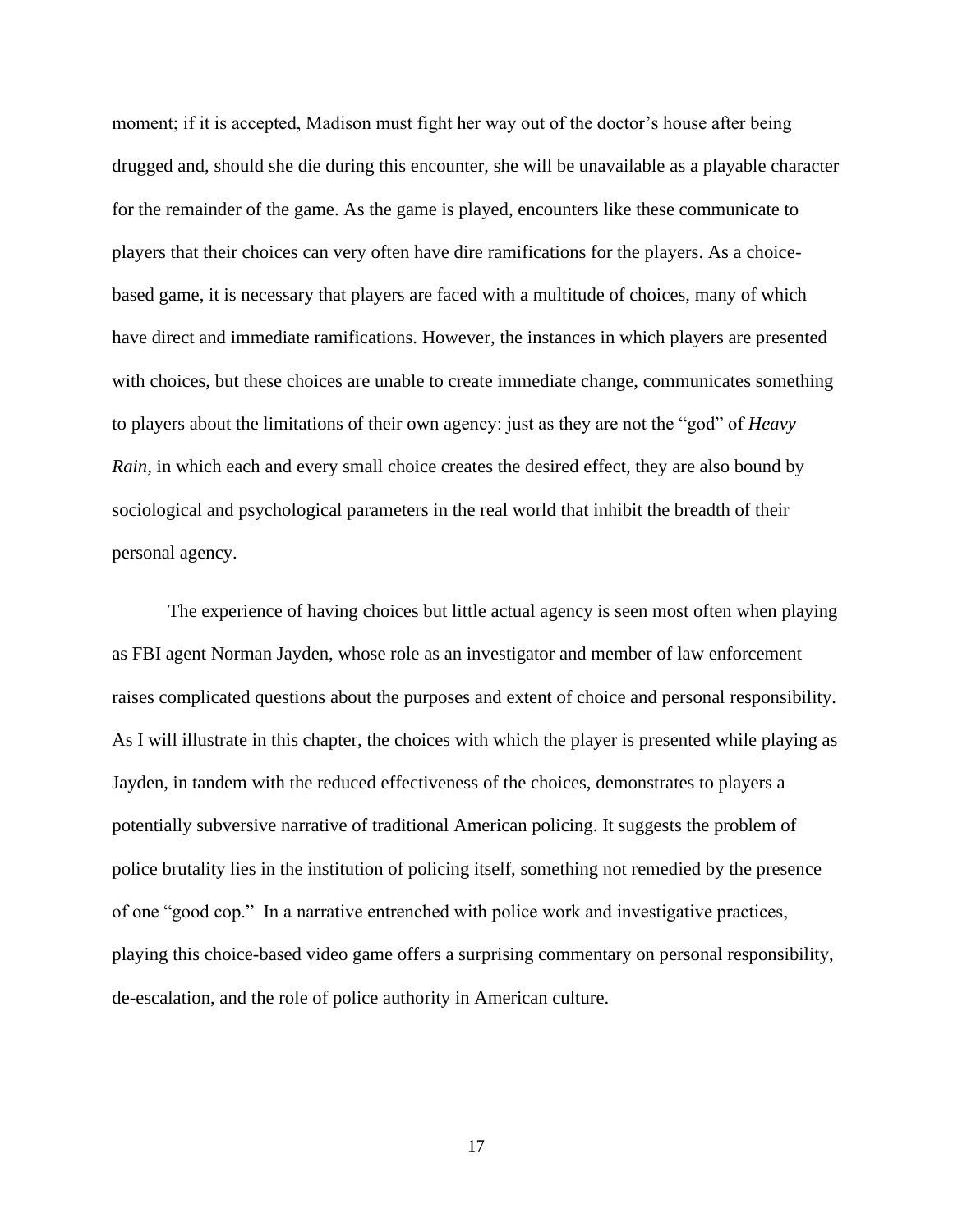### **1.1 Unneutral Ground: Player Sympathies**

I will be focusing specifically on FBI agent Norman Jayden and his identity within local and federal law enforcement structures as a guarantor of both mercy and state violence, depending on the player's choices. Jayden, who is assigned to the local police department to investigate the Origami Killer after the former is unable to solve the case on their own, is continually presented with choices during his investigations that pertain specifically to the player's self-perceived moral makeup. Extraneous to this morality is Norman's diegetic position: as a federal agent, the other officers look down on him and see him as an outsider, incapable of the "real work" it takes to be a police officer. Lieutenant Carter Blake, whose role as a foil to Jayden will be explored extensively, offers the following rebuttal to the agent's psychological profile of the Origami Killer: "Tell me, Agent Jayden, did you get your vast experience on the job, or did you just fuckin' read about it in some schoolbook?" The job vs. schoolbook dichotomy upon which policing in *Heavy Rain* is predicated structures the moral binary the player will act and play within: so-called "real" policing, which involves action, violence, and aggression; and "schoolbook" policing, which is intellectual and self-regulating. During the course of the game, Jayden is constantly under scrutiny by Blake and other police officers for his school-book policing: he is verbally and sometimes physically abused by other officers, and his ideas are frequently discredited. Later I will expand upon the thematic role the conflicting policing styles (Blake's affinity for violence and Jayden's more peaceful routes) play in *Heavy Rain* in the sections to come. First, however, their conflicting policing styles represent a place from which players can derive their sympathy for and identification with Jayden, something absolutely crucial in communicating the game's potentially subversive ideas.

Because Jayden's style of policing is outright shunned and ridiculed, he is not a self-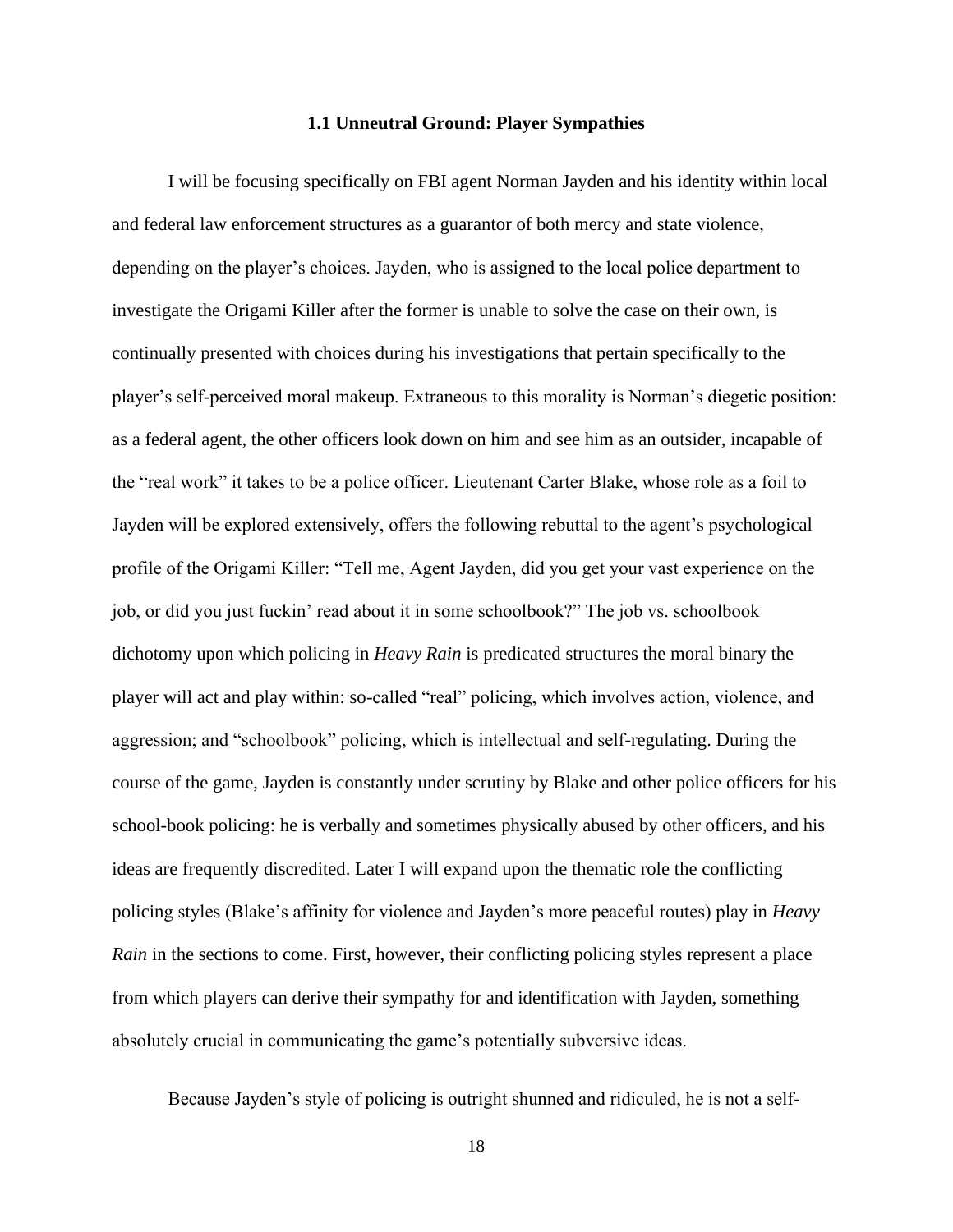reflecting avatar that is intended to mimic a player's own image; rather, he is positioned situationally within an already moving and living discourse, one with which the player may or may not agree in non-diegetic circumstances. However, the player's ability to choose not only what Jayden says but how he says it, followed shortly thereafter by verbal berating by an NPC $^{12}$ like Blake, allows the player first to see Jayden as a representation of, at least, aspects of themselves, and second to reflexively and defensively sympathize with him. In order to create this link between the player and character, "video games (partly) override the distance between media users and media characters" through interactivity (Christoph et al. 353). Story-rich games like *Heavy Rain*, more specifically, "create compassion, foster sympathetic identification, and emotionally appeal" to players (Gerund and Paul 17, cited in Schubert). A narrative like *Heavy Rain* is then predisposed to the narrative techniques that align Jayden with player sympathies; that is, when they witness Blake's abuse towards Jayden, not only will they first identify with him by virtue of controlling his movements and speech, but they will also sympathize and identify with him as a result of the narrative compassion they feel.

The choices a player makes are ultimately an unknown variable, as not all players will make the same decisions. However, the presence of sympathetic characters and a familiar threeact narrative structure influence player decision making in a way that prevents *Heavy Rain* from being an entirely neutral experience. The game is framed in a way that places players into an area of conflicted interest; the game may "frame the 'correctness' of a choice in narrative terms, compelling their players, for instance, to empathize with a certain character and thus make decisions that might be favorable to him or her" (Schubert 4). Likewise, it becomes rapidly clear that the player/Jayden is under personal attack from Blake, almost entirely irrespective of their

<sup>&</sup>lt;sup>12</sup> Common gamer jargon for "non-playable character."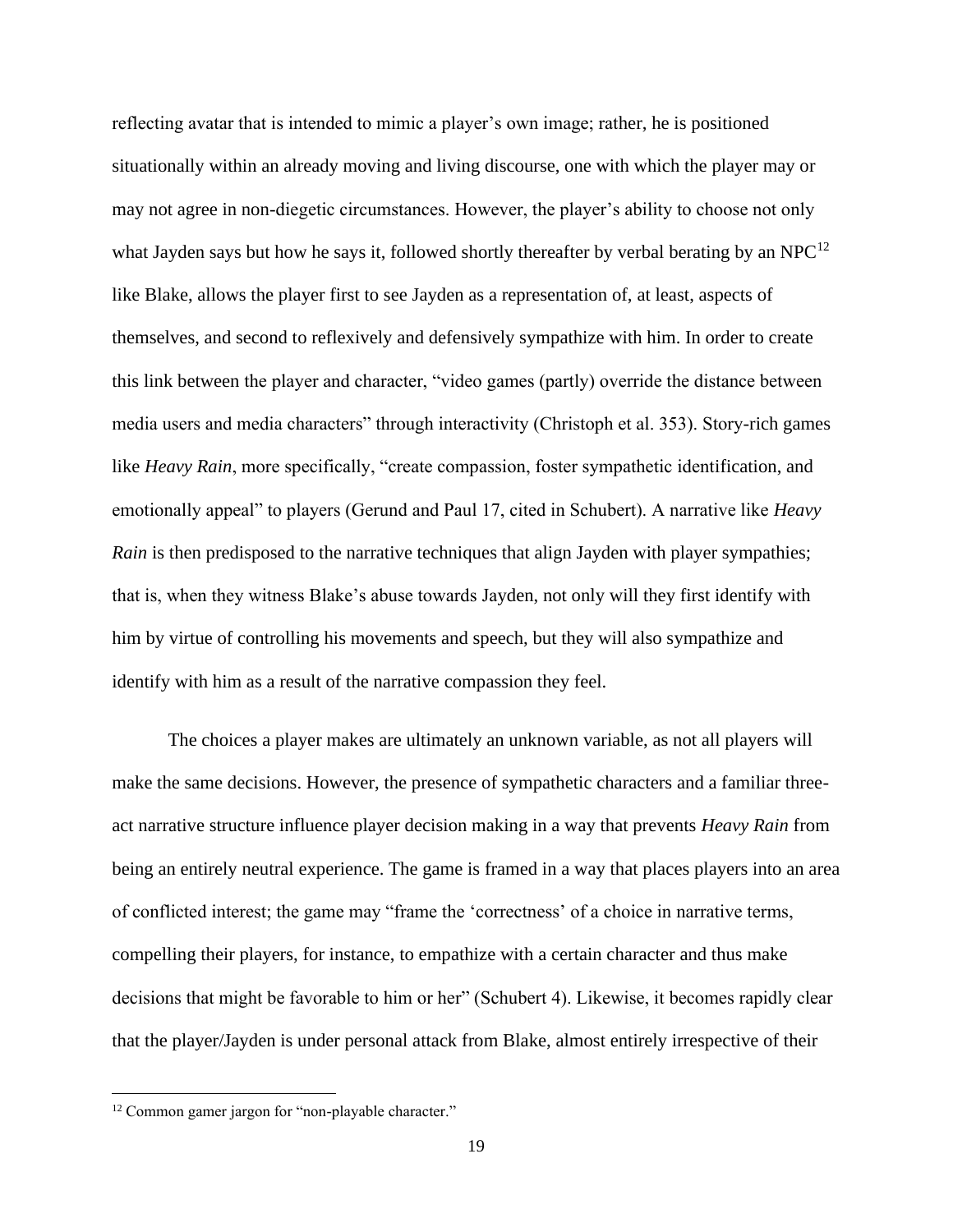actions. The continuous berating indicates to players that the plural "we" that represents both themselves and Jayden, is an entity in need of defending from antagonistic forces; in short, there is nothing more powerful than collaborative defensiveness in allying a player with their character. Thus, even if a player were to enter *Heavy Rain* with little sympathy towards FBI agents or Norman Jayden himself, Blake's immediate verbal and physical disdain towards Jayden encourages players to identify and sympathize with the latter, increasing the likelihood that they will make future decisions that not only benefit Jayden, but also those which simultaneously disadvantage Blake. The orientation of the player's sympathies as they play the game highlight in-game and real-world instances of police corruption and brutality, as well as the inefficiency of having "good cops" who might otherwise "save" policing institutions by way of personal intervention.

In allying the player with Jayden through self-identification, player decisions—though never made in a "vacuum"—are further contextualized and given motivation. As Jayden and Blake search for suspects in the Origami Killer case, their relationship remains extremely tense, and it seems unlikely that the player would at least initially sympathize with Blake, given their already terse first meeting  $^{13}$ . The two distinct styles of policing postulated by the game, "schoolbook" and "renegade," as I will call them, become even more apparent when the Jayden and Blake investigate a potential lead in the chapter "Nathaniel." The formative alliance between the player and Jayden, I will argue, is ultimately crucial in establishing a player's sympathy towards "schoolbook" policing and highlighting an extremely negative image of local American policing and police violence, as well as the difficulties in combating such widespread

<sup>&</sup>lt;sup>13</sup> In the chapter "Kick Off Meeting," regardless how calm and professional the player/Jayden is towards Blake, Blake will always stand up, kick a chair, and call Jayden a "fuckin' asshole."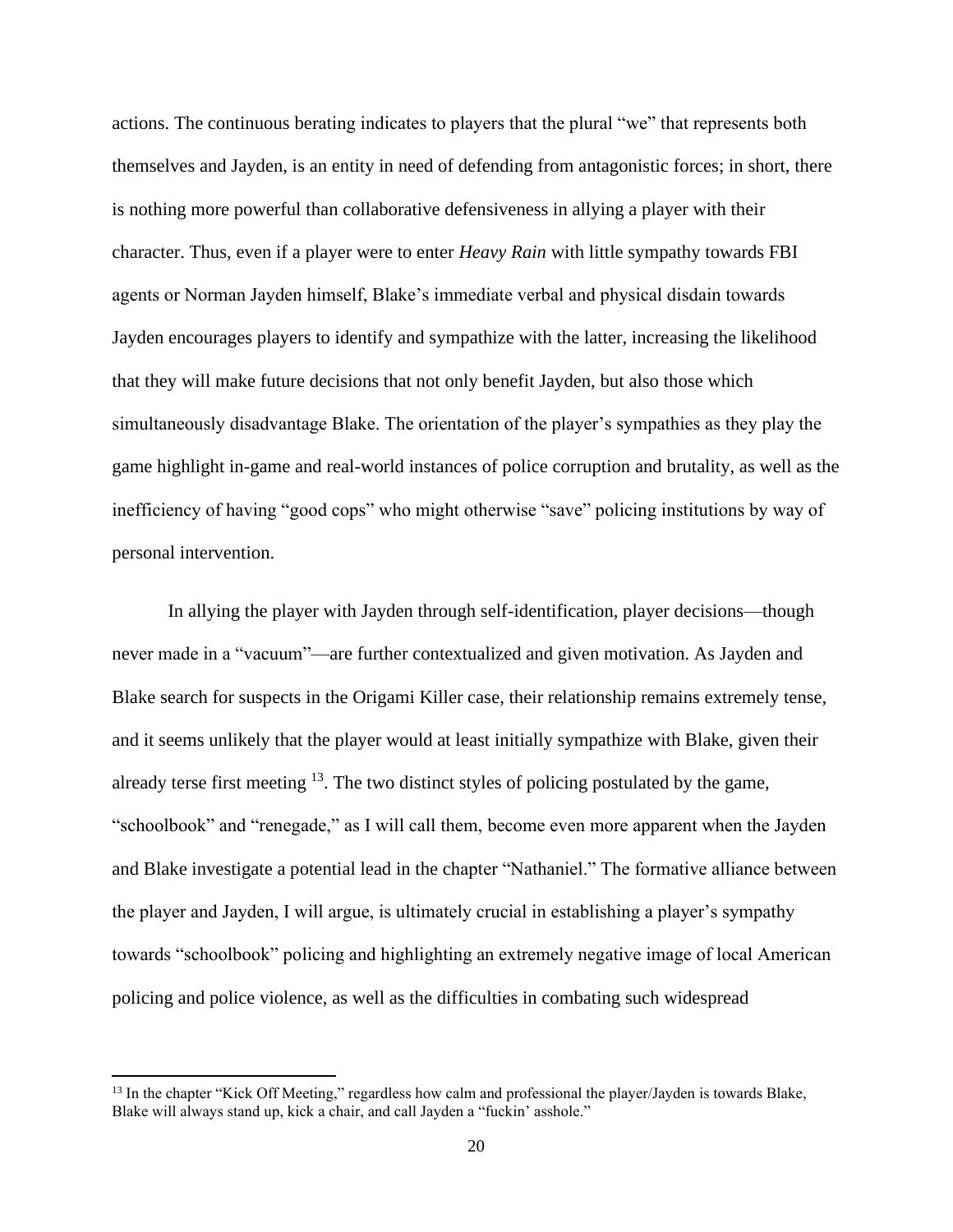institutionalized abuses of power.

#### **1.2 Player Agency I: Investigative Practices**

When Blake and Jayden investigate the namesake of the chapter titled "Nathaniel," the player not only witnesses a violent abuse of power but is also forced to make decisions in real time that affect the outcome of the chapter. Even before meeting Nathaniel, Blake, sans warrant, breaks down Nathaniel's door with a forceful kick after it remains unanswered. When Jayden objects to Blake's behavior, the latter responds snidely with: "Call the cops." Though Blake's behavior is reprehensible, it is hardly an exaggeration. By indicating to Jayden that he effectively has legal immunity via his identity as a police officer, Blake is making reference to a common policing phenomenon: the blue wall/code of silence. This unwritten "code" is the "refusal to report misconduct to proper authorities, or to claim no knowledge of misconduct" (Skolnick 8). The Blue Code ensures that no officer will implicate another in corrupt activities, even when faced with consequences. Blake likely knows that, as a member of law enforcement, his fellow police officers, and perhaps even Jayden, will never see him punished for his misconduct. In a later scene, Captain Perry, the police chief, even refuses to condemn Blake for beating a suspect when Jayden brings the incident to his attention. Blake's disregard for the rules and regulations to which he is supposed to subscribe provides the context for, first, how he behaves towards suspects, and second, the policing obstacles the player, as Jayden, will face if they choose to placate Blake.

Shortly after entering Nathaniel's apartment, the player discovers that Nathaniel is a religious fanatic. The walls are covered in Biblical verses, and hundreds of lit candles and crucifixes fill the room. If the player chooses to "listen" to Jayden's thoughts while exploring the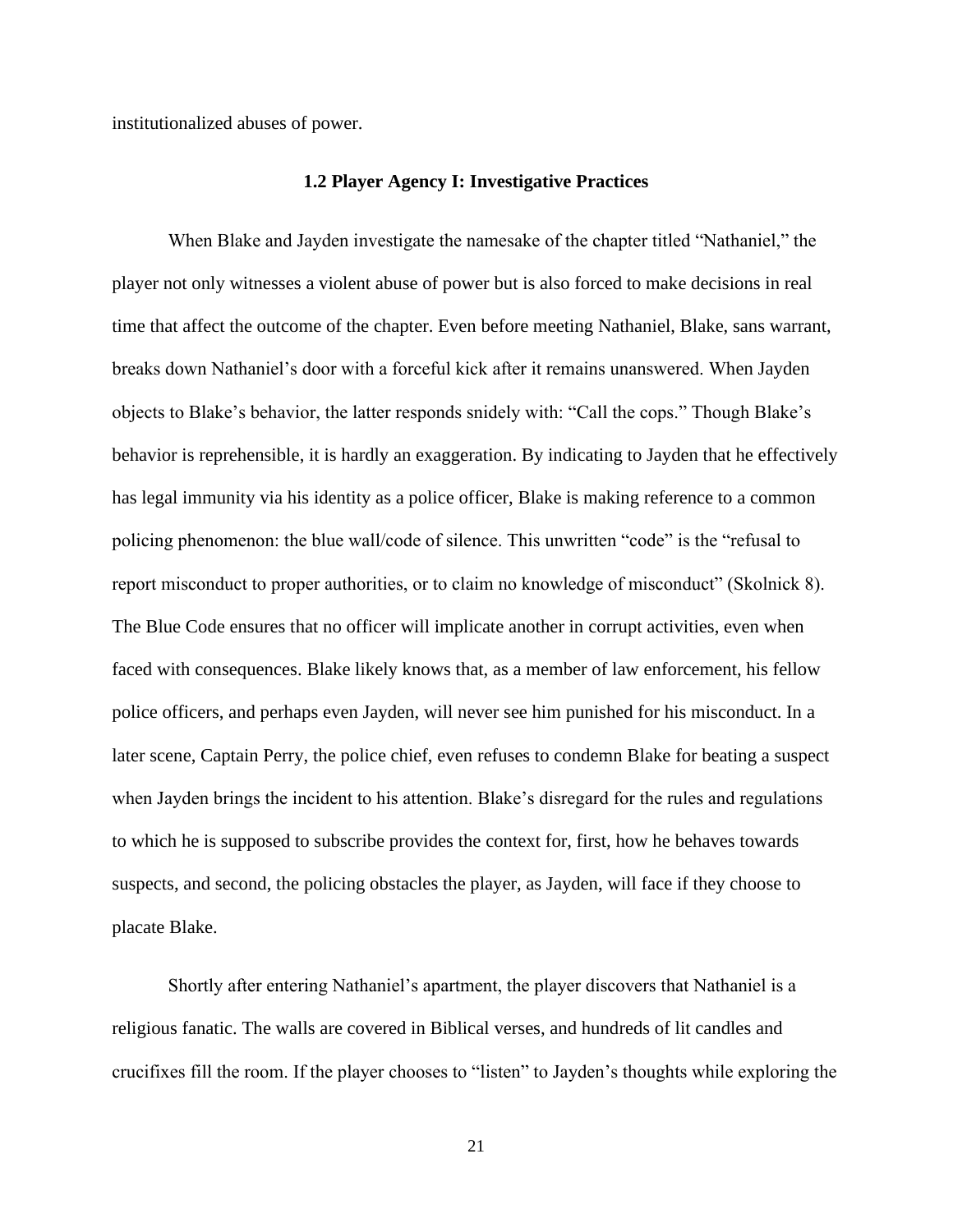apartment, Jayden will verbalize them: "You don't have to be a profiler to see he's not a killer. We're wasting our time here." After a few moments of exploration, Nathaniel returns, and Blake wastes no time in tormenting him. While Jayden introduces himself politely, Blake interrupts to ask Nathaniel if he "still hear[s] the voices" and accuses him of listening to voices that tell him to "take that boy and drown him." Nathaniel, who, in his delusions, believes Blake to be the Anti-Christ, is in obvious distress and begs him to stop. The player, still in control of Jayden, has several options that appear on screen while Blake's tormenting plays out. While some choicebased games allow an infinite amount of time to make decisions, *Heavy Rain* functions on an ingame timer, limiting the amount of time Jayden has to make a decision to the length of Blake and Nathaniel's interaction. With the pressure of the scene's immediacy, the player has to decide quickly what, if anything at all, Jayden will do. If "leave him alone" is selected, Jayden will think: "Maybe Blake knows what he's doing after all." Similarly, if "watch" is selected, Jayden will think: "Better just stand down and leave Blake to it."

The game, on some levels, pressures the player into complicity. Though Jayden, depending on the player's choices, might already have expressed doubts about Nathaniel's lack of criminal capacity, there is no evidence to indicate that Nathaniel is entirely innocent, and his implied mental illnesses and fanaticism render him, at least in the genre of crime dramas, suspicious. This stereotypical correlation between mental illness and criminal propensity is supported in other forms of media: a study of television crime dramas from 2010-2013 (around the time of *Heavy Rain*'s release) found that "mentally ill characters were more likely than other characters to commit crimes and violent acts," informing the media lineage from which *Heavy Rain* stems and the stereotypical thinking that Blake endorses (Parrott and Parrott 651). Without knowing if Blake is capable of extracting a confession that may be useful later in the game, the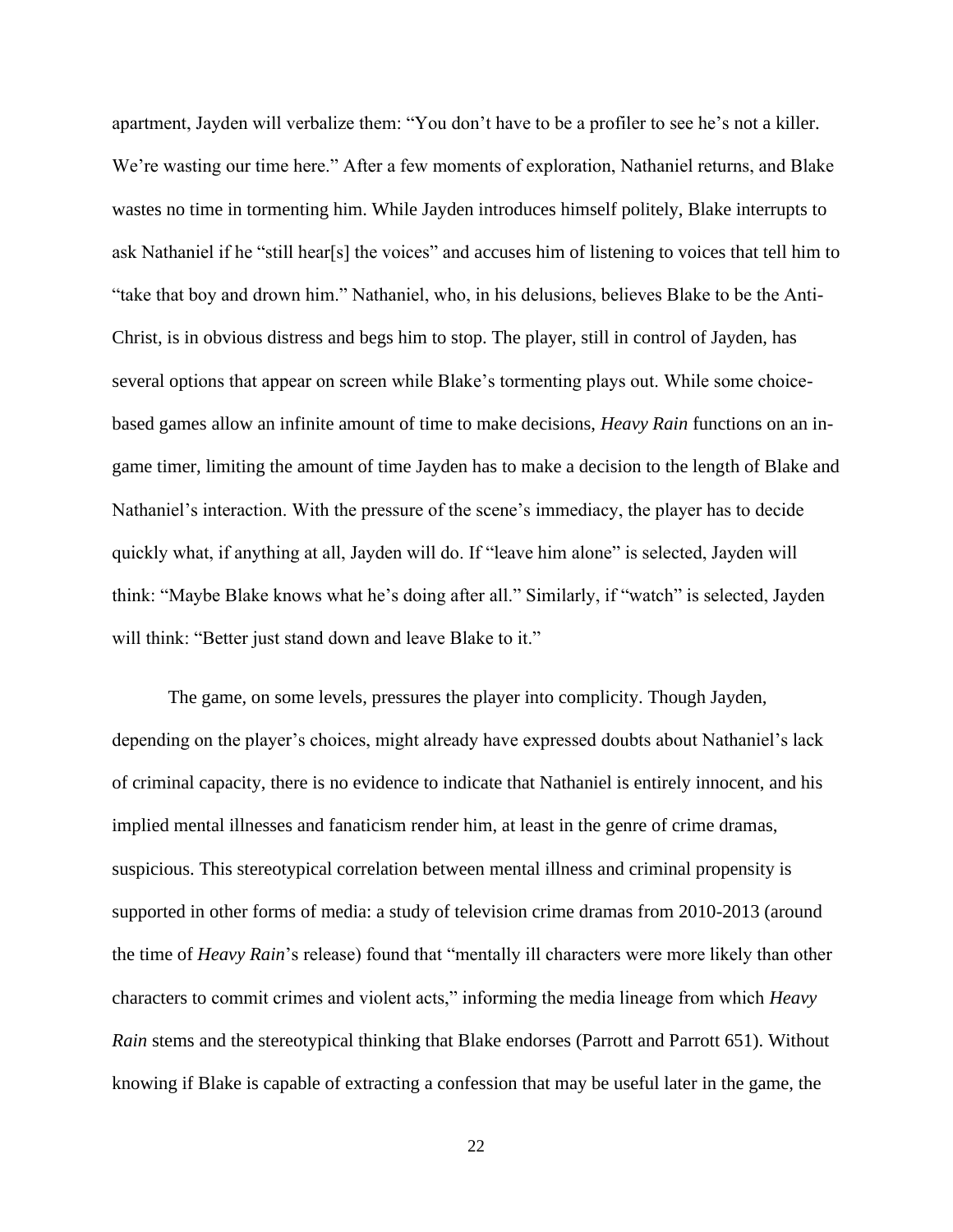player might be compelled to let Blake continue his verbal and—eventually, if the interrogation lasts long enough—physical abuse of Nathaniel, in order to garner information. The game, moreover, "uses ambiguity as a mechanism to encourage complicity" (Mawhorter, et al.). When paired with a narrative already rich with police work, it is clear the game is interacting with a culture of American policing, specifically the "Blue Code of Silence" that prioritizes the punishment of "criminals" and the production of a confession over holding police officers accountable for their misconduct. What makes *Heavy Rain* so exemplary of this phenomenon is that the consumer of the particular media has a say in how the narrative unfolds in ways that films, television, and theatre about policing cannot typically demonstrate.

While the player might choose not to interrupt Blake's violent interrogation, the option to intervene still remains, and doing so produces interesting results that challenge the ways in which agency is considered in policework. If, during the confrontation between Blake and Nathaniel, the player chooses "Act," Jayden will express the following: "Shit, Blake is totally out of his mind. I can't just stand here and do nothing!" Jayden's noble attempt, however, is ineffective. The player has the opportunity to attempt to intervene a maximum of three times, all of which Blake will either dismiss or ignore. Ultimately, whether or not Jayden chooses to "intervene," the result will always be the same: Blake will push Nathaniel to the ground, after which Nathaniel will pull a gun on Blake. In discussing *Detroit: Become Human,* a thematically and strategically similar game and the focus of this project's second chapter, Stefan Schubert states, if "two possible dialogue options that a player can choose from are very different in their content but eventually lead to the same result, this would not constitute a *meaningful choice* (4, emphasis mine). In the case of the player/Jayden's complicity in "Nathaniel," whether or not an intervention is attempted, by this logic, is not meaningful. I would argue, alternatively, that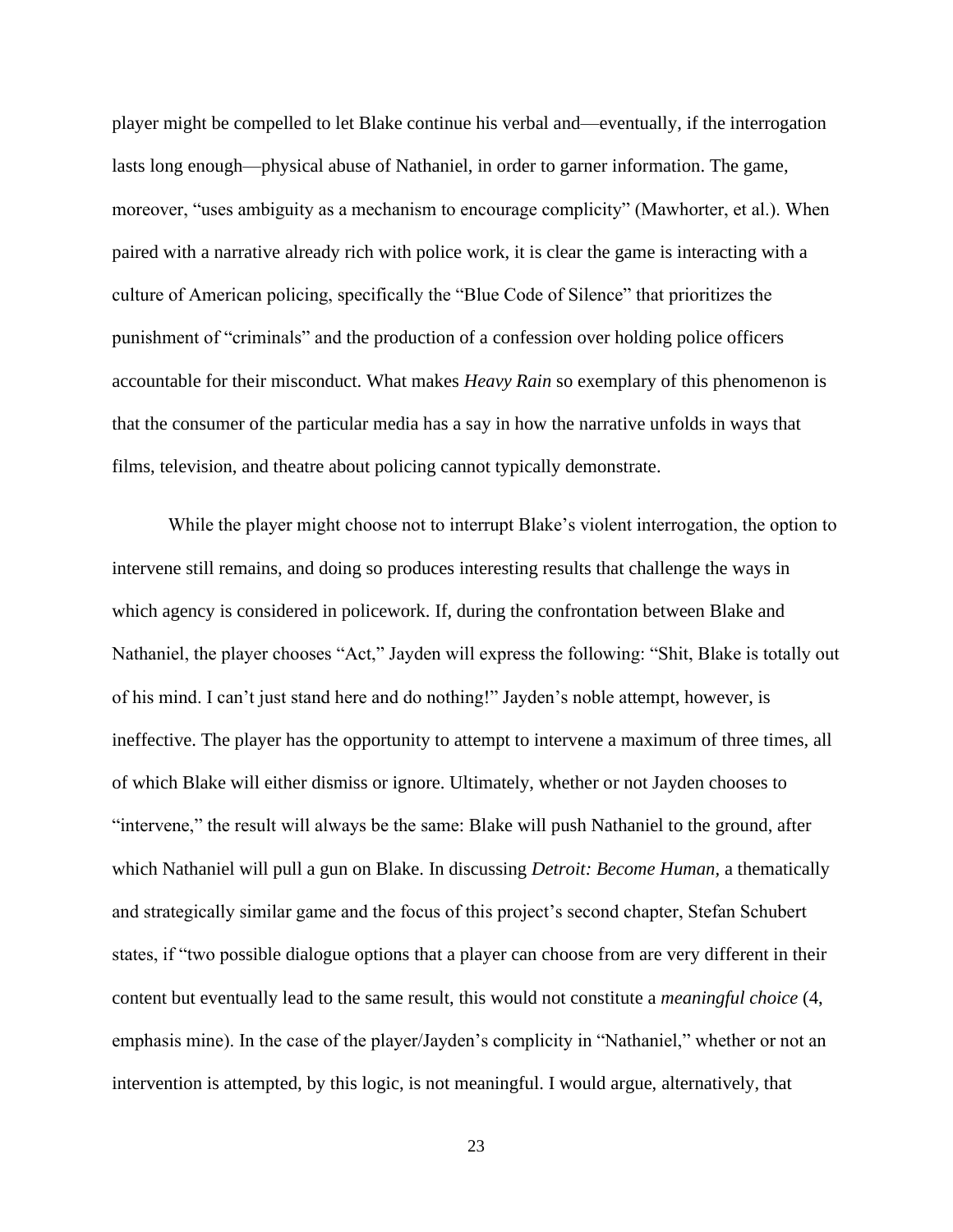while, from a narratological perspective that focuses only on how the game's plot unfolds it may not be meaningful, a ludonarratological analysis would otherwise find it impactful to the player's experience. The player can potentially attempt an altruistic intervention three separate times and can be ignored three separate times, revealing a corruption of such magnitude that it ultimately places the player in a position of helplessness, regardless of their efforts.

This "played" experience, rather than the actual narrative that commences, is critical in understanding the political and cultural components of *Heavy Rain.* In a game where agency and player choice are so crucial they make up most of the gameplay, *Heavy Rain* suggests that cultural constraints such as the "Blue Code" can be so strong as to prevent agency from being realized. It is important to note that lack of agency, as depicted by Jayden's inability to intervene, is separate from the narrative and mechanical restrictions on agency present in all video games, choice-based or otherwise. It is accepted that "video games want their players to *feel* like they are in control of what happens but, of course, cannot offer complete 'freedom'" due to the limitations of the narrative and gameplay (Schubert 3). (e.g. You cannot suddenly decide to leave Nathaniel's apartment, or interrupt Blake's interrogation with a passionate kiss.) However, the lack of agency within the established gameplay conventions reveals an absence of agency that largely affects the player's experience of the game, unlike the invisible "illusion" of agency in real life.

Though the player will likely be frustrated that their interventions are ineffective at stopping Blake's behavior, they will not necessarily be frustrated at the game itself for the aforementioned ineffectiveness: that is, the illusion of choice has not been broken. Instead, *Heavy Rain* indicates to players that systemic corruption and misconduct are often (but not always, as we will later see) out of the control of the individual. When paired with the in-game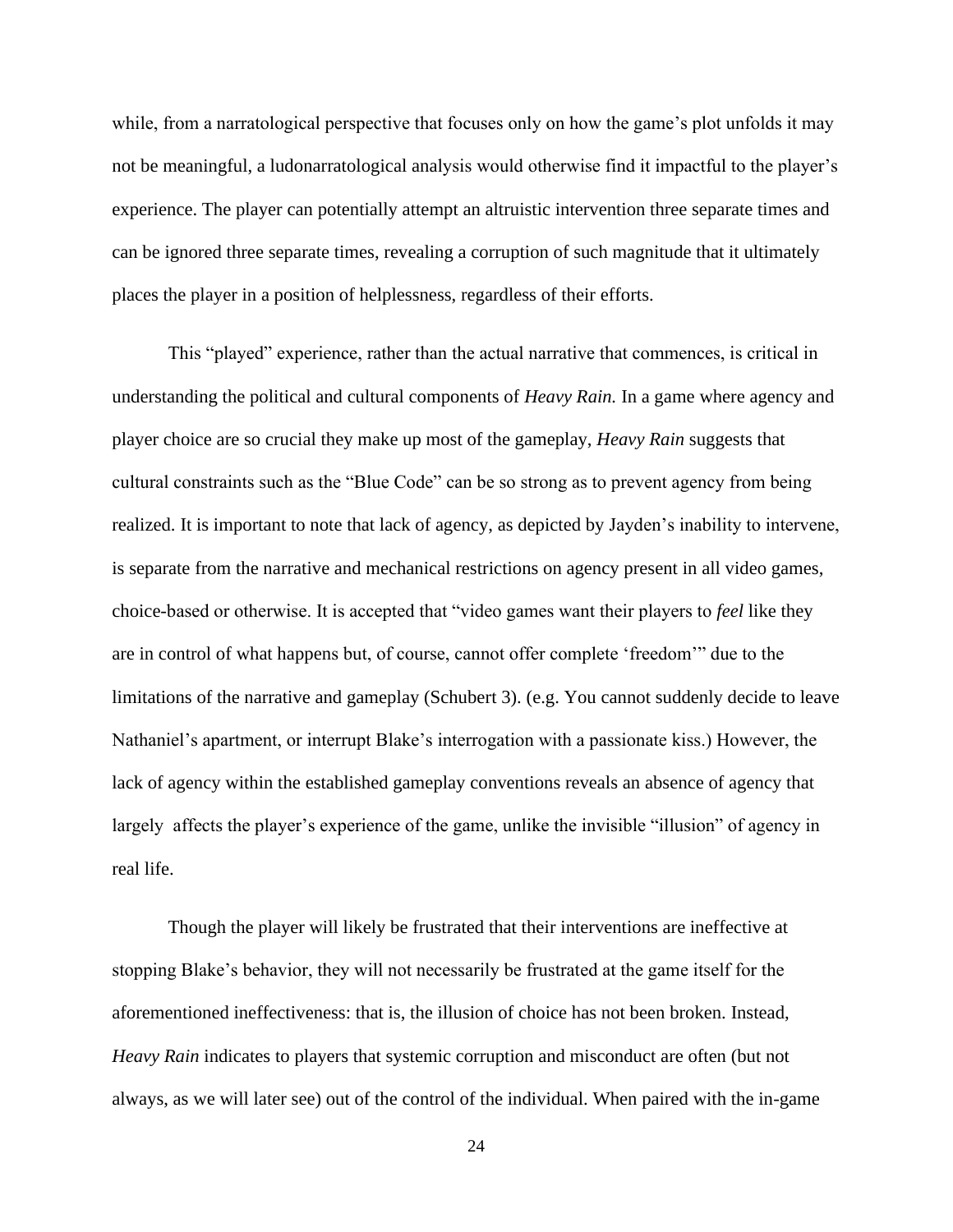narrative context of policing and police brutality, it is clear that a lack of perceived agency and ineffectual interventions ultimately reflect for the player the Blue Code of Silence and other support structures of systemic police brutality*.* <sup>14</sup> The game reenacts, through Blake's brutality and Jayden's complicity or ineffective intervention, an "internal culture that not only [gives] rise to scandal, but tolerates it" (Skolnick 10). When a player learns their choices (in a choice-based game featuring policing, no less) sometimes are irrelevant, it suggests to players that larger systemic issues and institutions work to control what does and what does not happen. Though a video game is a relatively risk- and consequence-free space (that is, no bodily harm will come to a player as a direct result of the choices they make in-game), there emerges from the repeated ineffectiveness of Jayden's choices an opportunity for player complicity or to at least understand the mechanisms of complicity. When a player believes their choices have no effect—when they believe they have choice, but no agency—it reveals to players the complex power structures that cause people, in situations not as controlled as the digital landscape, to become complicit. In short, just as a player grows weary of trying to stop Blake but to no avail, a police officer, upon learning (either implicitly or explicitly) about the code and the silence surrounding misconduct, might be pressured into being complicit.

Police brutality, complicity, and resistance to intervention have far-reaching implications beyond the theoretical and the ludonarrative. The 2020 Black Lives Matter protests responded to rampant police brutality accompanied by complicity from politicians, the general public, and a culture of police solidarity. Though there are many examples of excessive police force and

<sup>&</sup>lt;sup>14</sup> Though Black characters are distinctly absent from *Heavy Rain*, it is impossible to discuss police brutality without including information on the disproportionate amount of violence Black people face as a result of individual and systemic racism in policing institutions. For statistics regarding disproportionate instances of police brutality against Black people, see DeAngelis, *Systemic Racism in Police Killings: New Evidence From the Mapping Police Violence Database.* For further information on racism and mass incarceration, see Alexander, *The New Jim Crow: Mass Incarceration in the Age of Colorblindness*.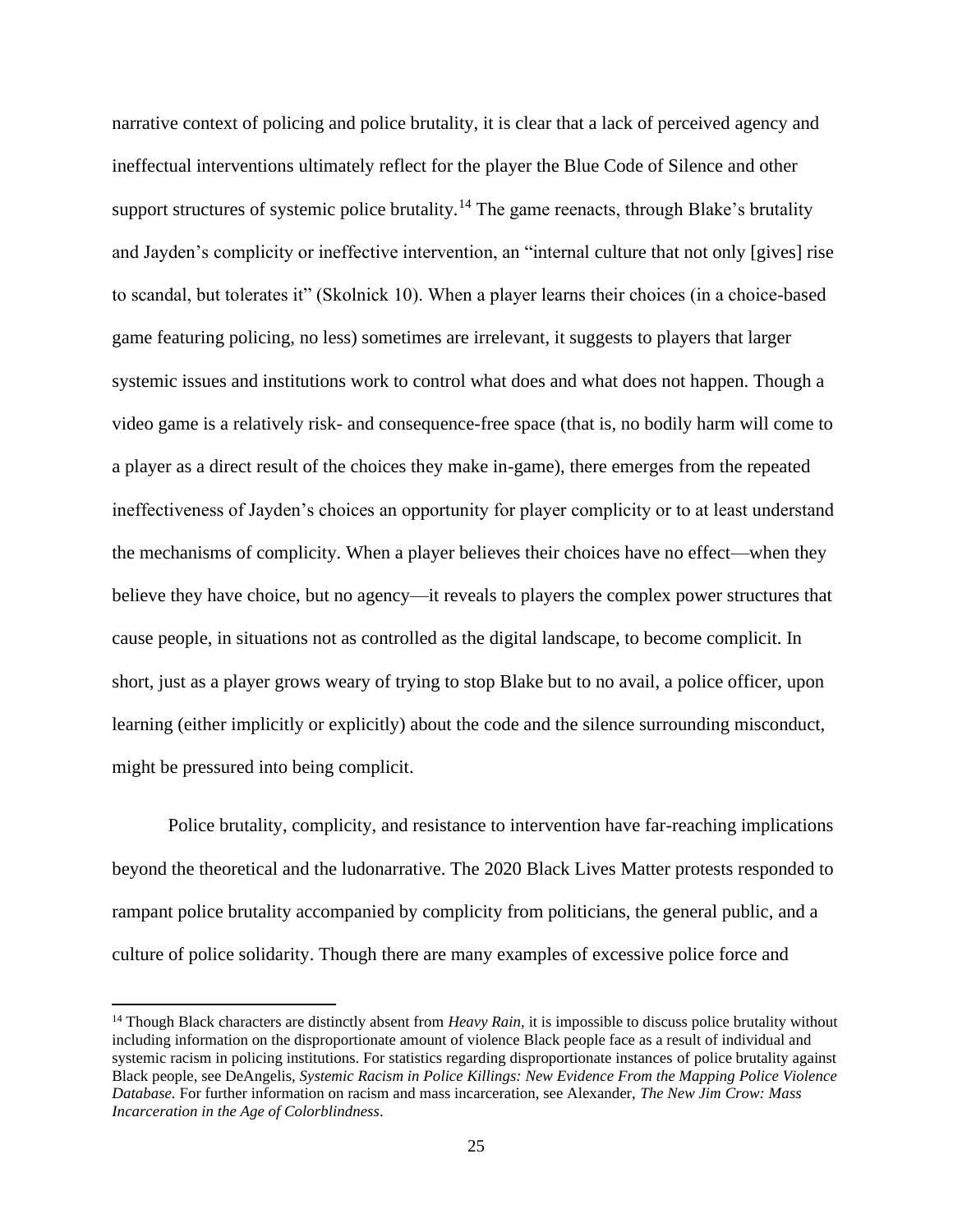violence before, during, and after 2020, one well-documented instance saw a 75-year-old man in Buffalo, New York, pushed down by police officers after standing in their way. One officer begins to kneel down to check on him, and another pulls him away. There are a few shouts for a medic as the man lies on the ground, bleeding from his ear, but all of the officers leave the scene as a unit (CBC News). While vastly different in scope and impact from the narrative of a video game, this event, captured and distributed on video, reflects the policing practices and use of agency depicted in *Heavy Rain.* The officer who attempts to bend down to help the injured man is ushered away by another officer and, most strikingly, does not make another attempt to help the man. This incident depicts not only police misconduct, but the social frameworks, specifically the "Blue Code," in place that prevent other officers from attempting to either remedy the issue, or hold their peers accountable.

Though the "Blue Code" exists as an invisible social law, complicity is also encouraged legally. McLeod cites multiple Supreme Court cases, such as *Utah v Streiff, Scott v Harris,* and *Mullenix v Luna,* in which the subsequent acquittal of officers gives legal precedent to encourage continued excessive use of force. She writes:

In the process [of acquitting officers], the Court has normalized and constitutionalized a set of practices that consign the most vulnerable citizens, especially those in low-income communities of color, to a condition of virtual statelessness, characterized by the simultaneous over-enforcement and under-protection of the law. ("Police Violence" McLeod 169)

Moreover, both the culture of American policing and the legal precedents that discourage intervention and render nearly invisible the presence of choice—for both officers and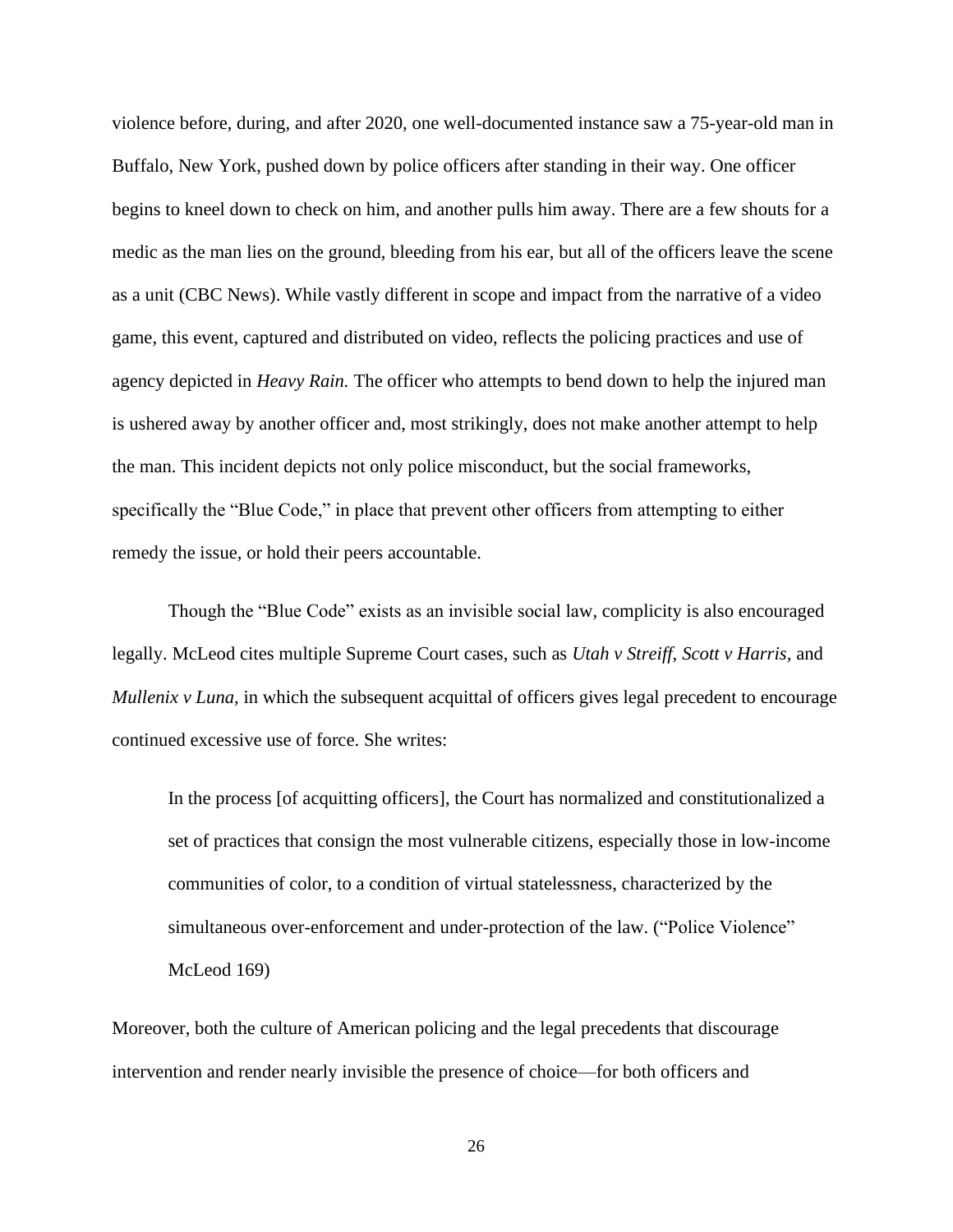bystanders—have far-reaching implications that result in violence in which others feel it is fruitless to intervene. When playing as Jayden, one is both bystander and law enforcer, amplifying feelings of helplessness already constructed by historic and constantly-reinforcing institutions that demand complicity.

However, *Heavy Rain* does not suggest that choices are never present. No matter how much Jayden protests, the player cannot prevent Blake from shoving Nathaniel to the ground, resulting in the latter pulling a gun on the former. Yet the player has the opportunity, shortly thereafter, to engage in what closely resembles de-escalation techniques or to shoot Nathaniel, per Blake's instructions. With Nathaniel's gun aimed at Blake, Jayden can use his skills as a criminal profiler to placate Nathaniel; as a result, Nathaniel will live, but he will be arrested. Even if the player gets this far, Nathaniel will always, provided he is alive, reach into his pocket and pull out a crucifix. When Nathaniel reaches for the crucifix, the player, who does not know it is a crucifix and not a gun, has yet another, split-second opportunity to shoot him. In the event that the player chooses to shoot Nathaniel, Jayden is horrified by his actions, while Blake comments crudely that he "can't say [he'll] miss him."

*Heavy Rain* makes explicit that having a weapon gives you agency. While Jayden's words have no effect on how Blake chooses to treat Nathaniel, as soon as he holds a gun, he can decide, with the press of the "x" button, whether a suspect lives or dies. The enormous amount of narrative power suddenly given to the player when provided with a weapon speaks volumes about the policing power dynamics the gun and its implied violence represent. While deescalation with Nathaniel can ultimately be effective, it can all relatively easily be undone if the player is "trigger happy" and chooses to shoot Nathaniel.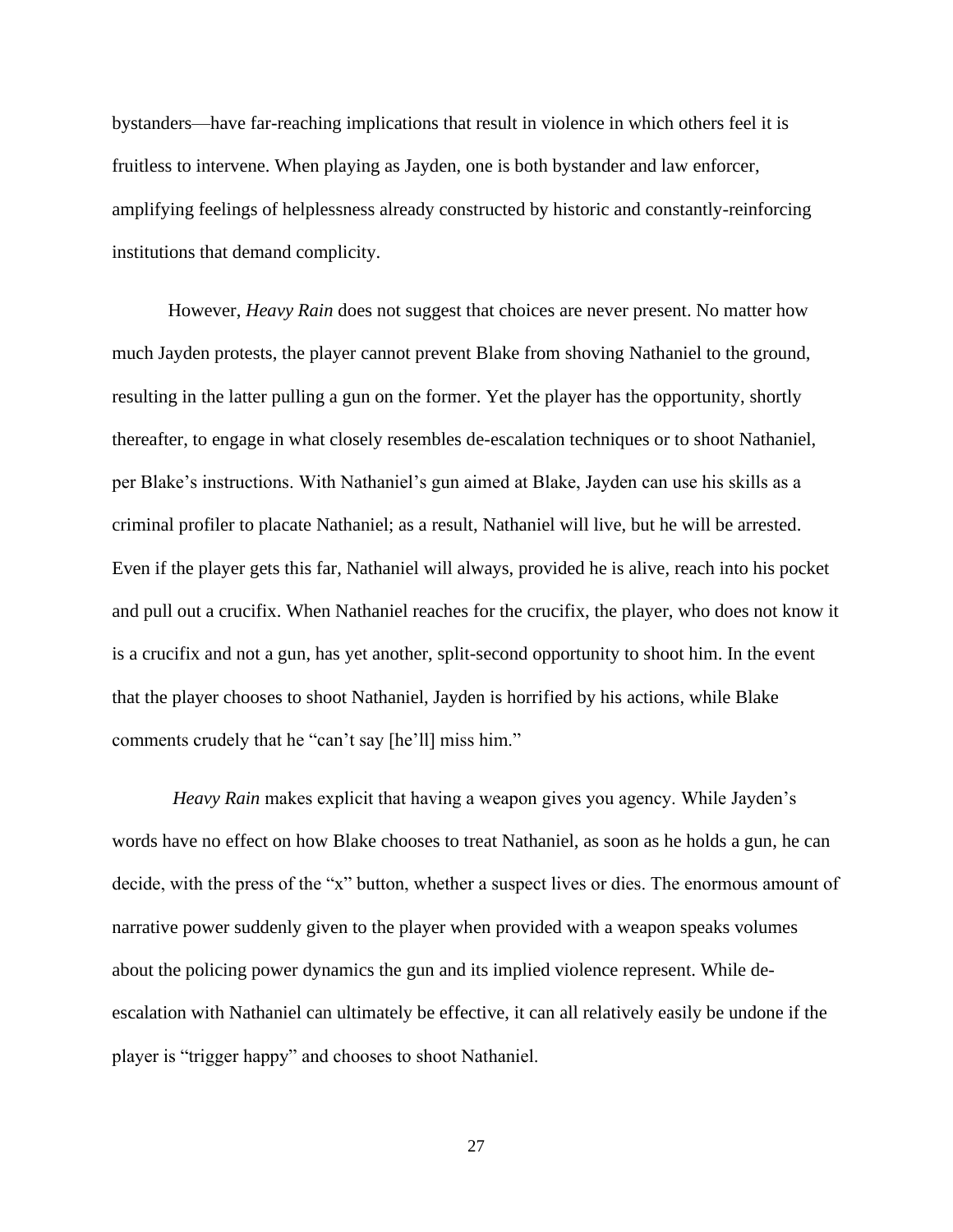This particular chapter in *Heavy Rain* emblemizes how choice functions in the game: though choices are always present, actual agency is sometimes absent, leading players to believe they are powerless in a system that prioritizes physical action and violence over speech and compromise. By denying the player a sense of "closure, the game encourages the player to feel vaguely uneasy about their role," thereby complicating the role of agency within the safety of complicity (Mawhorter et al. 16). A similar event occurs in the chapter "Shrink and Punches," which sees Blake and Jayden visiting Ethan Mars's psychiatrist for information. When the psychiatrist won't breach his patient's confidentiality, Blake begins punching him and strangling him with a telephone cord. As with Nathaniel, Jayden has multiple opportunities to try to talk Blake out of beating the psychiatrist to acquire information. However, it isn't until Jayden either threatens to report Blake and get him removed from the case, or until he pushes him off the psychiatrist, that Blake stops the assault. In both cases, agency is only afforded to Jayden when he either: 1) threatens an integral part of Blake's identity (being a cop), or 2) uses physical force.

Thus, *Heavy Rain* orients a player to situations in which being a member of law enforcement places them in a social position that limits the types of agency made available to them. Agency is only returned in the instances in which the player is armed, painting a bleak picture of police work in which misconduct is rampant and unchecked (Blake) and peaceful interference is largely ineffective (Jayden). An abusive, violent character like Carter Blake is placed in conflict with Jayden as a way to simultaneously situate him and that which he represents against the player. The player is led to believe that the promise of player agency so central to the marketing and gameplay of *Heavy Rain* is, without the presence of violence, ineffectual against police brutality. Though protagonists in many texts are capable of enacting profound narrative change, often on the basis of their narratological position, the player,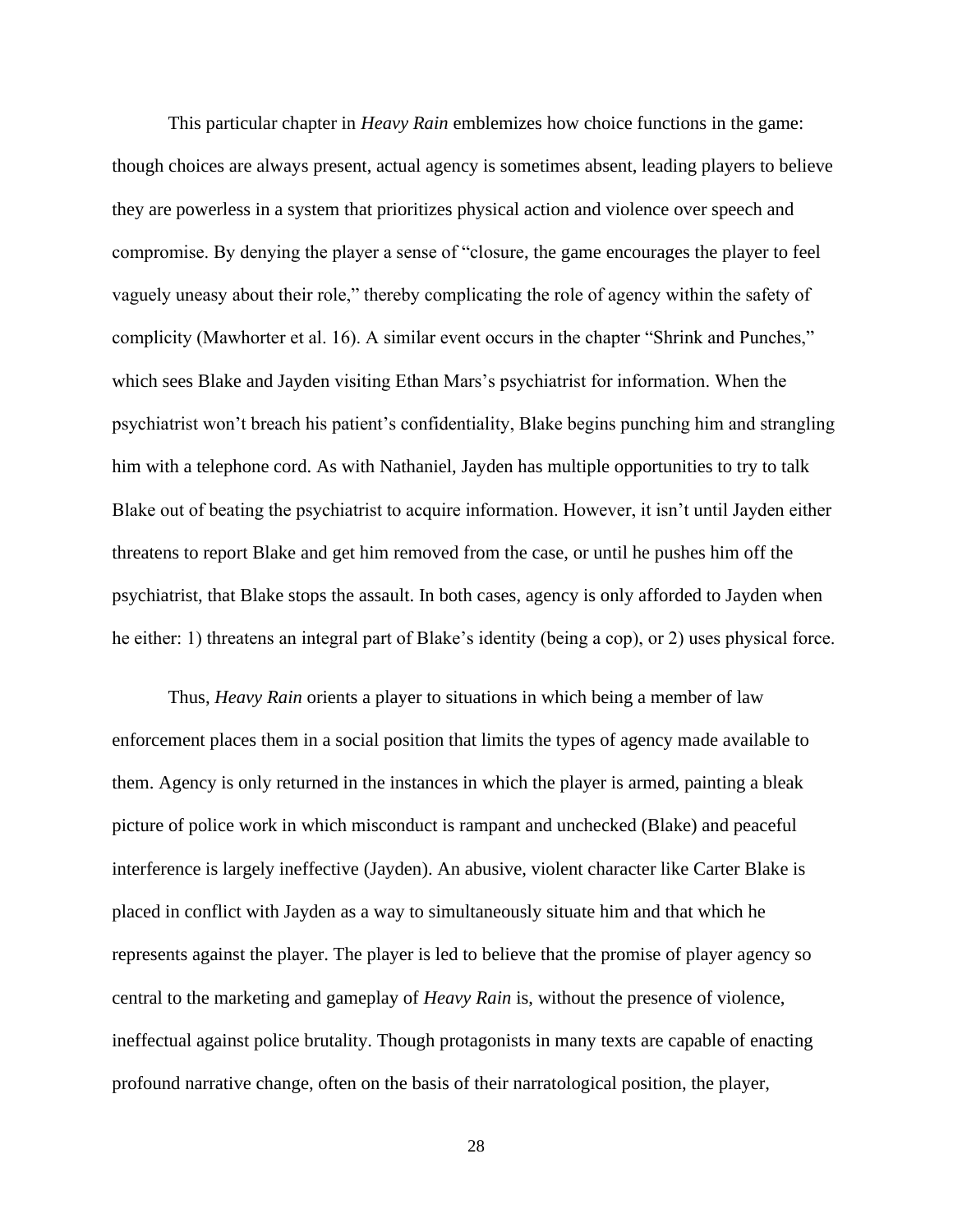especially when playing as Jayden, does not experience a similar agency. *Heavy Rain* puts the player in a unique position, where the ever-present "illusion of choice" is amplified by the fact that the game is predicated on the presence of choice. The absence of choice, therefore, is accentuated: at the forefront of playing *Heavy Rain* are the implications of not experiencing agency in a choice-based game that so heavily features police brutality and institutions that beg for silence and insist upon complacency.

#### **1.3 Player Agency II: Corruption, Reform, and Futility**

The chapters "Nathaniel" and "Shrink and Punches" are both integral to the plot, and there is absolutely no way the player can avoid them and the way they communicate the player's lack of total agency. In contrast, there is a chapter in *Heavy Rain* that, under certain circumstances, can be skipped entirely, should certain decisions be made during gameplay, and that, when played, amplifies the presence of choice and agency as a non-violent weapon against police misconduct that is otherwise absent from the game. There are two opportunities, in different parts of the game, for Ethan to be arrested during his quest to save his son, should the player make an "incorrect" decision: first, during the chapter "Fugitive," Ethan and Madison can get caught by police in the train station; second, during "On the Loose," Ethan can be arrested if the player is not successful in escaping police in the motel. Ethan can be arrested twice, but it is only the first time<sup>15</sup> he is arrested that the player, as Jayden, can assist Ethan in his escape. When arrested, a more-or-less "secret" chapter, known as "Under Arrest" becomes available to the player. The premise of the chapter, which includes Blake abusing Ethan during an interrogation and, should the player be successful, Jayden breaking Ethan out of jail, depicts player agency as

<sup>&</sup>lt;sup>15</sup> For clarity's sake, if Ethan is arrested a second time, he will be held in police custody for the rest of the game. The player can, therefore, experience "Under Arrest" either by getting caught during the chapter "Fugitive," or by escaping during "Fugitive," but getting caught during "On the Loose."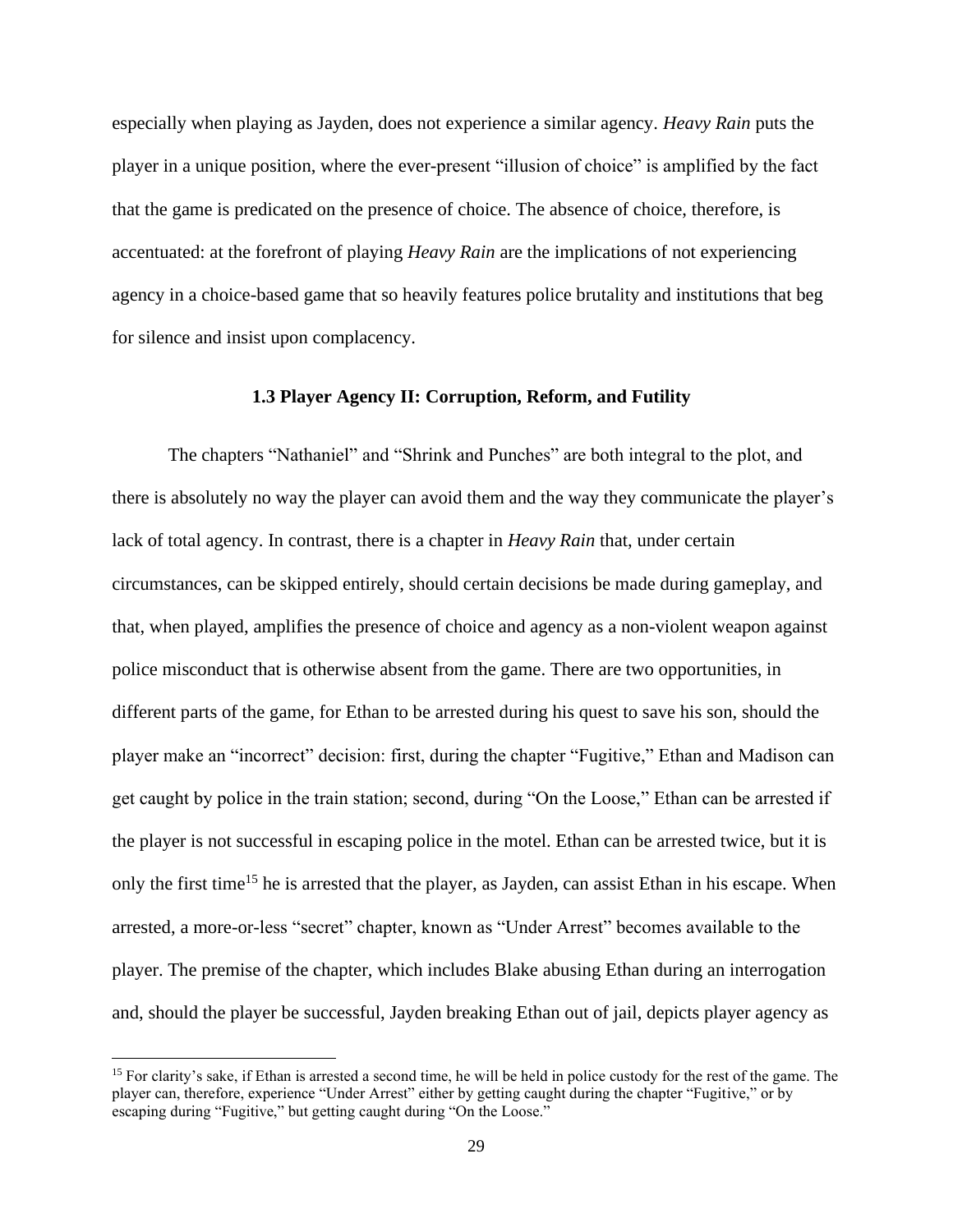finally within reach. Previously, chapters that included Jayden presented his attempts at maintaining the "schoolbook" approach to policing as fruitless and humiliating. However, the chapter "Under Arrest" allows and, in fact, encourages the player to take matters into their own hands and exercise agency previously withheld. It also indicates to the player that non-violent anti-police activity by police officers is possible, but it must come at the "price" of explicitly disobeying the laws and conventions of police work.

When Ethan is arrested, it is because he is suspected of being the Origami Killer, kidnapping and killing young boys in an effort to rid himself of the guilt he has felt since his eldest son, Jason, died two years prior. Ethan is not actually the Origami Killer, but because of his frequent black-outs and sudden and inexplicable possession of origami figures, he in fact believes himself to be the killer, and the challenges he faces are, by his logic, convoluted tests he has unknowingly prepared in order to prove to himself that he is an adequate father. Though Ethan is ultimately not the killer, he has informed his psychiatrist, the same one that Blake previously beat for information, about these episodes of memory loss, <sup>16</sup> rendering him the main suspect in the hunt for the Origami Killer.

Importantly, however, Jayden does not believe Ethan to be responsible for the killings. Thus, if Ethan is arrested, Jayden will take it upon himself to free him from the police station. Both Jayden's actions, in this chapter, and the enforcement and perpetuation of the Blue Code by Blake and other police officers, indicate to players that, while personal action and agency are important in subverting police misconduct, the real issue lies within an extensively and internally

<sup>&</sup>lt;sup>16</sup> If this premise seems absurd, that's because it is: in earlier versions of the game, Ethan's blackouts were indicative of a psychic link between him and the Origami Killer, per deleted scenes released by *Quantic Dream*. Though this idea was eventually scrapped, Ethan's blackouts nonetheless remain and are never explained in the final release.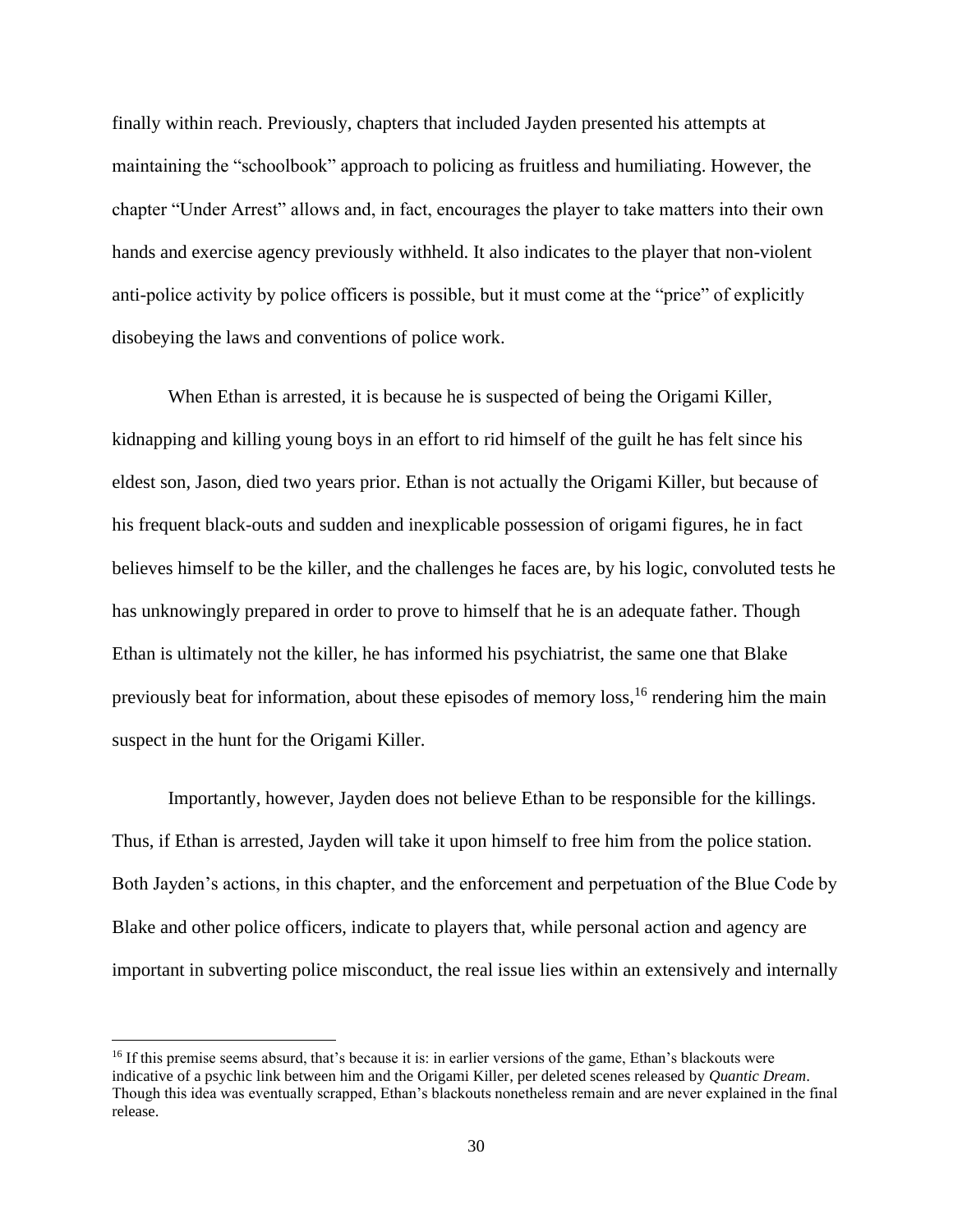corrupt system. First, in the interrogation room, Blake will begin beating Ethan in order to extract information from him. If, as he may have done in previous chapters, Jayden chooses to interfere, he is met with heavy resistance. When chastised by Jayden, Blake will shout some variation of: "This guy's got no rights, do you hear me? No rights at all!" Blake can also defend the institution of policing, asking Jayden "whose side are you on," building a connection between the aforementioned Blue Code maintained within the "brotherhood" of policing and his actions; if Jayden objects to Blake's methods, by Blake's logic he objects to the institution of policing entirely.

Just as in "Shrinks and Punches" and "Nathaniel," the player can only truly interfere with police misconduct if Jayden chooses to transform his verbal objections into physical ones. However, if the player punches Blake, the latter will threaten him with a gun, and it becomes clear that, no matter the extent to which the player tries to stop the abuse and with what means, there is no reasonable or effective way of stopping Blake personally. The extent to which Blake is corrupt is not within Jayden's power to remedy; the social position within which the character is placed and the (non)present "illusion" of choice perhaps suggests to the player that profound change cannot come from so-called "good cops" who, even within the face of the Blue Code, attempt to stand up to their coworkers. After leaving the interrogation room, Jayden has the option of reporting Blake's behavior to Captain Perry, the police chief. Captain Perry's response supports Blake, further alienating Jayden in his quest to bring justice to the police department: "Which is more important, Norman? Finding little Shaun Mars or sparing that lowlife a few bruises? You can't make omelettes without breaking a few eggs." Furthermore, even when Blake later asks Perry if the press conference should wait until there is an actual confession, the Captain will respond with the following: "No point. We've got him dead to rights. That's all the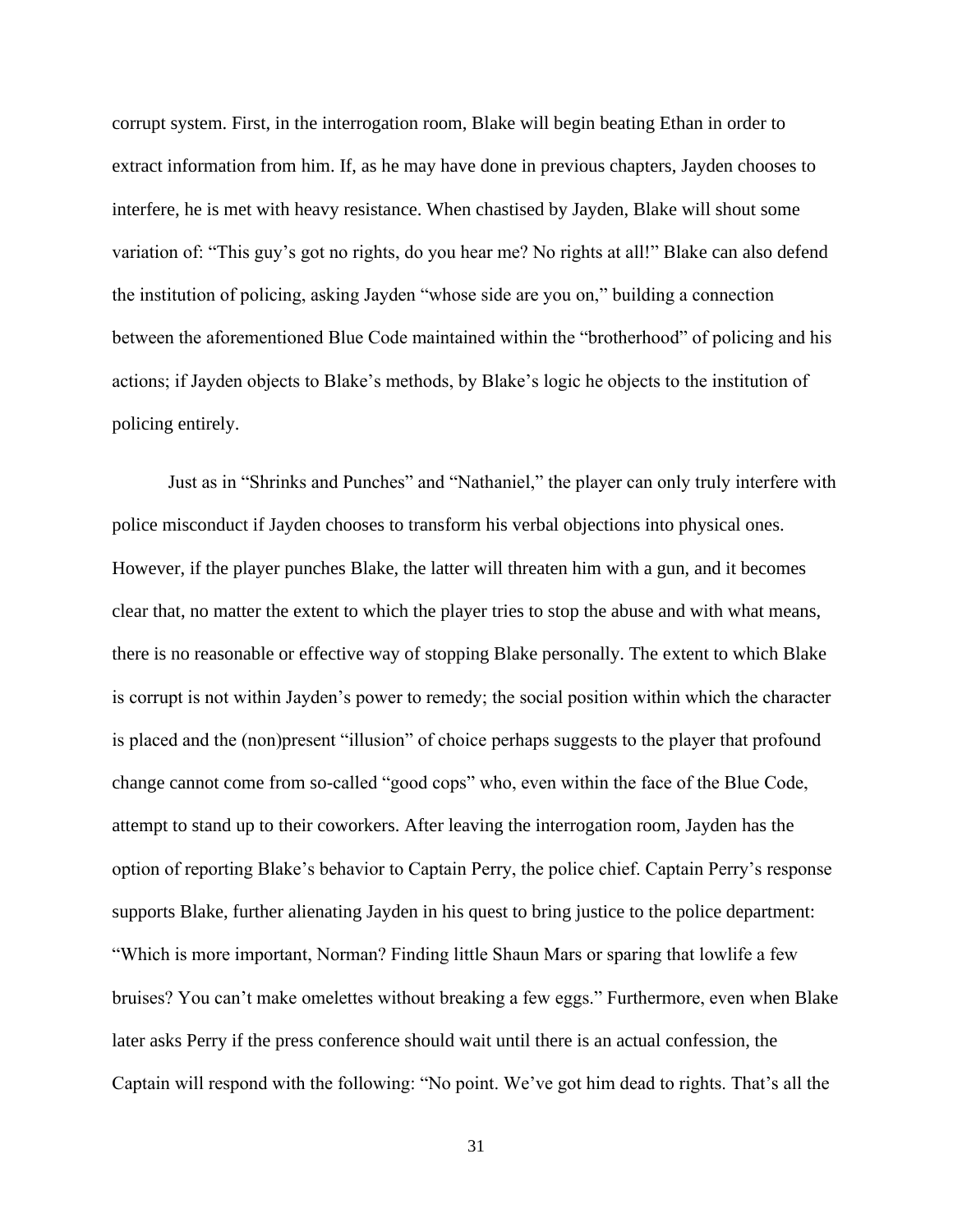press wants to know." With Captain Perry supporting Blake's misconduct, the problem seems largely out of the player's hands: it is not just Blake, a "bad cop," or a "loose cannon" with whom the player must contend, but an entire institution that allows and encourages misconduct as a means to accomplish their goal.

This is not to say that *Heavy Rain* is suggesting that personal action is entirely futile, but that the presence of one, as it were, "good cop" is not a sufficient force to combat misconduct in law enforcement. Indeed, many scholars agree. Allegra McLeod, for example, envisions abolition democracy as the solution to police brutality and misconduct, a framework that "calls for a constellation of democratic institutions and practices to displace policing and imprisonment," as opposed to reform work within already-corrupt systems that might suggest the benefits of a "good cop" as a viable solution ("Envisioning Abolition" 1618).<sup>17</sup> Though Jayden's failed efforts in stopping misconduct exemplify the corrupt system for which he works, it is important to note that *Heavy Rain* does not offer solutions like abolition to begin to remedy brutality and corruption. Instead, it gives the player agency in ways not present in most video game genres, but in allowing this narrative agency, it draws attention to the moments in which agency is either revoked or ultimately futile. Moreover, though the player can attempt to remedy what the game positions as gross injustice and misconduct through actions, both verbal and physical, it is abundantly clear that working within the confines of law enforcement practices, including seeking assistance from the police chief, has the potential to be largely ineffective in a system that seeks the inefficacy of reporting and remedying misconduct. With personal (stopping/attacking Blake) and institutional (reporting the misconduct) attempts unavailable, the player is tasked with freeing Ethan from the police station so he can continue to search for his

<sup>17</sup> For further reading about systemic police brutality, see Zimring, *When Police Kill,* and Ruth, *Police Brutality*.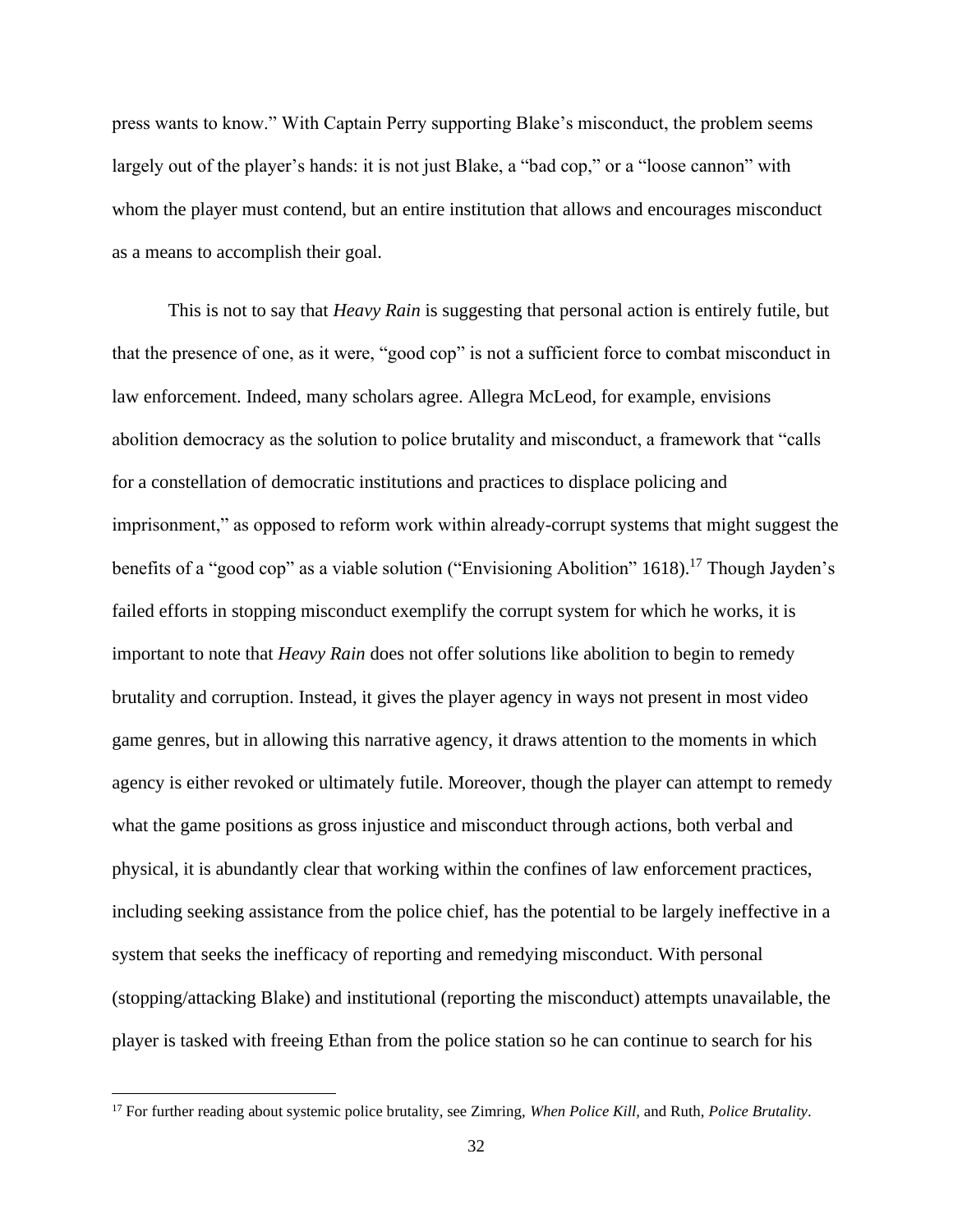son. With the social and institutional parameters of policing preventing an appropriate process, *Heavy Rain* suggests misconduct can only be appropriately dealt with by explicitly disregarding the institution of law enforcement. By tricking the guard into leaving, stealing his keys, and disguising Ethan with a raincoat, Jayden is able to free him from the police station.

Though "Under Arrest" highlights the lengths to which Jayden must go in order to fulfil his agency against the local police department, there is very little actual player agency in this chapter. No matter what the player does, there is no way to "fail" this chapter; it is only complete when Jayden has helped Ethan escape. While, superficially, it is a means to continue to move the plot, it also emphasizes the narrative's sympathies, which are crucial to how it establishes meaning. Importantly, Jayden is not a non-diegetic avatar, suddenly thrust into the world of *Heavy Rain,* designed and created by the player to suit their own preferences. Rather, Jayden is a complex character already equipped with lived experience and moral alignments. The player is thus implicated in a "fourth person" perspective that "collaps[es] the narrator-narratee relationship into the plural 'we'" (Papazian 454):

The narrative perspective expands beyond the conventionally crafted 'you' of second person. 'Your player,' 'your character,' is both a 'you' that is you, and a 'you' that is not perhaps yet you but is instead an idea put into circulation by the game designer or designers. The character (you and not-you) and the story narrator (also you and not-you) are a 'we'—an 'I' who plays the game, and an 'I' designed by the game makers. The point of view is the fourth person. (Papazian 456).

I have included a description of this unique "fourth person" perspective to assist in specifically distinguishing the character's morality from the player's morality. Games such as *Skyrim,*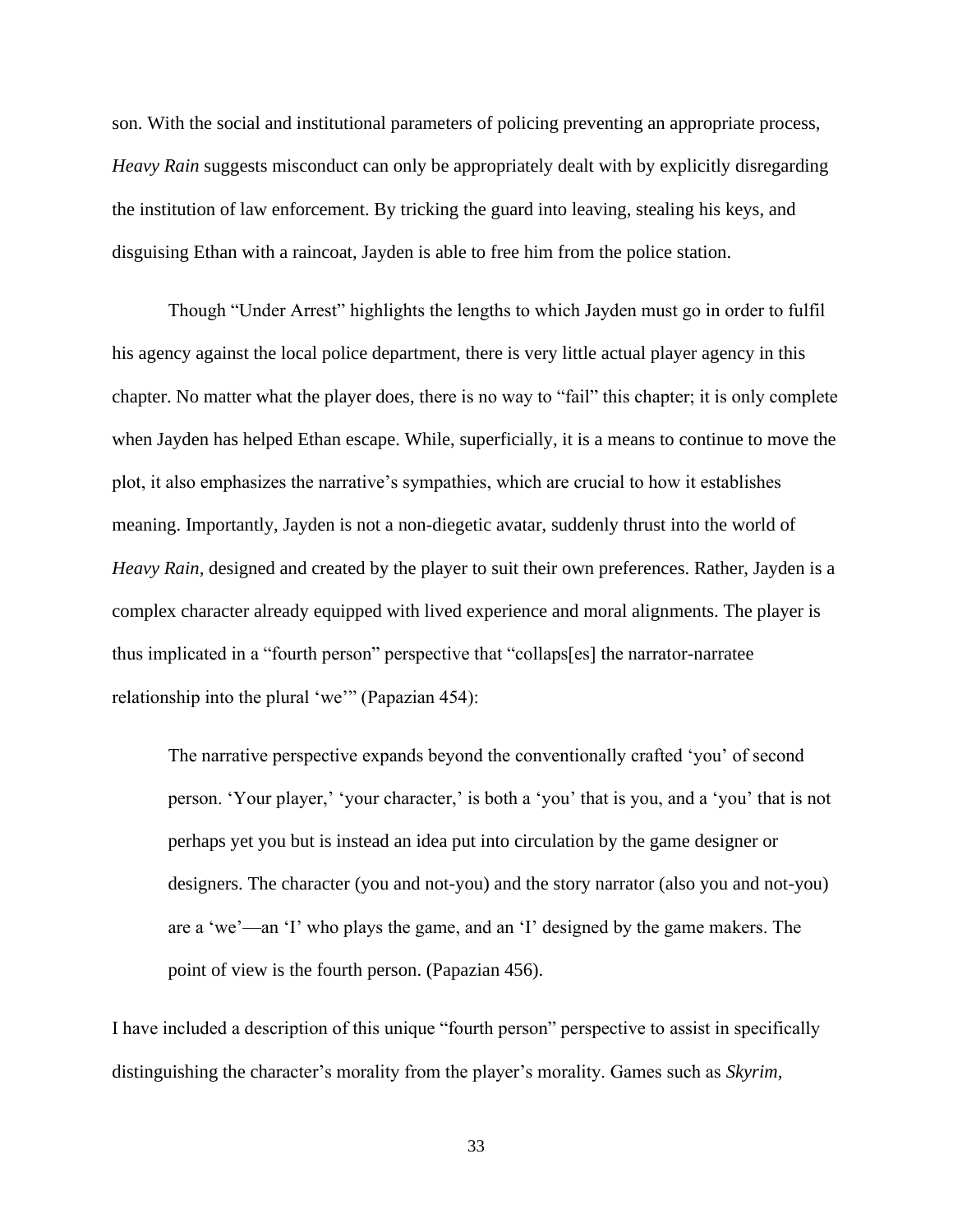*Cyberpunk 2077,* and *Mass Effect,* whose character can be created from scratch and even in the player's own image to actually reflect "you," differ from games like *Heavy Rain*, in which a playable character, like Jayden, is a "you" in the sense that you control their movements and speech, but is also, more so than an avatar, a "not-you" that represents an identity with which a player may identify, but will not assume. Identification with a diegetic character spawns an unstable entity. According to Christoph et al., "video games thus seem to facilitate a…usercharacter relationship in the sense that players do not perceive the game (main) character as a social entity distinct from themselves, but experience a merging of their own self and the game protagonist" (354). The player is not distinctly themselves, and they are not distinctly Jayden; rather, the merging of the two allows for a subversive experience of empathy that is not possible in non-interactive media; a player empathizes, sympathizes, and feels compassion for Jayden and his sense of ethics not because they necessarily feel a sense of shared lived experiences, but because they share the played experience.

Moreover, Jayden's will is inextricably tied to the player's will, and because it is his prerogative to enforce justice, the player is not only obedient to, but also in favor of his decisions. Because of this characterization, there is no way to complete the chapter without freeing Ethan; yet, the lack of "true" agency does not lessen the impact of this chapter's associations within and around policing. Rather, *Heavy Rain* establishes the impact of player agency most explicitly by initiating action on the part of the character rather than the player. Jayden exercises true agency by acting out against the police department because the player's offerings of agency, those which are limited to vocalizations and brief bursts of violence, are not enough. *Heavy Rain,* through specifically Jayden's narrative over the course of the story, indicates that although the "illusion" of choice is strengthened by political institutions and social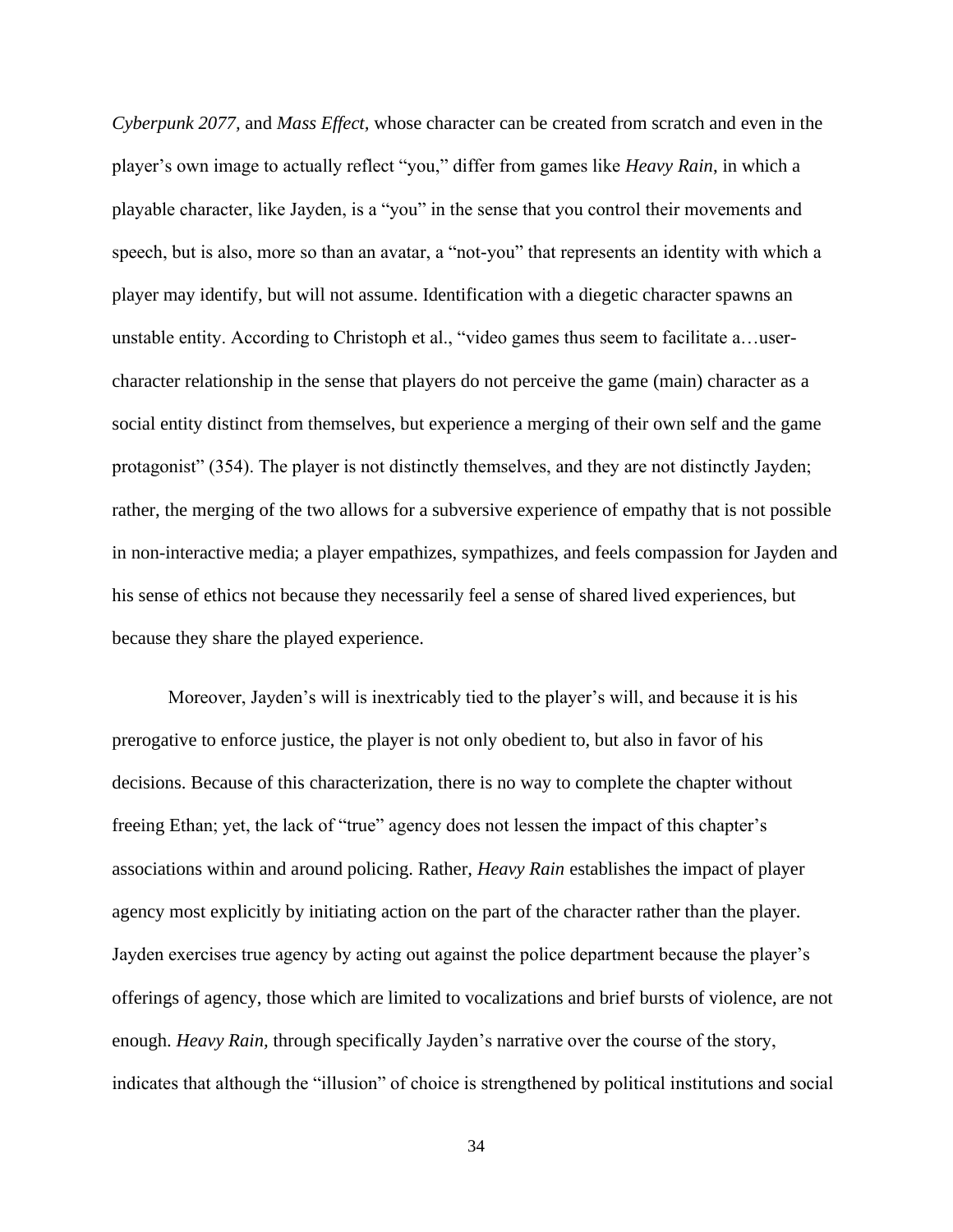pressure, actively working around and outside of these constructions is more effective than pleasantries and diplomacy may ever be, once an institution has become corrupt to the extent which *Heavy Rain* imagines American policing to be.

By orienting its choice-based narrative towards depictions of policing and, most specifically, police misconduct, *Heavy Rain* paints a picture of agency that challenges both the extent to which we are agents of our own will and the level of agency necessary to alter the course of a "story" within social and institutional parameters that are built to withstand dismantling action. While *Heavy Rain* makes this explicit by revoking effective agency in situations where, usually, a protagonist would have story-altering power, a playthrough of the game does not suggest that all action is futile; rather, the institution of policing is not easily or effectively dismantled within the parameters of its own construction: Blake does not respond well to requests, and Captain Perry actually supports Blake's methods. Though a game written and directed by a French studio, *Heavy Rain* supplies a surprisingly subversive depiction of corruption and brutality within American policing. While some American media, including television shows such as *NCIS, Law and Order,* and *Criminal Minds* do occasionally interrogate the legal and cultural frameworks that enable continued abuses of power, the prerogative of most episodes of these series is to demonstrate and glorify the kind of narratological agency the characters and institutions have. The crime show episodes typically end with the arrest or death or the perpetrator by the members of law enforcement, whose relatability and charm result in a clean and seamless ending in which the institutions and culture are reinforced. By contrast, *Heavy Rain* uses the ludonarrative genre to exemplify the revocation of agency in a game predicated on choice.

At the time of this writing, it has been nearly two years since the May 2020 murder of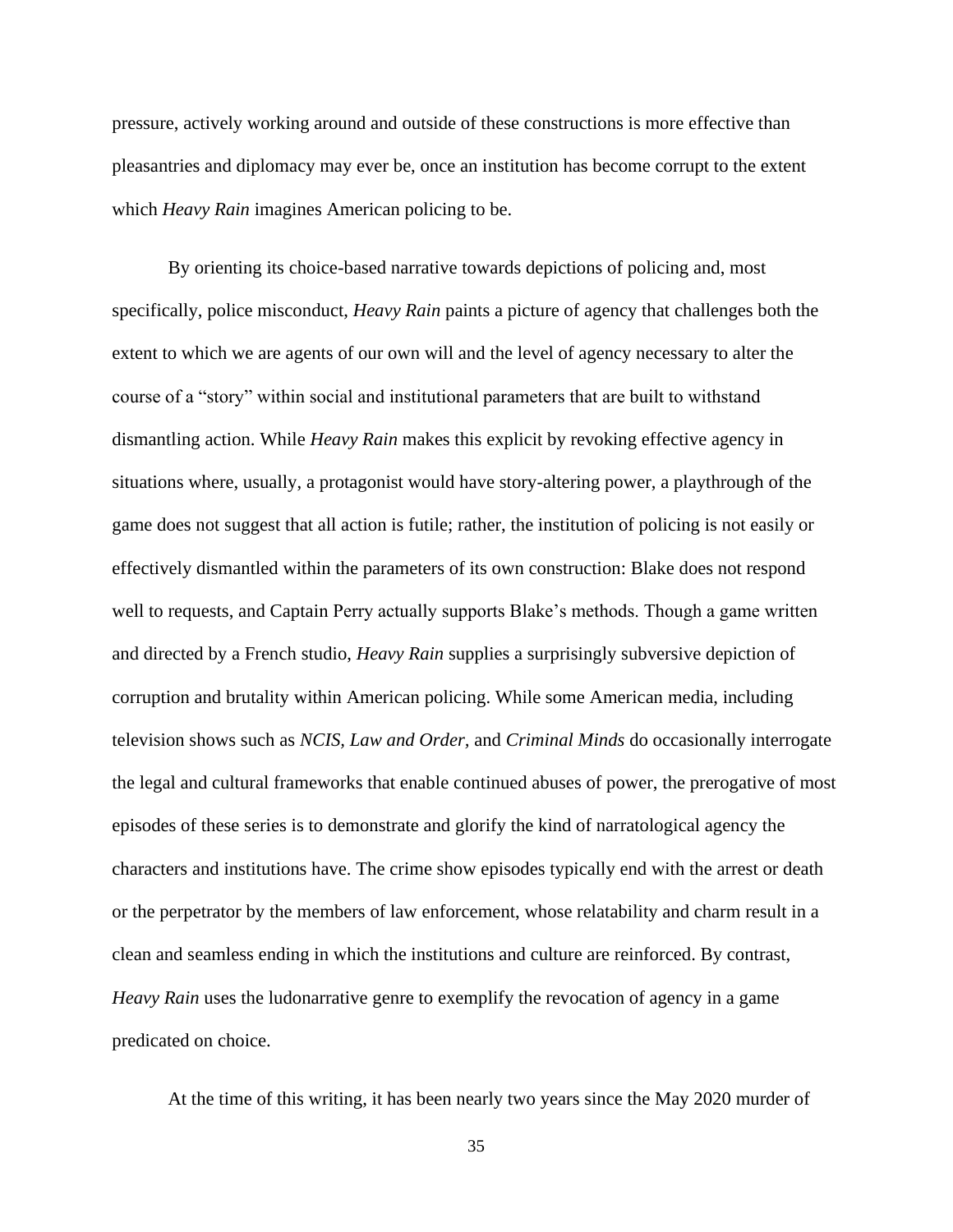George Floyd by Minneapolis police officer Derek Chauvin, an event which has continued to draw further public attention towards police brutality, systemic racism, and the militarization of American police forces. The subsequent protests, speeches, petitions, and memorials have served as some of the most recent markers in a long history of pushback against police brutality. In writing this project, though I am deeply interested in the subversive possibilities of the ludonarrative, I am also aware that *Heavy Rain* does not take an active stance against police brutality or systemic corruption. It sees these institutional and cultural failures as simply a trope of American culture, one so pervasive it emerges almost lifelike in a fictional text about Americans, for Americans, by a non-American studio. However, it can draw attention to the institutions which shape laws and culture; institutions which limit the possibilities for agency, maintaining power by suggesting there were no other choices. *Heavy Rain* suggests there are always other choices, but they are often suppressed by those in positions of power. Future ludonarratives can, I believe, harness a tremendous power in blurring the lines between action and narrative to explicitly indicate the injustice of cultural and political patterns that lend agency to those empowered and emboldened by institutions like law enforcement, and revoke it from those most vulnerable.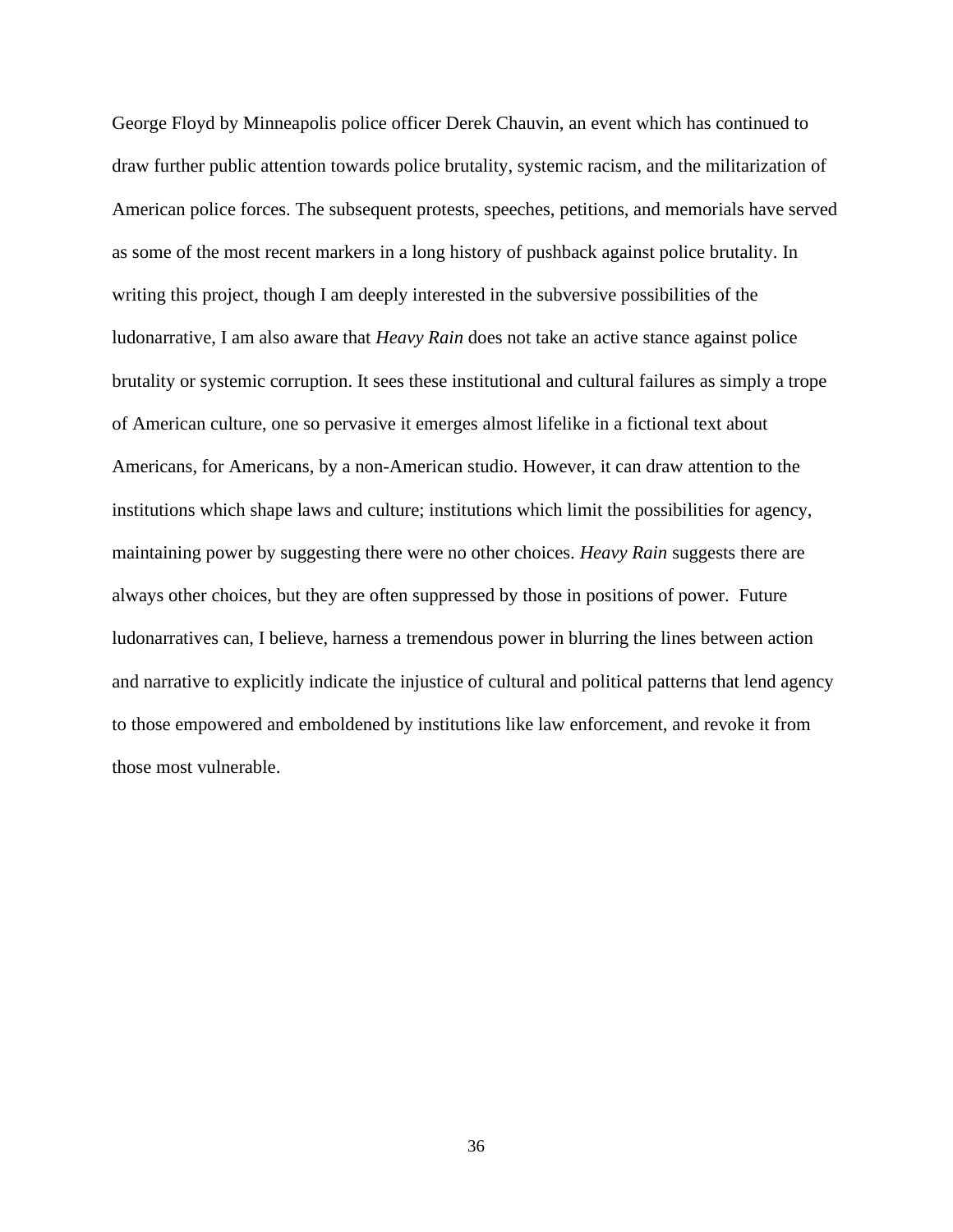#### CHAPTER II

#### DETROIT: BECOME HUMAN

In response to claims by players and journalists that *Detroit: Become Human* took inspiration from the American Civil Rights Movements and other narratives of protest and subjugation in American history, director and creator David Cage stated that there "is no big message to humanity in this game" and that the story he is "telling is really about androids… If people want to see parallels with this or that, that's fine with me. But my story's about androids who want to be free" (qtd. in Schubert). Cage is certainly correct in asserting that his game, on its surface, is about androids (extremely lifelike humanoid robots) seeking their freedom. What Cage fails to recognize is that *Detroit: Become Human* interacts with vast cultural and historical precedents of race, religion, and ethnicity in ways that are inseparable from American history and politics.

As an undeniably political game, mired in the language of protest, abolition, and enslavement, *Detroit: Become Human*'s many political and ideological "signposts," represented by imagery, dialogue, and symbolism, carelessly misappropriate Black American and Jewish experiences, creating a tension between the game's potentially subversive nature and its naïve whitewashed version of Black American history. *Detroit: Become Human* is a text that, from the earliest segments of gameplay, forges parallels between the events of the game and the American Civil Rights Movement, Jim Crow, and enslavement in ways that cannot be seen or interpreted as politically neutral, especially by an American audience. As I will illustrate, it takes clear and indisputable inspiration from well-recognized moments in American Civil Rights history, such as Rosa Parks' refusal to sit in the back half of a segregated bus; language associated with Dr.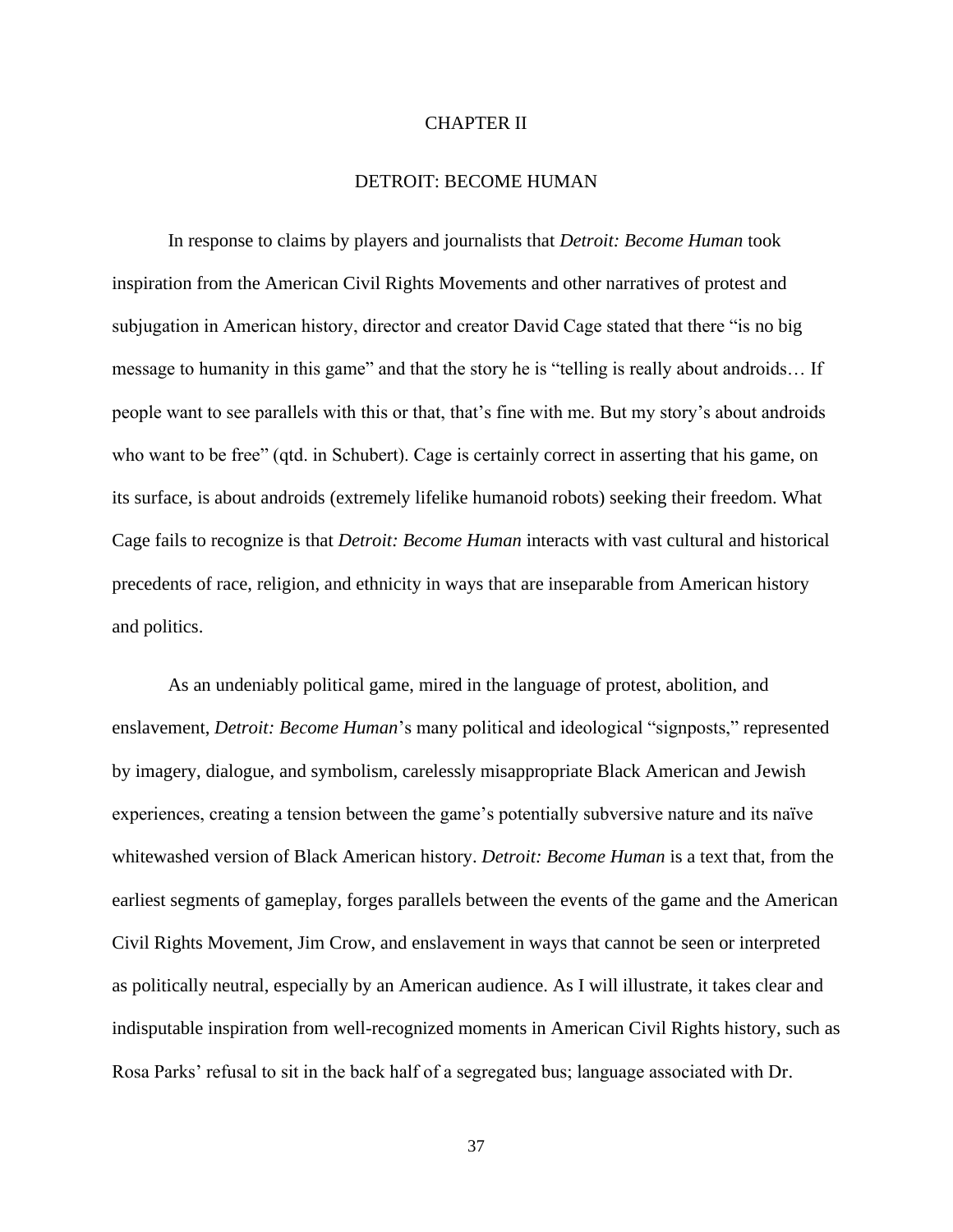Martin Luther King Jr., and Jim Crow Era segregation by depicting separate infrastructures for Androids and humans (i.e. Androids must use stairs while humans may use an escalator). While the purpose of this section is not to prove Cage's assertion of his game's apolitical stance incorrect, *Detroit: Become Human* indicates early on to players they are dealing not just with a political text (as all texts are inherently political), but rather a visibly and identifiably political text that "compels or enables its players to think about how life in society is organized and structured, especially in relation to questions of power or difference, democracy and representation, morality and ethics, (in)justice and (in)equality" (Schubert 5). However, it is not only the narrative that allows for a deliberately political reading of *Detroit: Become Human.* If this game were instead a film or novel about Androids whose subjugation clearly resembled that of people of color throughout American history, it would certainly have a similar affect: viewers/readers would be compelled to identify the parallels between a fictional text and real world events, prompting them to perhaps think more critically about their historical and contemporary conceptions. However, as a choice-based game, *Detroit: Become Human* is a distinctly interactive text, one with ludic elements that allow players to experience moments of political embodiment that other forms of media cannot. Similar to that which is experienced in *Heavy Rain,* players encounter the limits of their own agency in situations specifically surrounded by police violence, accentuated by the specifically choice-based nature of the game.

Where the game is ludically subversive, it is in many ways narratologically problematic. *Detroit: Become Human* is a game with a "protest narrative" that represents the transformation of complicated subjugation into whitewashed mythological symbols that prioritize the comfort of white, racist institutions that control historical and educational narratives. In what Schubert calls "a quasi-historical misrepresentation," *Detroit: Become Human* uses these political signposts of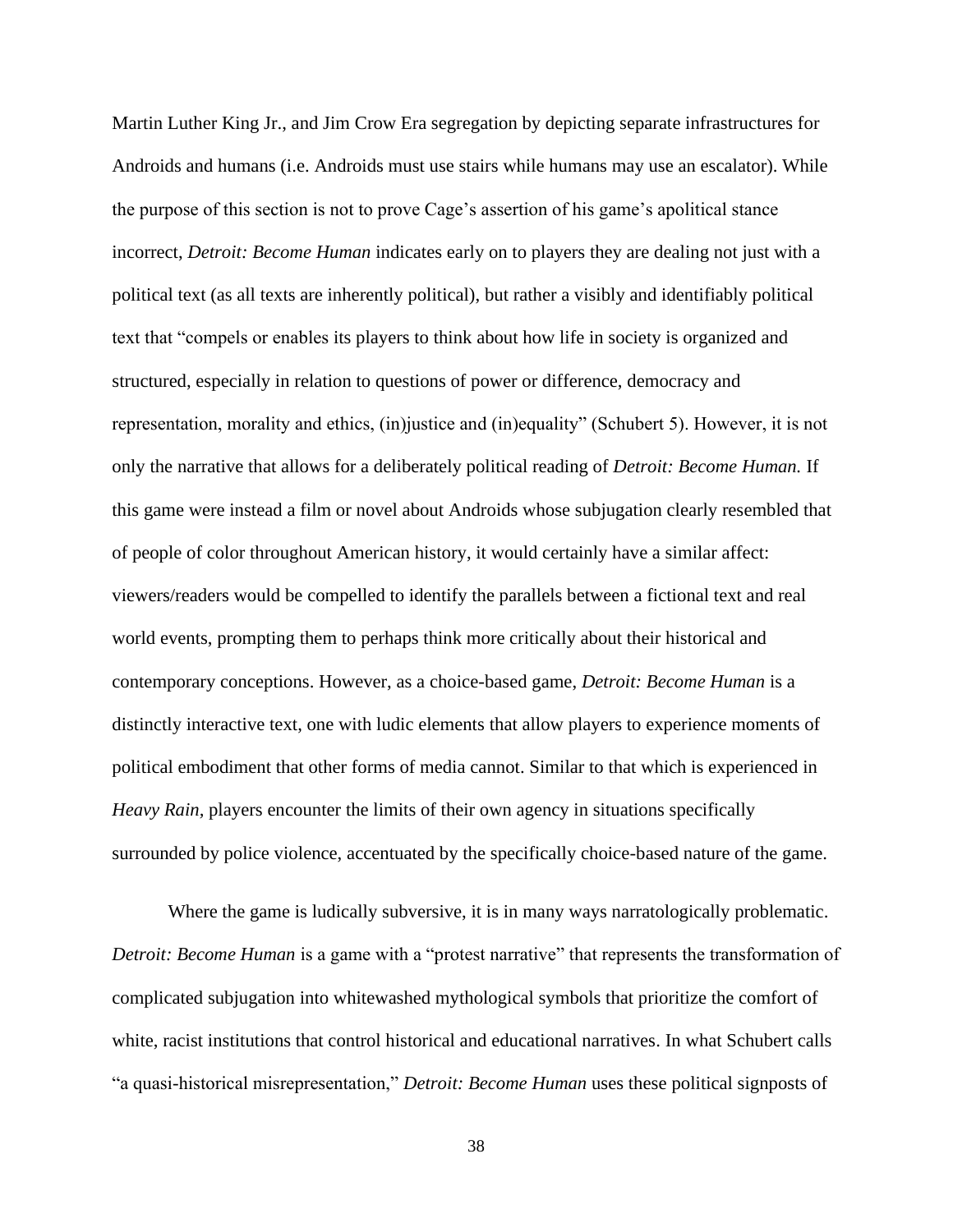oppression to indicate injustice to the player through a "severe simplification" of the "complicated, protracted, and multi-agential process" of protest and revolution (11). In exploring agency, depictions of policing, and protest in *Detroit: Become Human,* I am certainly not claiming that the game does a spectacular, or even necessarily good, job of understanding oppression, political subjugation, and human rights violations, but rather I hope to examine how these narrative symbols inform a player's experience of ethical decision-making. One of the main choices to be made in the game is whether the Androids will lead a peaceful protest or violent rebellion to achieve their freedom; though the decision is ultimately up to the player, ingame variables such as "public opinion" and the deaths of non-playable characters suggest the end of subjugation—both in game and real world—is best achieved through passive, peaceful protests that often require the deaths of those subjugated to win the favor of the oppressor. Simultaneously, another playable character, Connor (a white Android police officer) is both oppressor and oppressed, further complicating the game's political position.

Therefore, there is an ideological tension between the game's ludic elements (the presence of choice and lack of agency that illustrates for players a political and legal system predisposed to violence) and the game's narrative elements (a story that glorifies peaceful protest and dying a martyr's death). A ludonarratological analysis of *Detroit: Become Human* is therefore capable of examining these two rather oppositional readings of the text. It is an unstable text with misplaced historical narratives, but with enough recognizable moments of political injustice that its choice-based elements and played experience can render it potentially quite subversive. Moreover, I propose that the most potentially impactful parts of *Detroit: Become Human* are those which the player actually experiences: the rhetorical choices involved in protest and revolution, and the conflict between enforcing the law and allowing room for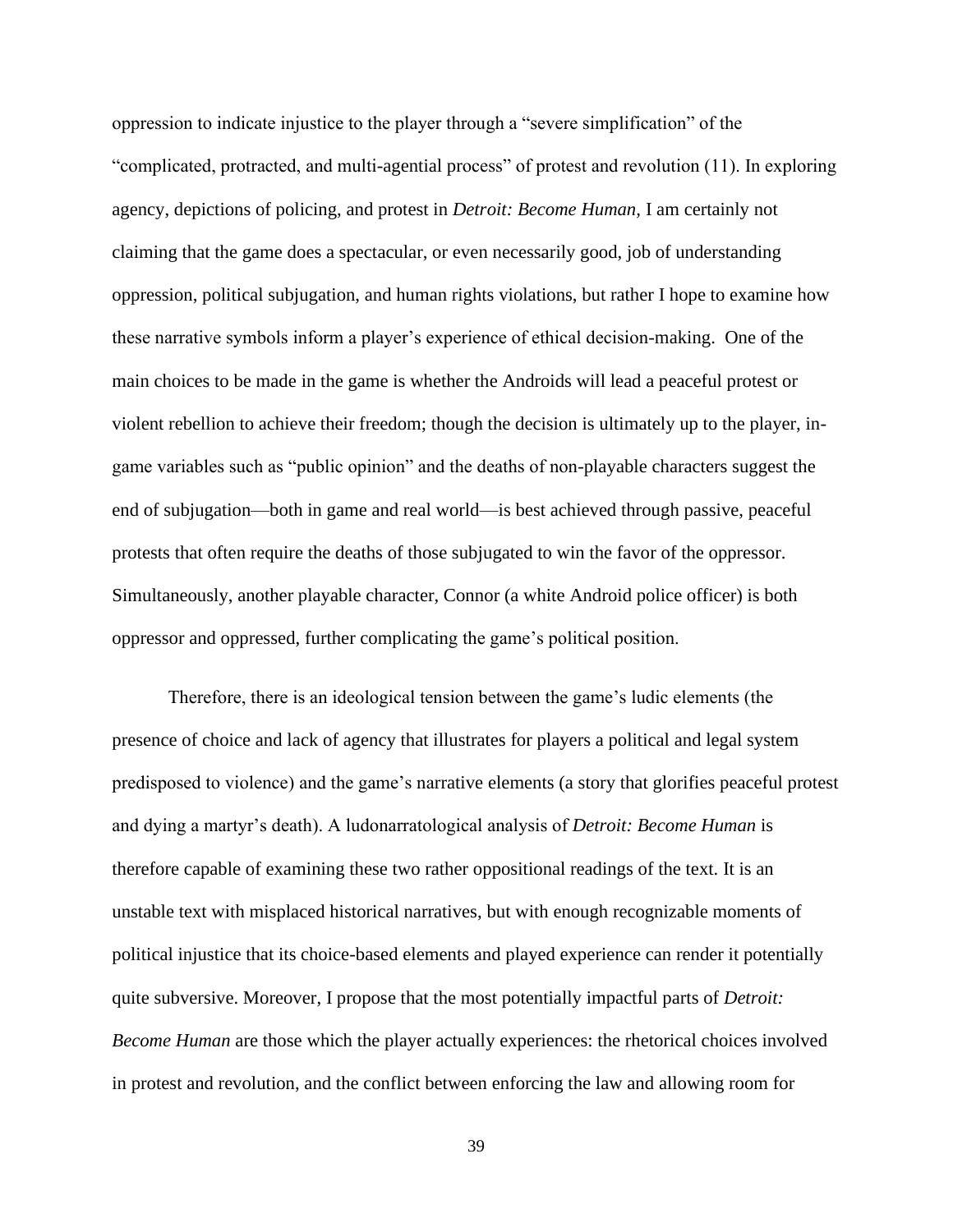mercy.

#### **2.1 No Androids Allowed:**

#### *Detroit: Become Human* **and the American Civil Rights Movement**

Contrary to Cage's assertion of authorial neutrality, *Detroit: Become Human* extensively identifies with and misappropriates commonly known markers of Jewish and African American history; in doing so, the game generates a political, racial, and ethnic environment that American players, specifically, are unable to avoid due to cultural symbols, such as "MLK Day" and the recognition of Black History Month in corporate, political, and educational settings. As a result, the "played experience" is anything but apolitical. The choice-based focus of *Detroit: Become Human* grants players a unique experience in which they are given agency in situations they will recognize as specifically and historically political, transforming the decision-making process from personal and individual to broad and cultural. The parallels to historical and current subjugation of Black and Jewish people, although these signposts are not manifested in a thorough manner, act as signposts to players that directly affect how they will play the game.

One of the most easily recognizable occurs during the game's second chapter: "Shades of Color." The chapter title itself, supposedly a reference to the Android Markus's owner Carl, who is a painter, already orients the player to racially charged rhetoric by using the word "color" in a setting which is quickly revealed to be segregated. During this chapter, players witness the many ways in which Androids are subjugated by humans: they are sold for high prices in stores, barred from entry into certain establishments, and are the topic of numerous protests due to the number of jobs, specifically in retail and manual labor, in which they have replaced human workers. In the same chapter, upon walking past a preacher, the player can overhear his sermon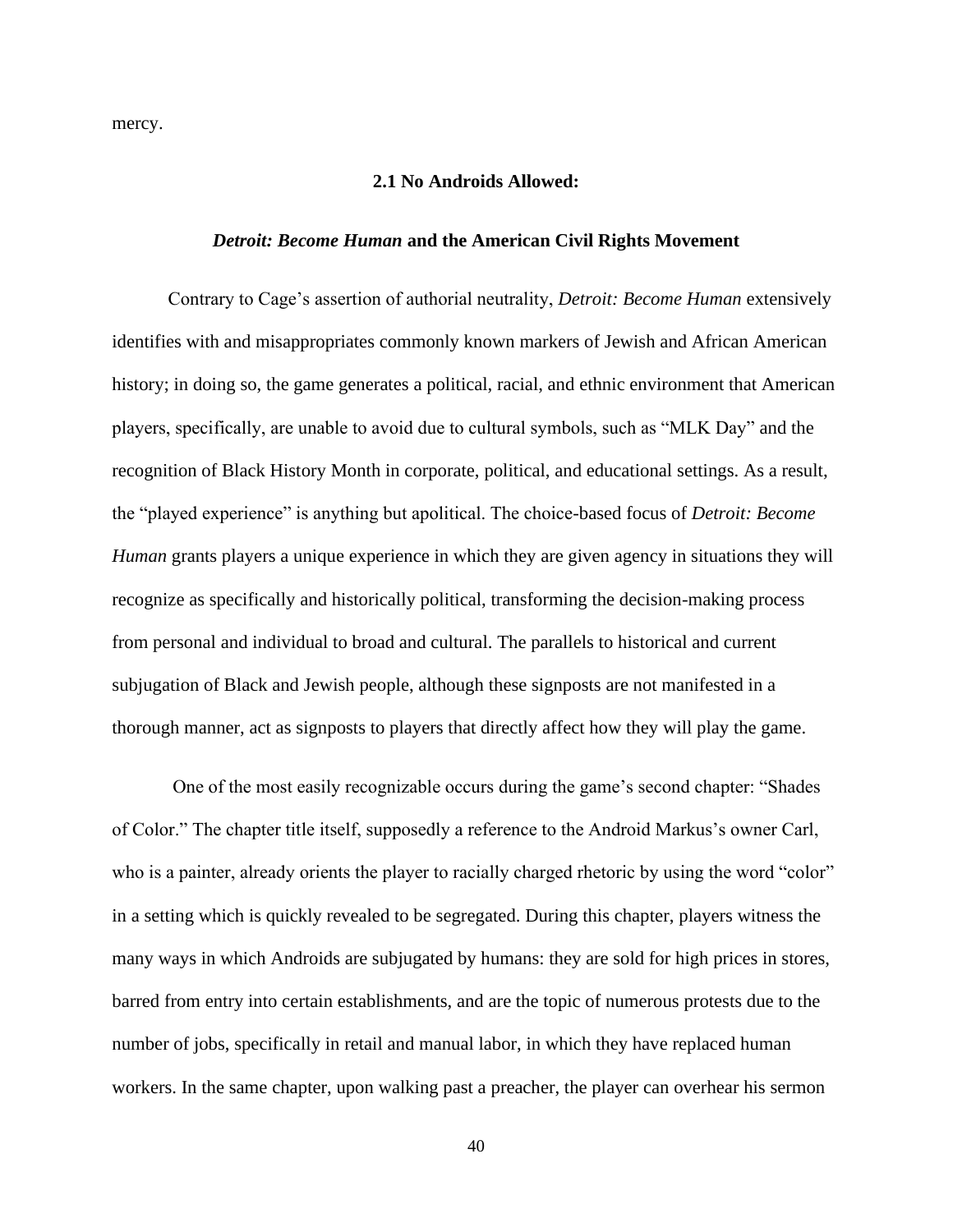in which he declares "We built these androids to be our slaves, but the slaves are becoming the master!" Though this is certainly not the last time a character will explicitly mention a parallel between enslavement and androids, establishing it so early in the narrative creates an inescapable racial and political framework for the player's future decisions.

Shortly after this direct reference to slavery, Markus is verbally and physically assaulted by a group of humans protesting the prevalence of Androids in the workforce. Though the police stop the protesters from harming Markus, it is with the threat of fining him for property damage; Markus then boards the bus to return home and is stored in the "Android Compartment" in the back of the bus, from which a parallel is easily drawn to Rosa Parks. The parallels with the Civil Rights Movement are not exclusive to Markus: during Kara's story, her goal becomes to escape to Canada by way of help from sympathetic humans, a very obvious Underground Railroad parallel. When Connor visits a bar during "Partners," he is met with a "No Androids Allowed" sign on the door; when Kara attempts to stay at a motel in "Fugitives," she remarks "they'll never give a room to an Android." In both instances, the language and iconography are easily identifiable as reminiscent of Jim Crow segregation used to prevent people of color from entering establishments.

Though *Detroit: Become Human* is text steeped in American Civil Rights imagery, it would be remiss to omit the presence of Holocaust imagery, which also functions to further illuminate the ethical and political nature of the choices the player makes*.* For example, the Androids are required by  $law<sup>18</sup>$  to identify themselves in two ways: one, a circular LED light on their temple, and two, a glowing blue armband and inverted triangle on the breast of their

<sup>&</sup>lt;sup>18</sup> During the chapter "The Hostage," the player can receive information about the "American Android Act" of 2029 that outlines the legal parameters of an Android's existence. It also specifies they are not allowed to carry guns.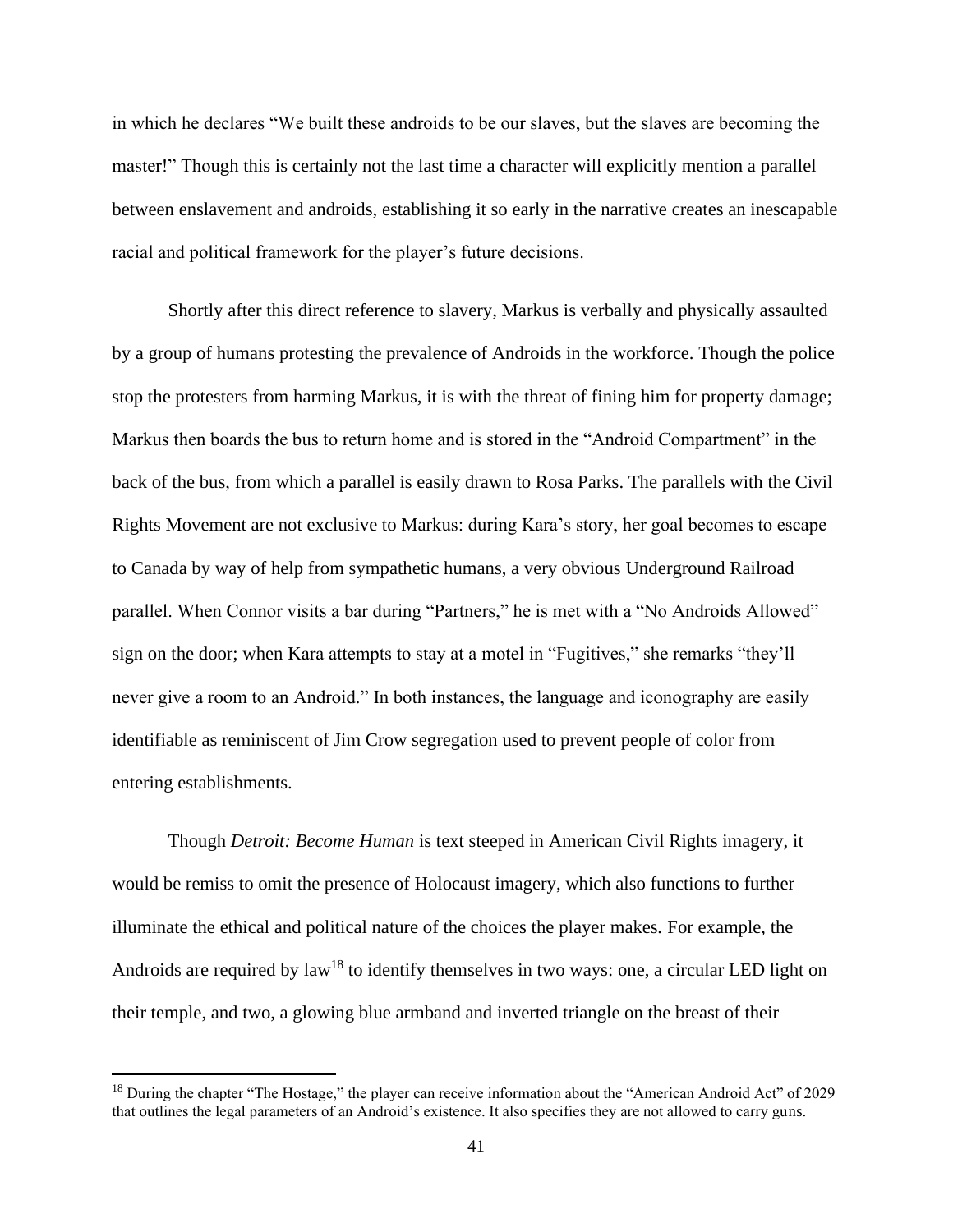clothing, strikingly and uncomfortably similar to the armbands and triangles used to identify Jewish people in Nazi Germany. Additionally, toward the game's climax, the U.S. army attempts to quell the Android rebellion by placing all Androids into what even the game identifies as "camps," where they wait in line to be "recycled" in a large trash compactor. If Kara is caught by the army during one of the later chapters, instead of escaping to Canada, she is forced to take off the clothes she is wearing and "remove" her skin, a process which instantaneously retracts her human features and reveals the white, mannequin-like body beneath. I do not take these parallels lightly, and neither does a player who has been taught in school the history and the imagery of the Holocaust. Furthermore, though an American player may be more attuned to the obvious racial coding of *Detroit: Become Human* and its—albeit shallow—exploration of American history, the game's use of imagery and symbolism that allude to the Holocaust will also indicate to players the historical and ethical ramifications of the decisions they make while they play the game.

The earliest parts of Markus' narrative serve to establish for the player the racial parallels between the Androids and Black history, but as his story continues, his presence in a protest narrative that so easily mirrors a white-washed version of the American Civil Rights Movement complicates the political and agential information the player is receiving, all of which informs their decision-making process during gameplay.

#### **2.2 : Whitewashing the Protest Narrative**

Though *Detroit: Become Human* includes imagery and language that closely resemble the American Civil Rights Movement, it is specifically curated and mediated to reflect the "whitewashed" version of it. I use the term "whitewashed" to refer to the transformation of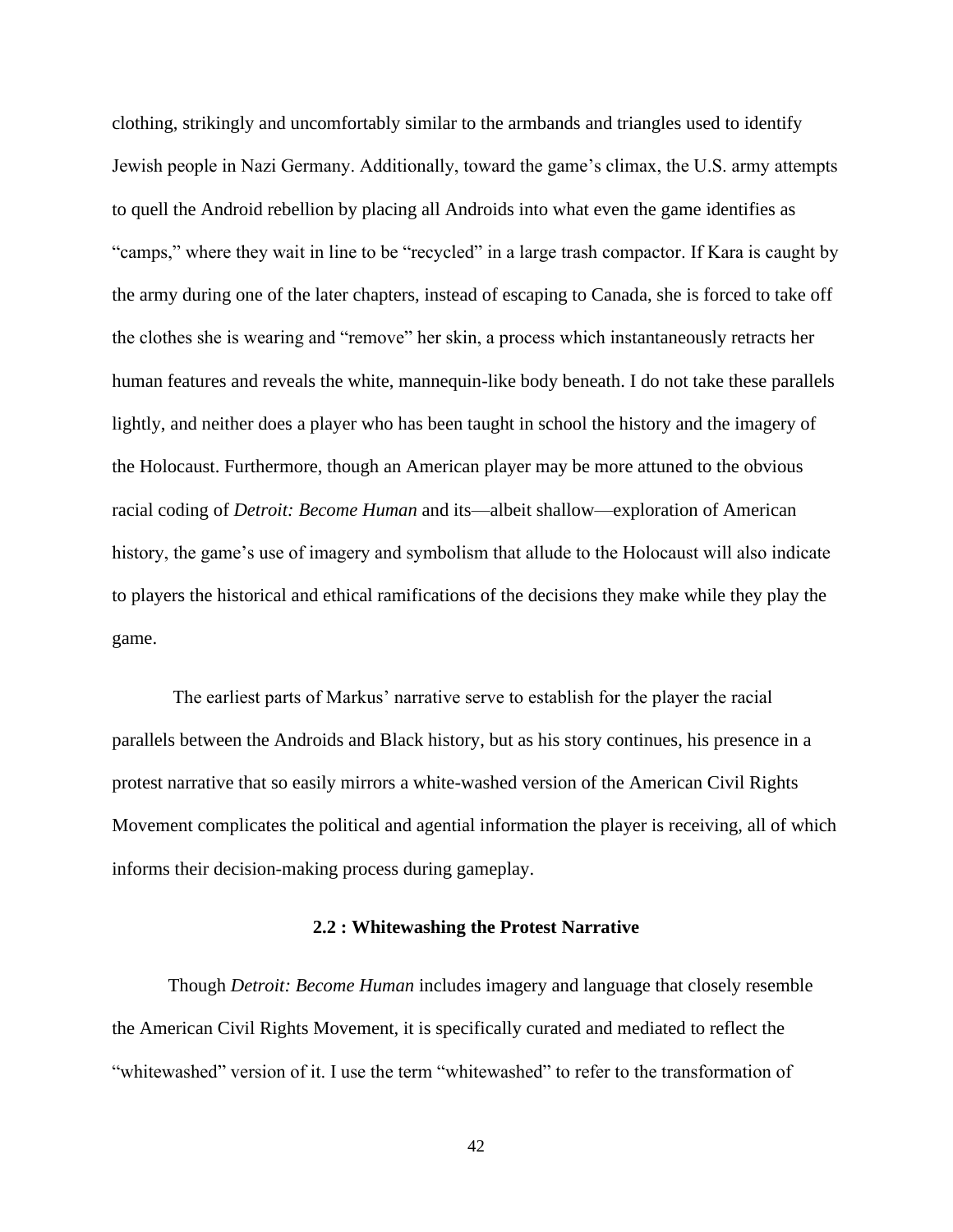historical narratives from that which place blame on white people and white institutions, to one that reifies white supremacy through narratological digestibility. The Civil Rights Movement, as represented in the "common knowledge," perpetuated in educational and cultural settings, is one in which white people emerge feeling comforted and guiltless. In her landmark essay, historian Jacquelyn Dowd Hall deconstructs the popular narrative. She writes: "By confining the civil rights struggle to the South, to bowdlerized heroes, to a single halcyon decade, and to limited, noneconomic objectives, the master narrative simultaneously elevates and diminishes the movement" (1234). Moreover, by employing a specific, living, historical and racial narrative that glorifies freedom but manages to sweep actual justice under the rug, *Detroit: Become Human*  becomes a "feel-good" game in which protest is defined by soundbites and protests, martyrism, and a succinct and quick solution to racism.<sup>19</sup>

An especially poignant example of this narrative of civil rights occurs during the chapter "Capitol Park," in which Markus and his companions free Androids who are being sold in a store. After freeing them, the player must decide whether or not Markus and the other Androids decide to peacefully make a statement by marking cars, bus stops, and store fronts with graffiti (known in-game as the "pacifist" route), or to choose violence, in which the player can destroy the aforementioned objects with bats, crowbars, and Molotov cocktails. The graffiti is particularly interesting; though it very clearly takes inspiration from the American Civil Rights Movement, it does so in ways that reflect the "canonized" version of the movement. When choosing the pacifist route, the player may choose from the following four options: "We have a dream," "I think therefore I am," "One planet. Two races," and "Equal Rights for Androids."

<sup>&</sup>lt;sup>19</sup> Hall's remark about the confinement of the Civil Rights Movement to a "single halcyon decade" is especially poignant here: the events of *Detroit: Become Human* take place over the course of a paltry three days.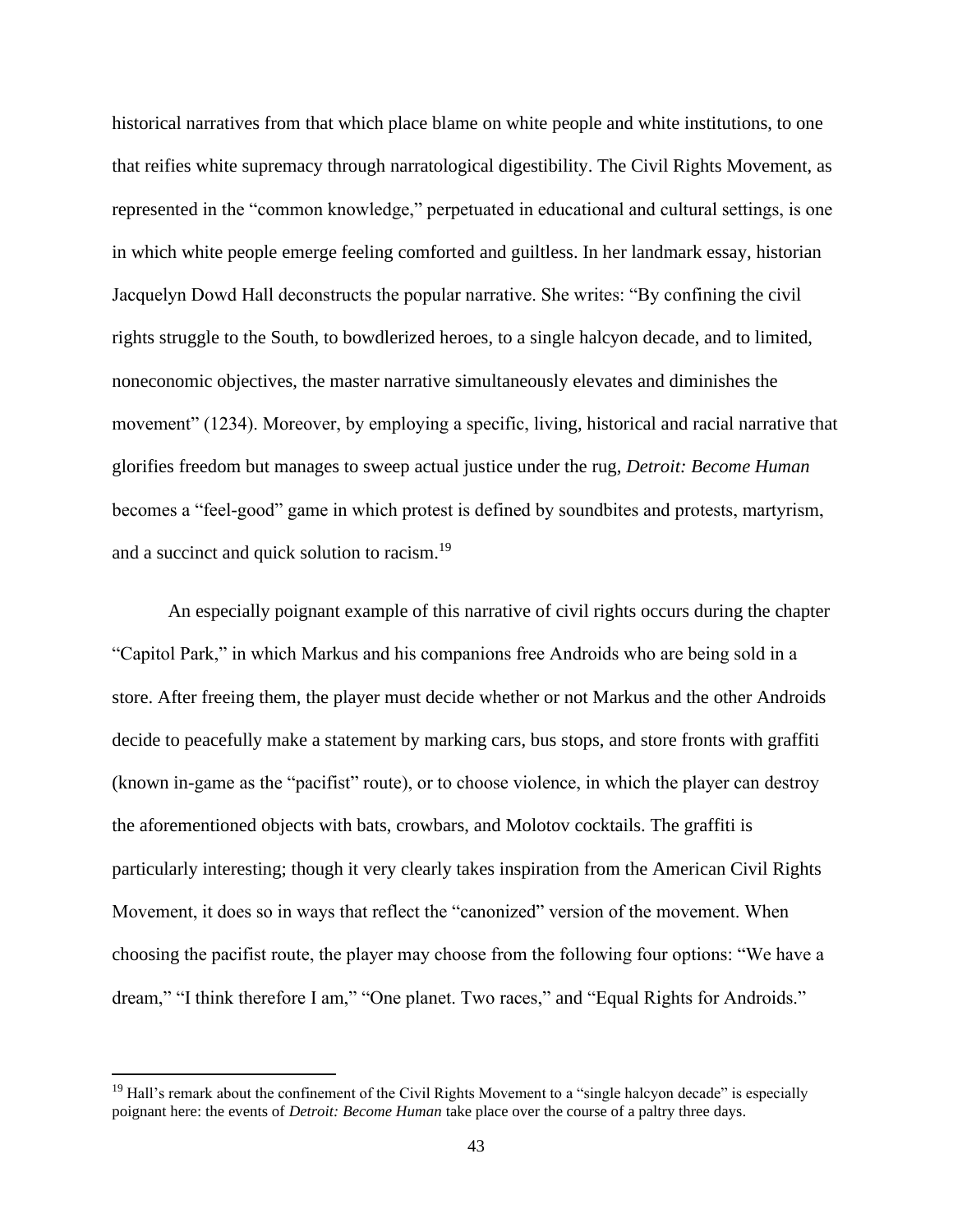Though the inclusion of "We have a dream" is a very obvious allusion to Dr. Martin Luther King Jr.'s famous "I have a dream" speech, it is also indicative of a "misremembering" of King's life as a part of the American Civil Rights Movement; he "suffers from the 'curse of canonization,' a symbolic ambiguity perpetuated through a careful disregarding of his career after 1965 and the sound-biting of his speeches into ambiguous aphorisms" (Darda 200). Moreover, while the graffiti options indicate that *Detroit: Become Human* is a text undivorceable from Black American history, it also represents the whitewashing of King's legacy, whose "name and image can be found everywhere and yet rarely with any *context or complexity*," (Darda 197, emphasis mine). For the Androids to claim they "have a dream" without acknowledgement of the quote's "context or complexity," or even its origin, contributes to an imagined history in which these soundbites and quotes have stable, universal meanings. It also erases by omission the political and economic values for which King stood and which today are still a crucial part of anti-racist practice. Hall writes:

Martin Luther King Jr. is the narrative's defining figure—frozen in 1963, proclaiming 'I have a dream' during the march on the Mall. Endlessly reproduced and selectively quoted, his speeches retain their mastery yet lose their political bite. We hear little of the King who believed that 'the racial issue that we confront in America is not a sectional but a national problem' and who attacked segregation in the urban North. Erased altogether is the King who opposed the Vietnam War and linked racism at home to militarism and imperialism abroad. Gone is King the democratic socialist who advocated unionization, planned the Poor People's Campaign, and was assassinated in 1968 while supporting a sanitation workers' strike. (1234)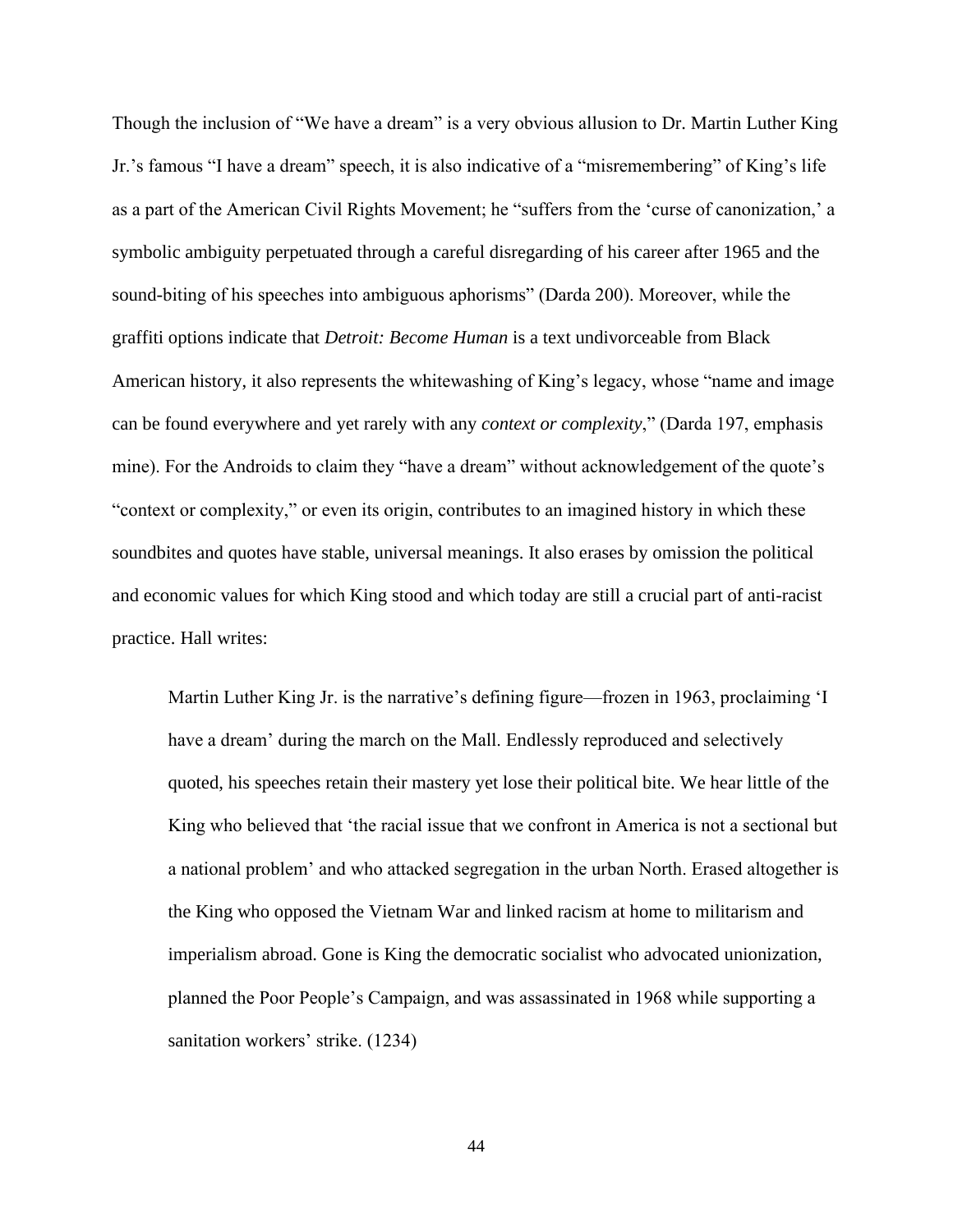When schools,  $^{20}$  corporations, and other media participate in the rewriting of King's history as a timeless hagiography, the complex legal, cultural, and economic institutions, systems, and histories that cause and perpetuate racism are overwritten with a simplified, digestible history.

It is not only King's legacy that is appropriated for the purposes of *Detroit: Become Human's* civil rights narrative. As previously mentioned, there are multiple moments during the game in which buses and trains are shown to be segregated between Androids and humans. Androids must stand in the "Android Compartment" in the back of the bus, while humans may remain seated. When Markus poses as a human (simply by removing his Android uniform) and stands in the human section, the game's camera lingers on the motionless Androids in their compartment before Markus leaves the train. Like the homage to King's "I have a dream speech," the segregated public transportation is a clear reference to Rosa Parks, another wellknown and mythologized person of the Civil Rights Movement.

Rosa Park's famous refusal to give up her seat to a white person for a seat in the back of the bus has been so often reiterated in public education and cinema that she has become, according to Dennis Carlson, a "myth" that "tells her story in ways that are not threatening and unsettling and that reinforce some familiar if reworked tropes of whiteness" (303). The white American mythos, a whitewashing of Civil Rights and Black American history, so prominently featured in education by way of children's literature and school curricula, has transformed an

<sup>&</sup>lt;sup>20</sup> A video commonly shown in schools on MLK Day is the animated short film "Our Friend, Martin," in which several contemporary middle schoolers are transported back to the 1940s U.S. South where they witness Jim Crow segregation and racism first-hand and meet an young Martin Luther King Jr. In an effort to try to save King from future assassination, the students bring him back to the present where they discover that, as a result of preventing King from doing civil rights work in the 60s, segregation and Jim Crow law are still the norm. The film simplifies King into a "savior," whose role in the Civil Rights Movement was single-handed; it imagines an alternate future, in which, if King hadn't been there to "end" racism, it would exist just as it had decades prior. The film can be viewed here: https://www.youtube.com/watch?v=c00kcxdAW7M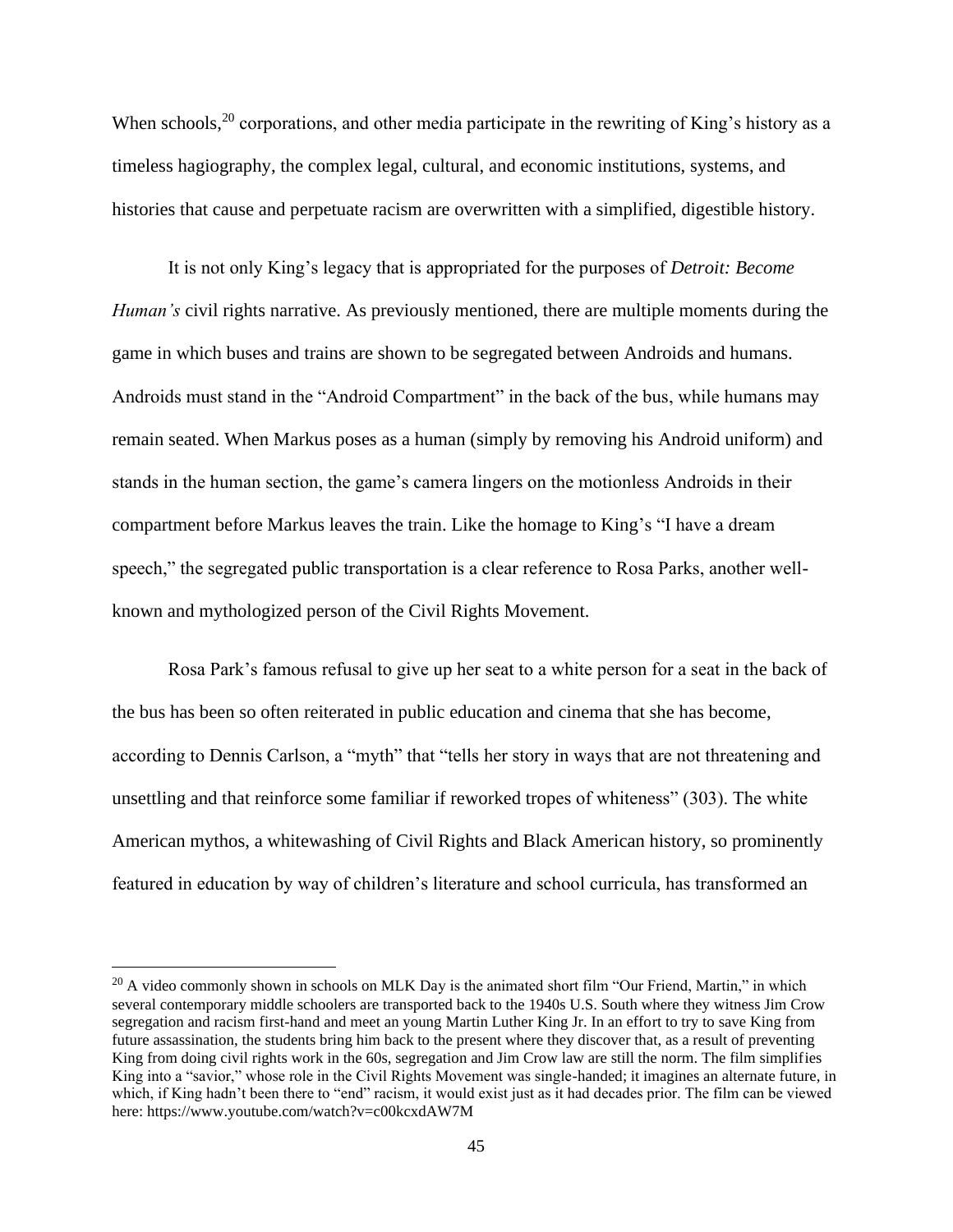integral part of the civil rights movement into a digestible, mythological moment in American history, one that is made to represent an entire history in a single moment. Importantly, it is one that, because of its mythologizing, is especially recognizable to  $21<sup>st</sup>$  century players. Recognizing Markus's position on the bus as an Android functions as an easily identifiable sign-post of racism and institutionalized discrimination for players, indicating the game's racial and political ramifications. However, the stakes are not high: these are comfortable signs of racism, ones to which players know both the cause and solution because they have already been "solved" by King and Parks decades prior. It creates parallels of a long-gone mythologized racism, but it does not seek to disrupt the deeply-imbedded racist institutions that continue to function today.

#### **2.3 To Flee or Not to Flee: The Public Opinion Question**

While all three playable characters have relationships with non-playable characters that are affected by the player's actions, Markus is unique in that a large portion of his actions affect a variable known as the "public opinion," which itself can affect the final outcome of the game. When Markus becomes the leader of the Androids' venture for rights, most of the player's decisions rest on the binary of violence and non-violence; these decisions are directly related to the "public opinion" variable. Each "pacifist" action a player makes as Markus, such as using graffiti in the park, broadcasting a peaceful statement on live television, and refusing to kill humans when the opportunity presents itself, results in a significant increase in public opinion. The opposite actions result in a decrease in public opinion. Importantly, both are visible to the player, identifying for the player the ramifications of their actions and influencing their future decisions.

In particular, the chapter "Freedom March" exemplifies the relationship between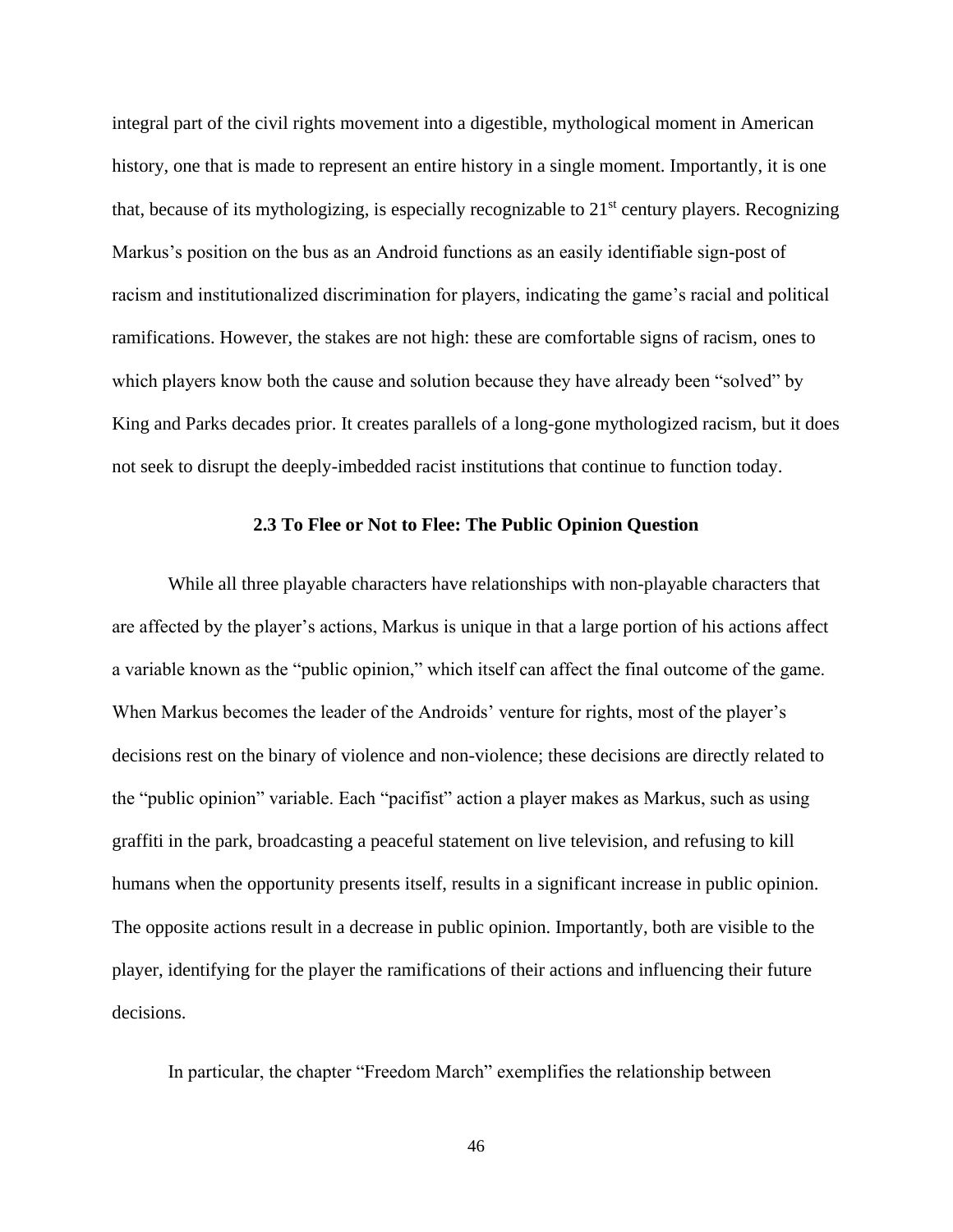pacifism, violence, and public opinion in a way extraordinarily reflective of whitewashed American racial history. In this chapter, Markus leads a march in Detroit with several hundred other Androids he has recruited. When they approach the end of the street, the police arrive and demand that the Androids, who have yet to do anything violent, disperse. Several interesting things happen here: the player is immediately presented with the decision to either flee, per police orders; attack; or stand their ground. This chart (see Table 1) demonstrates the possible outcomes of the player's decisions, as well as their ramifications on public opinion.

Though it could be argued that all of these three decisions have approximately the same result, an altercation occurring between police and the Androids, the ramifications of each decision on public opinion speak volumes about the racial and historical politics of *Detroit: Become Human*. That is, the increase in public opinion as a result of unprovoked violence against Androids positions the protest narrative as something that is only socially successful when peaceful, a whitewashed misremembering of history that is prevalent in American educational and cultural discourse. *Detroit: Become Human* uses the public opinion variable to communicate to players that protests that prioritize the safety of the oppressor—instead of the freedom of the oppressed—are much more effective. It also suggests that achieving positive public opinion from the oppressor is a necessary step in obtaining respect.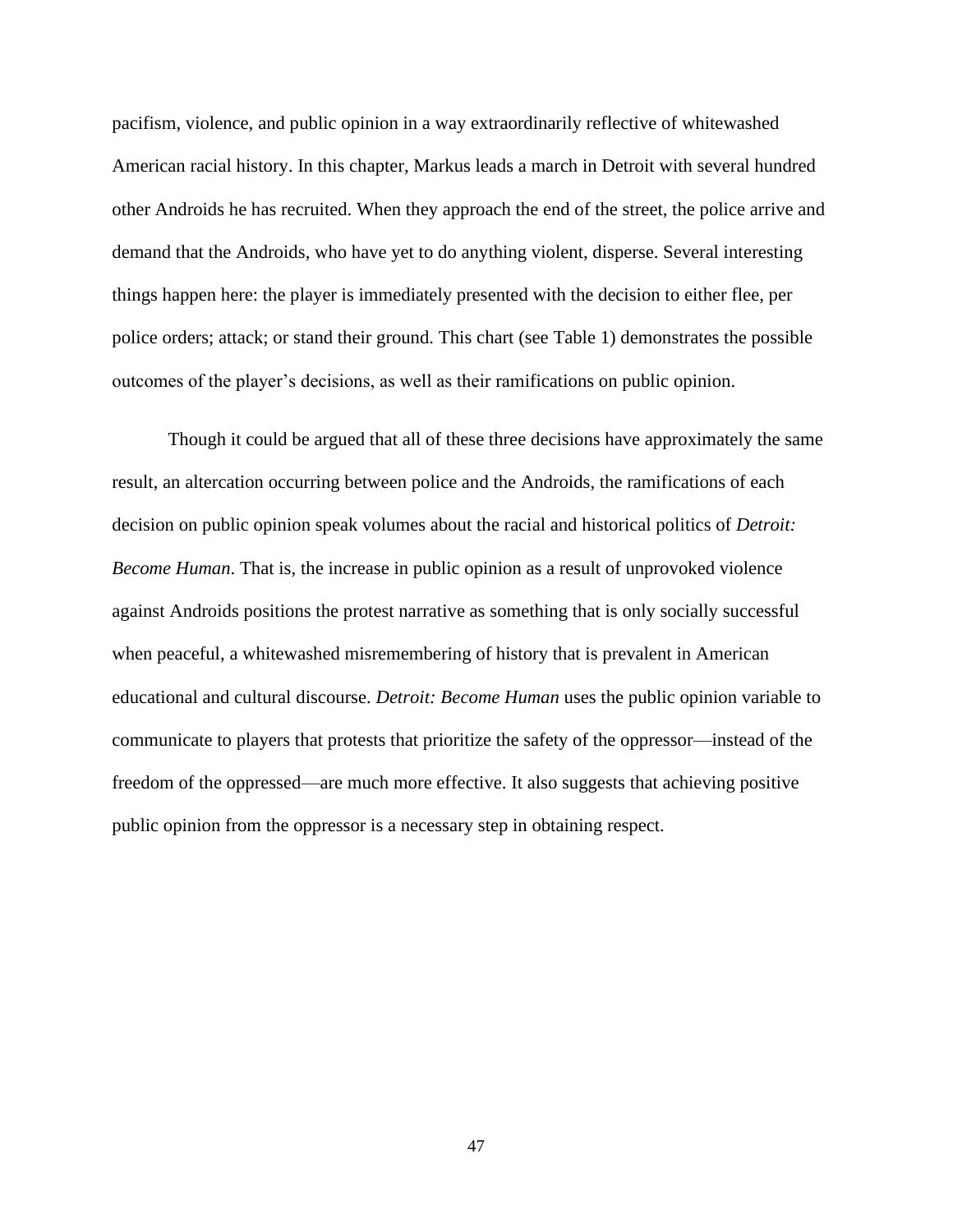#### **Table 1**

| <b>Decision</b>     | <b>Police Response</b>     | <b>Public Opinion</b> |
|---------------------|----------------------------|-----------------------|
|                     |                            |                       |
| Flee                | Police open fire           | Increase              |
| Attack              | Police fight with Androids | Decrease              |
| <b>Stand Ground</b> | Police open fire           | Increase              |

Impact of Markus' Decisions during "Freedom March"

This dangerous assumption is reminiscent of the rewriting of Dr. King's legacy, and, in particular, it is integral to creating a racial history that provides comfort to white audiences and rejects disorder and revolution as a viable and even crucial option in creating real political change. To protect white interests, Dr. King's life has been given a digestible "'soft' image that has emerged as a result of his 'canonization' and that is often used to critique current protest groups like BLM" (van den Berk and Visser-Maeson 30). Simultaneously, *Detroit: Become Human* reflects and endorses white perceptions of Black protest: in their research, Peay and Camarillo found "white respondents were uniquely apt to perceive heightened potential for violence in explicitly peaceful protests with higher concentrations of Black participants" (199). The game's depiction of police forces who immediately assume aggression and violence from the racially coded Androids demonstrates an acknowledgement and understanding of historic and contemporary police violence against protestors. However, the in-game benefits of an increased public opinion, achieved through exclusively peaceful protest and allowing police violence against the Androids, ultimately suggests political power and respect are lent to the oppressed only if they accept their subjugation within state violence. When applied to real world racial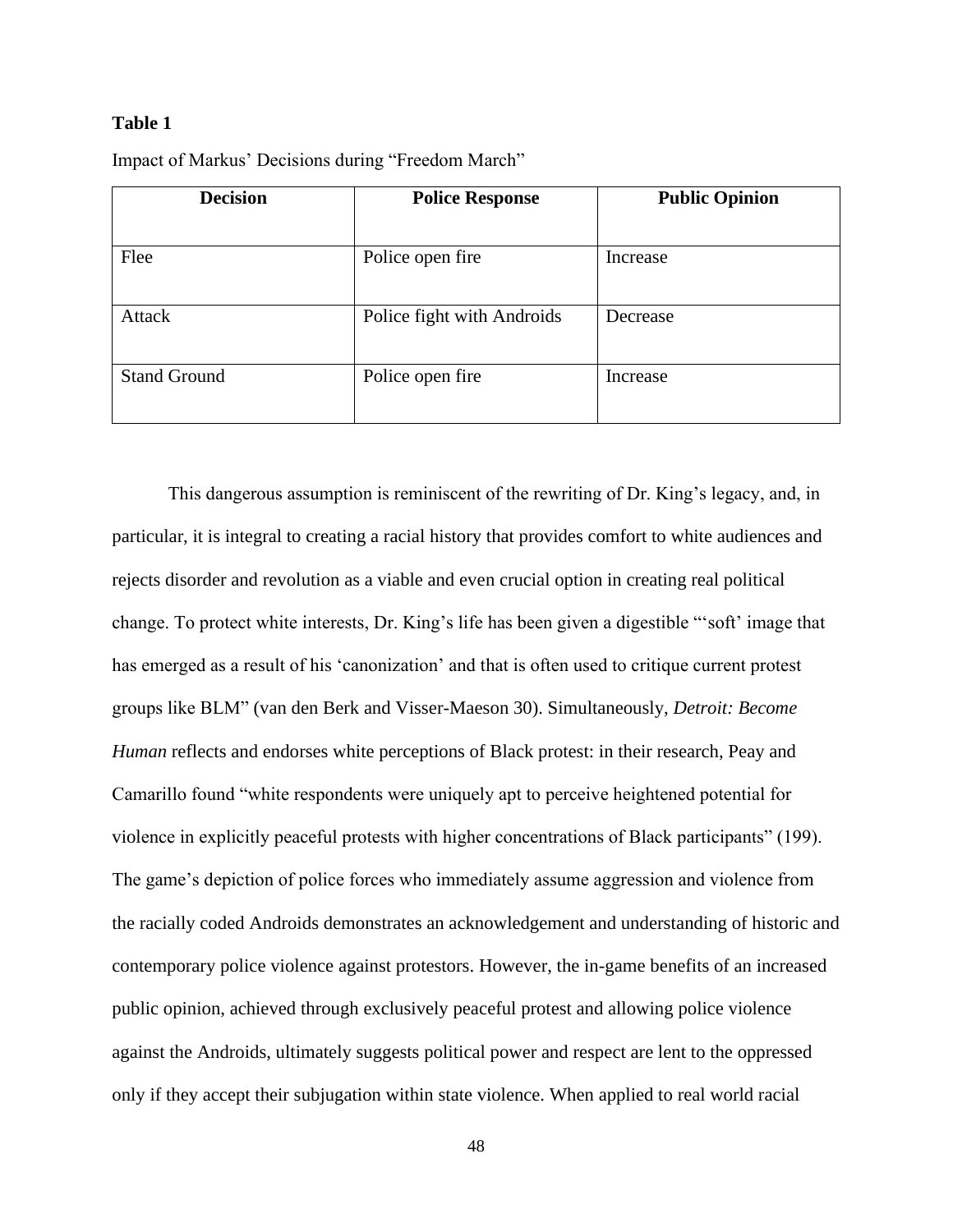politics, players are brought to the conclusion that respect for racially coded subjects is only won through peace and passivity, a woefully naïve idea that creates a more digestible protest narrative for white audiences.

If the "peaceful" route is chosen, the game's final chapter sees the Androids surrounded by heavily armed soldiers and the sanitized protest narrative is most evident. It is at this point the public opinion variable ultimately has an effect on the outcome of the game's story. With the last remaining Androids surrounded at gun point, Markus' last decision is one of the following choices: sacrifice himself, kiss another Android (if the player has pursued a relationship with her), detonate a nuclear bomb (if the player has access to it), or sing. Detonating the bomb and sacrificing Markus both result in arguably poor endings, in which most of the characters die; the "best" ending, in which the Androids gain their freedom, is achieved only by choosing "sing" or "kiss," each the most passive of the options. The "sing" option is especially telling: the Androids will sing the 1980 gospel piece "Hold on a Just a Little While Longer," by Reverend Cleophus Robinson Jr.. Its lyrics are not inherently in or out of line with political narratives, but in the context of a text that privileges political passivity, they embody a sanitized version of the protest narrative, one in which the subjugated must "hold on" in order to obtain freedom. The first verse, sung first by Markus and later by the entire group of Androids, is sung as such:

Hold on just a little while longer Hold on just a little while longer Hold on just a little while longer Everything will be alright.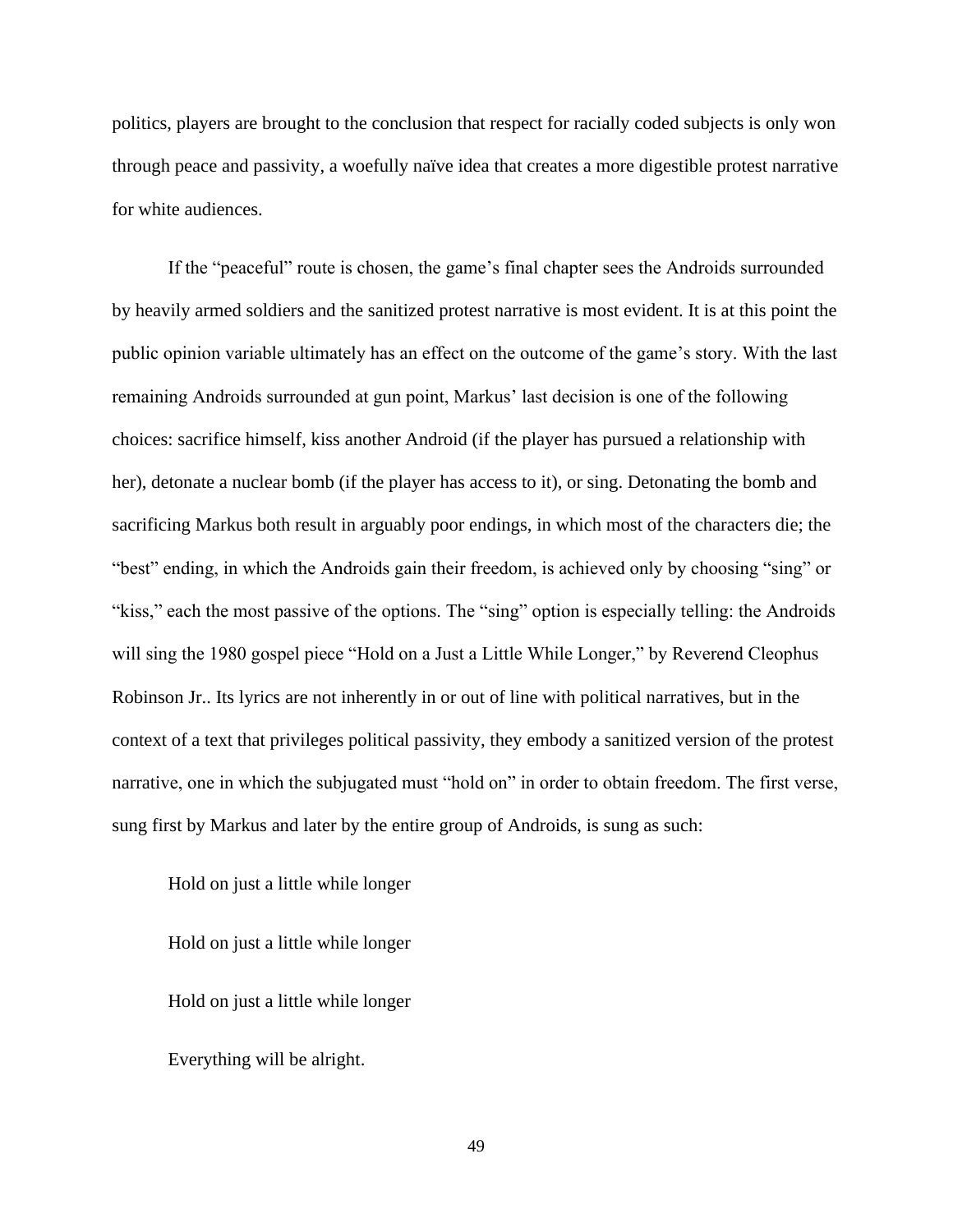Notably, should the public opinion not be sufficiently high during either the "sing" or "kiss" options, the military will not interpret it as an act of the Androids' "humanity," and will nonetheless open fire, killing all the remaining Androids. Moreover, the politics of *Detroit: Become Human* envision a world in which freedom is not inherent in subjugated people, but rather earned through the passive act of "holding on" until those in power bestow sympathy and—hopefully—discover the error of their ways.

Though freedom in this game must be "earned," the "peaceful protest" narrative is privileged by the game's story and mechanics. Though the option of choosing the violent revolutionary path nonetheless remains, even if the player has selected exclusively peaceful options up until one of the final chapters, choosing violence makes it impossible to have a "perfect" ending in which all major characters survive. Should the revolutionary path be chosen, Josh, one of Markus' compatriots and, notably, a black Android who frequently urges Markus to choose peaceful options, will be killed during the battle. Additionally, should all characters survive by the game's end, the player will be awarded with a gold-level achievement titled "Survivors." Alternatively, should Markus successfully liberate the camps within which the Androids are being kept and "recycled" via the revolutionary route, the game will reward the player with the bronze trophy "Liberation." For a successful peaceful protest, the equivalent bronze-level trophy "Moral Victory" is awarded. Although both aforementioned bronze trophies are equal in their worth to the player, it is only through the "Moral Victory" that the gold trophy "Survivors" becomes accessible to the player, further accentuating the game's moral and ideological prioritization of a passive protest narrative. The establishment of a played experience that is inseparable from American racial history and the whitewashed protest narrative of the Civil Rights movement are crucial not only to the political ideologies *Detroit: Become Human*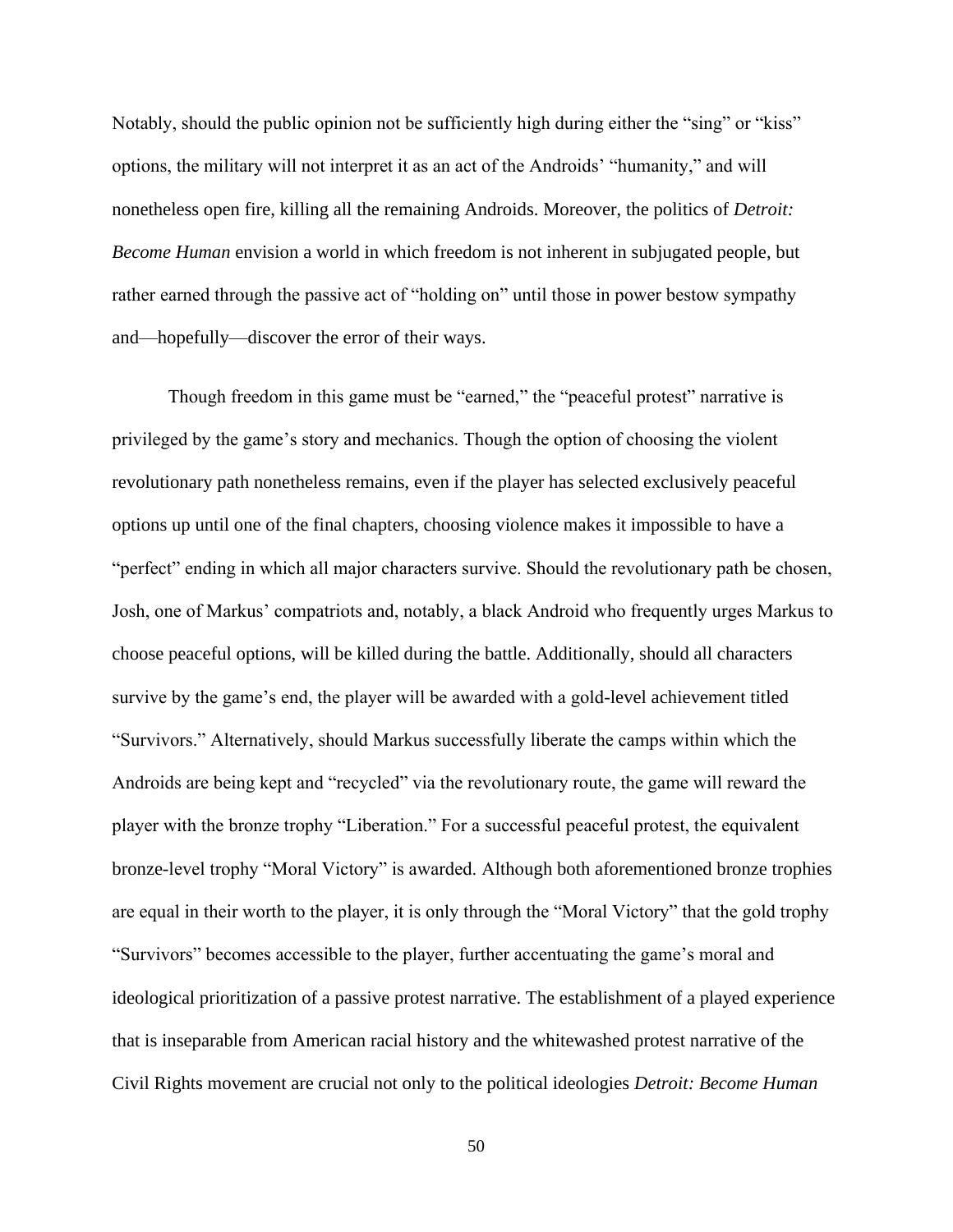privileges as a text, but also to the played experience of the game as both an interactive text and an interactive text with a specific political alignment.

In recognizing real-world human rights crises as cultural and historical inspiration for *Detroit: Become Human* (whether or not Cage agrees), the player's ludic journey is still the object of our analysis but, unlike *Heavy Rain,* its plot is grounded in political events and ideologies that American gamers will likely recognize and consider when making their judgments. Stefan Schubert agrees; his analysis of *Detroit: Become Human* suggests that the presence of politically charged symbolism and rhetoric "encourages its players to make political and not just personal or empathetic decisions" (2). However, *Detroit: Become Human* is not only a political text: rather, it is a text that demonstrates a specific political and cultural matrix in which players are encouraged to adhere to the ideology of passivity, all while believing they are making the choice to do so. While Markus and Kara's stories are predicated both on subjugation and, in the former's case, protest, the third Android the player controls, Connor, actively engages in policing and subjugation, complicating the player's experience. In a game that explicitly rewards passive protest, the possibility of embodying an agent of law enforcement complicates the roles of responsibility and culpability. Players are able to engage with a text that, through choice-based mechanics, recreates the empowering moments of protest and civil rights, but removes the challenges to racist institutions and frameworks that continue to exist and function after the protest ends. The next section of this project will focus largely on Connor in order to establish the game's politics of choice and policing in the wake of its inseparably political nature.

# **2.4 "I'm Whatever You Want Me to Be, Lieutenant": Connor and Making the Ethical Decision to be Bad at Your Job**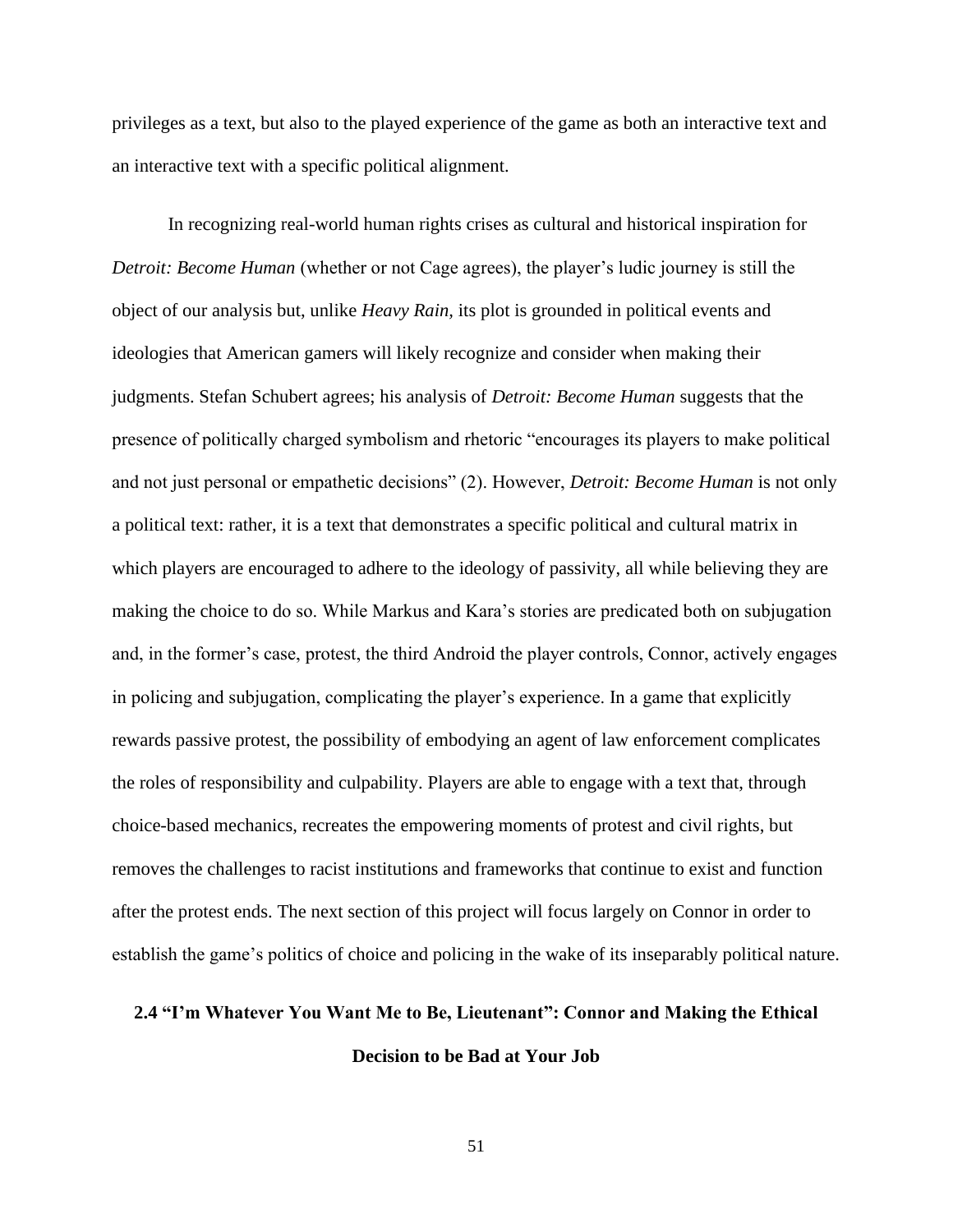Connor's sole function, robotically speaking, is to apprehend Androids who believe they are alive, otherwise known as "deviants." Although they may possess the genuine belief that that they are alive, Connor assures other characters that they are no more than the expression of computational errors in programming. When playing as Connor, the player's primary job is to hunt down the deviants, capture them, and interrogate them to learn the processes behind deviancy. Accompanying him (because although Connor is a highly advanced prototype, there are regulations surrounding his activities) is Lieutenant Hank Anderson, a depressed middle-aged alcoholic still mourning the loss of his son. Whereas *Heavy Rain* positioned Norman Jayden against the violent brutality of "bad cop" Lieutenant Carter Blake, Hank is, while volatile and oftentimes angry, uninterested in violence. Instead, the position Blake represented is filled by detective Gavin Reed, who acts antagonistically towards Connor and Hank, but ultimately never works alongside them. Furthermore, though Hank is a police officer in a game full of "bad cops," it quickly becomes clear that Hank has little interest in being punitive. In fact, he is more often than not sympathetic towards those who are committing non-violent crimes. During an early chapter, "The Nest," Hank is seen placing bets with a bookie. If Connor chooses to ask Hank about it, he states that "everybody does what they have to to get by… As long as they're not hurting anybody, I don't bother 'em." This attitude is oppositional to Connor's primary programming, which is entirely predicated on the act of "bothering" those who break the law.

Because video games are, unlike other forms of media, predicated on some form of "winning," the player is likely to identify themselves and, therefore, the character they embody, as the force of "good" while all opposing forces are "bad."<sup>21</sup> This phenomenon places Connor,

<sup>21</sup> Although it is possible to play *Detroit: Become Human* and make intentionally "bad" decisions that result in the most character deaths, destruction, etc., an analysis of the decision-based statistics provided in-game revealed that characters made "morally sound" decisions  $61.73\%$  of the time (Holl and Melzer 7).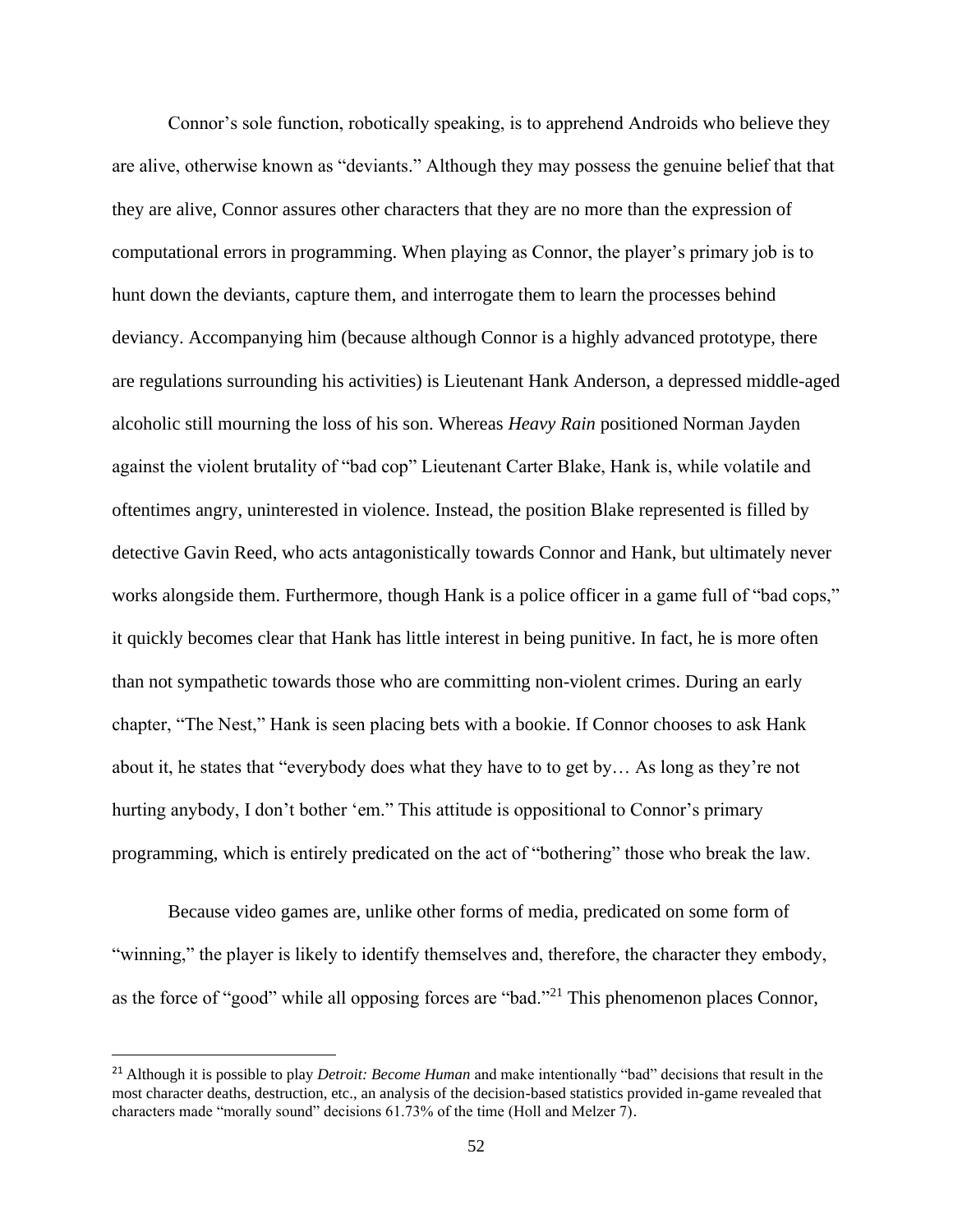the character with the most playable chapters, in a rather interesting position. Just as Blake's extremely violent behavior is the standard against which Jayden's "good cop" behavior is construed, Hank's lax attitude towards policing both humans and Androids places Connor in the oppositional position of "bad cop" during the game's first few chapters. The player's choices during Connor's missions ultimately reflect whether or not he remains a "bad cop" and supportive of policing institutions.

Most of Connor's missions entail the player solving a brief mystery to reveal where a deviant is hiding, followed by a fight or chase that, if done successfully<sup>22</sup>, brings the character to a scene in which their choice becomes the deciding factor on: 1) the outcome of the immediate chapter, 2) Hank's relationship with Connor, and 3) long-term consequences of the decision. For example, in the chapter "The Eden Club," Hank and Connor visit an Android sex club after hearing reports of an Android killing a customer. When the Android (known as a "Traci") is discovered, she and another Traci attempt to escape by fighting Hank and Connor. The chapter's climax presents the player (as Connor) with a choice: they can either shoot or spare the deviant. Shooting the deviant lowers Connor's relationship with Hank while providing a specimen to use as a clue later in the game; sparing the deviants raises Connor's relationship with Hank but at the expense of tangible evidence to use in the investigation.

Though, naturally, *Detroit: Become Human* does not need to be played after *Heavy Rain*  in order to be enjoyed, as their stories are not in any way connected, it becomes evident in a comparative analysis that they are thematically and functionally similar. While both games employ the "good cop/bad cop" trope while in search of the "criminals," the relative rhetorical

<sup>22</sup> As with *Heavy Rain, Detroit: Become Human's* more action-packed scenes require the character to complete "quick-time events" in lieu of precision movement.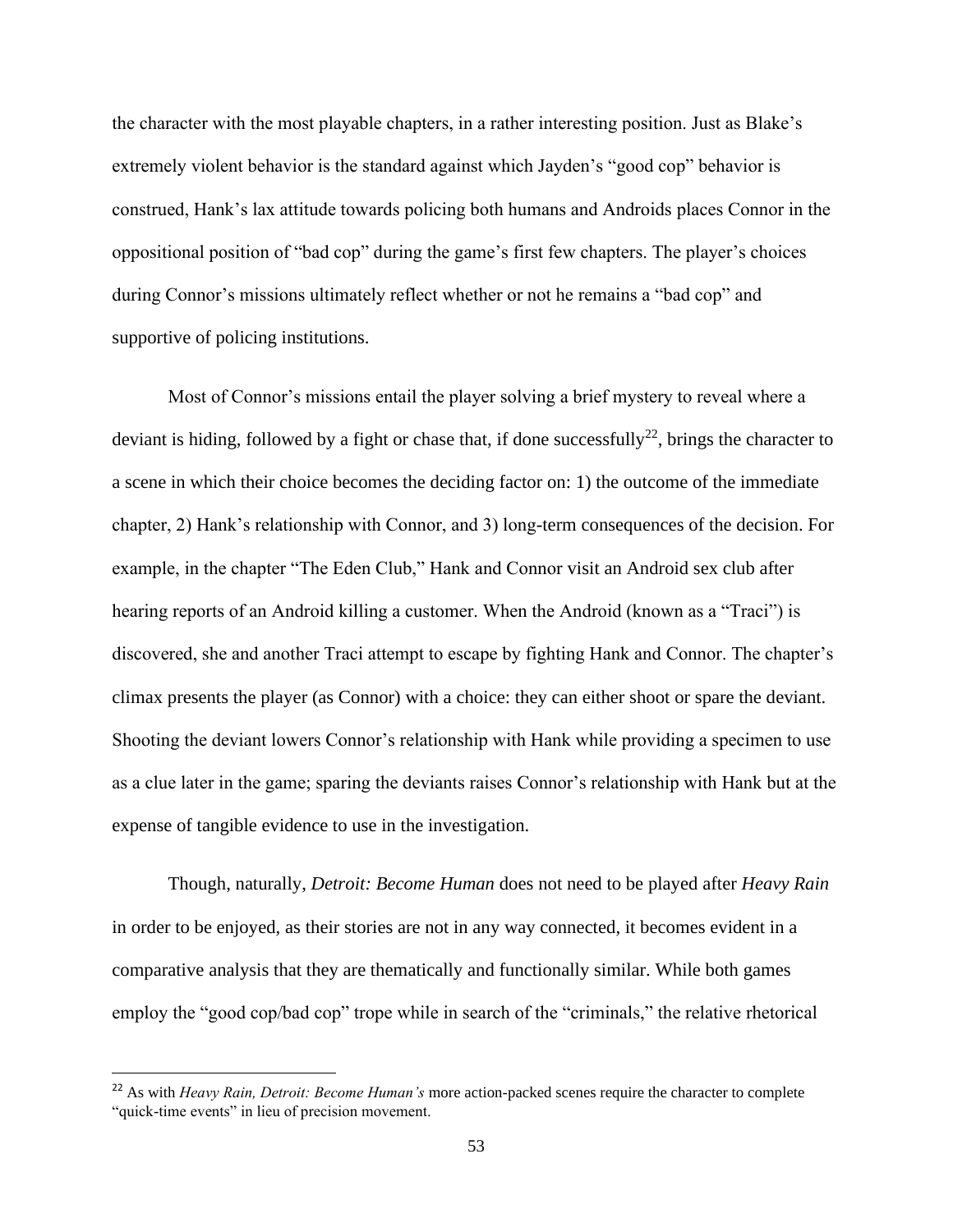and even physical futility Norman Jayden experienced while Carter Blake abused suspects is reversed. Instead of playing as the passive member of the duo, Connor is able to be an agent in ways that Jayden was not: when confronting suspects, it is always up to the player to decide whether or not to shoot the deviant. The conflict arises not from the player's lack of narratological empathy for the Androids, as this is a "given," but rather out of obedience to or defiance against Connor's law-enforcing programming. On multiple occasions, he states, "I'm a machine, designed to accomplish a task," when asked if the deviant situation may deserve more sympathy than he is otherwise capable of harboring.

Connor's aforementioned insistence on his own "machine-ness" is a major source of contention for his own emotional (or, emotionless, depending on how he is played) journey, one that serves as a point on a scale of personal responsibility. His, and therefore the player's, culpability or denial of such, serves as a rather poignant parallel to police brutality and the ways in which police attempt to justify it. Sociological studies into police brutality have established the strains and pressures which create an institutional culture that not only accepts excessive force as a legitimate method of law enforcement, but also encourages it. Moreover, as police "close cases" in an expedited fashion through use of excessive force and are rewarded, "the officer begins to subscribe to a new set of norms that are divorced from society-at-large, and are instead driven by the 'brotherhood' of policing" (Bleakly 428). The subsequent police culture that forms "is potentially the most influential factor in a police officer's decision-making process, and the kind of culture that takes pride in its proactive and aggressive response to crime will almost always lead to higher levels of police brutality" (445). As a result, excessive use of force becomes the expectation through the immediate and ideological pressures of fellow and superior police officers. They believe they are, as is sometimes colloquially said "just doing their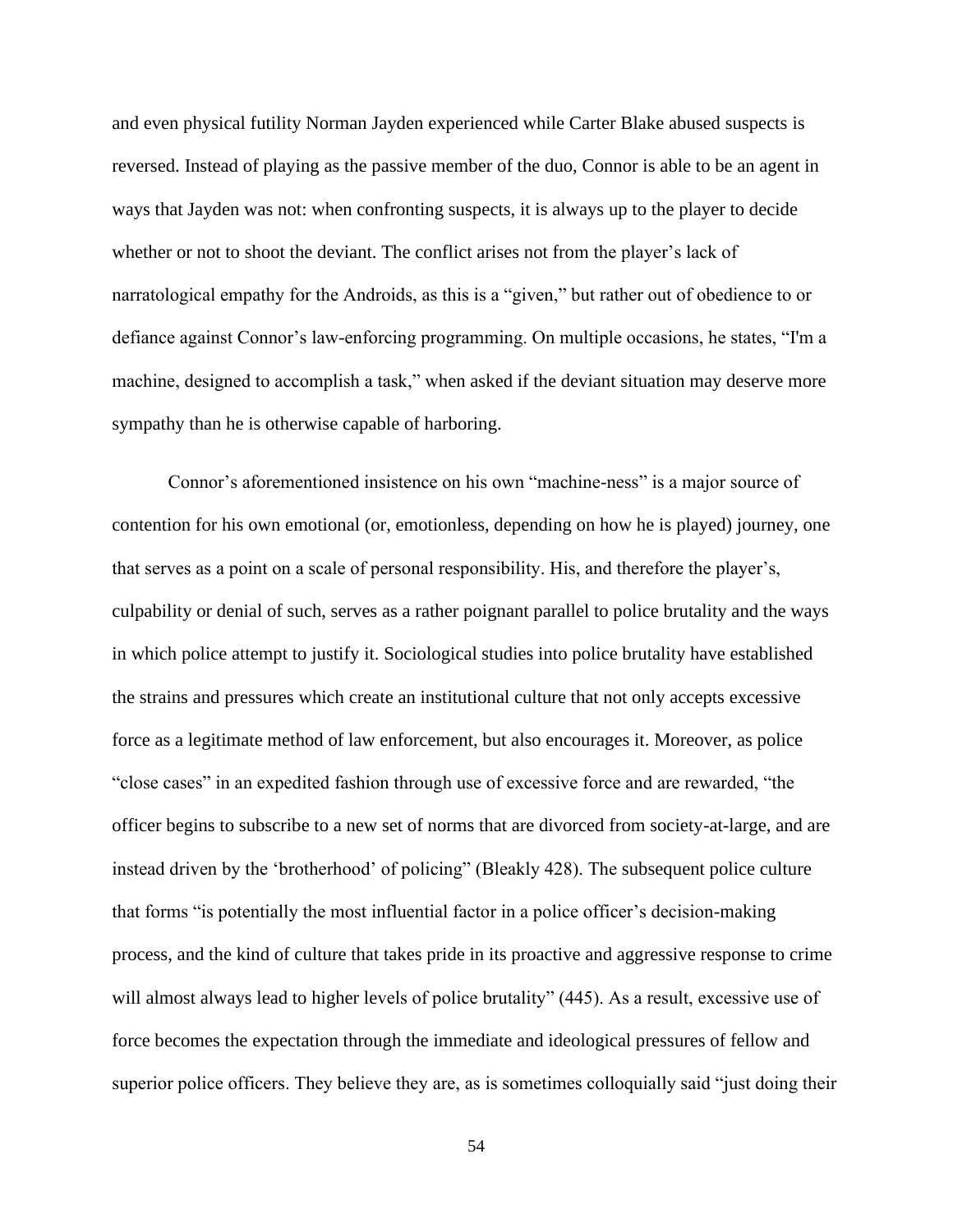jobs."

In *Detroit: Become Human,* we can easily make the parallel between Connor's statement "I'm a machine, designed to accomplish a task" and "I'm just doing my job." These statements wipe from the speaker ethical responsibility for their own actions, not in spite of, but alongside the sociological forces at play. Connor's only imperative is to solve the case of the Androids' deviancy and, the more expeditious he is in his pursuits, the more he is rewarded by the institutions he obeys, just as in a culture that "implicitly rewards violence, it is inevitable that officers would be psychologically primed to respond with force as an instinctive measure" (Bleakly 445). Though Connor literally is a machine, confined to his programming, he is in an especially unique position because the player, who is arguably the only non-machine within the game,<sup>23</sup> controls him and becomes responsible for each decision Connor/the player makes. For each deviant he finds, should Connor choose to spare them, his "software instability" increases, which appears as a small but noticeable blurb at the top right hand side of the screen. As he continues to make decisions for himself that defy his programming and the policing imperative, he can have the opportunity, by the game's final act, to become a deviant himself, should the player decide to. However, as established with *Heavy Rain,* it is not necessarily the consequences of choices that are most impactful to the played experience, but rather the experience of making the decisions and exercising agency in places analogous to real-world situations in which we are told agency is typically absent. That is, just as Connor is a machine whose sole purpose is to accomplish a task but who can nonetheless still make choices based on his/the player's own ethical imperative, a police officer whose institutional culture is to employ violence liberally can

<sup>23</sup> For further reading on posthumanism, see Hayles, *How We Became Posthuman;* Haraway, *A Cyborg Manifesto*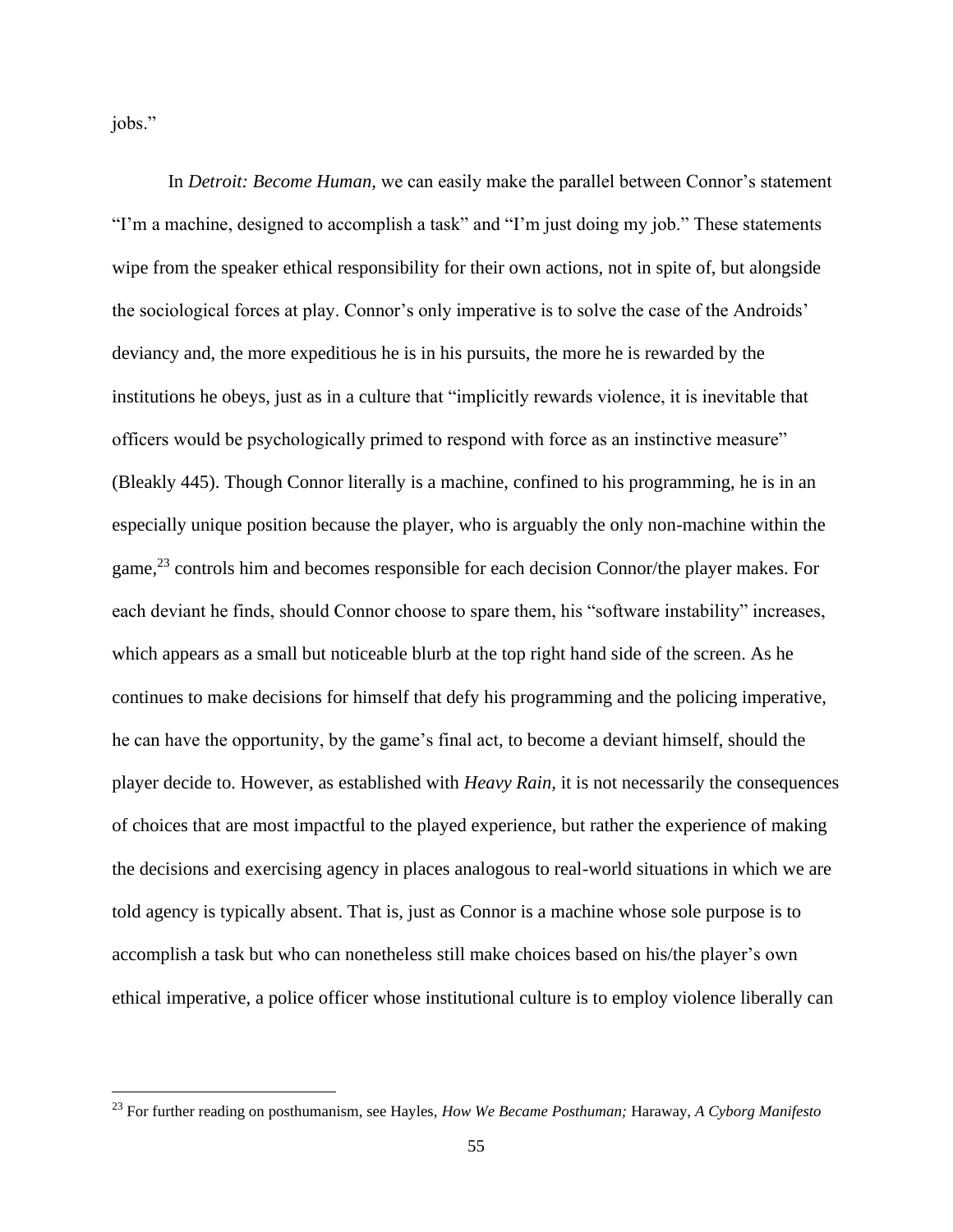still act in ways that defy their "programming."

It is completely possible for a player to use Connor as a means to "kill" each deviant he finds in order to use their bodies for study, though it is at the expense of his software instability (making it impossible to later become a deviant) and Hank's relationship<sup>24</sup> with Connor (making some tasks more difficult when Hank's friendship is not secured). However, as I established earlier, the very nature of exclusively controlling Android characters indicates to players that they are mostly intended to sympathize with the Androids and to choose non-violent options. In their study of player goals and decision-making in the game *Undertale* (Toby Fox, 2015)*,*  Mawhorter et al. separate players into two categories: Power players, and Story players. Power players are "grounded in the 'achievement' dimension of player motivation" while the story player is, as the name suggests, "interested in experiencing the story of *Undertale*" (5). *Undertale* is constructed so that in their analysis, "the power player is most likely to pick 'fight'" in order to gain experience points and understands the game they are playing as a test of skill rather than a narrative in which they are participating (7). Alternatively, the story player, "whose highest-priority goals are to explore [the game's world] and show mercy, will likely pick 'spare'" during a confrontation (7). In *Undertale,* the player becomes aware of the "results" of each encounter as they play. While fighting rewards the player with gold and XP (experience points), showing mercy rewards the player only with XP and the knowledge that they have spared the life of the enemy they face (a more personal, intangible "reward," but nonetheless an outcome). In short, it is only after a fraction of the game is completed that players "will know the true outcomes" of their actions (Mawhorter et al. 7). Knowing the true outcomes of their choices

<sup>&</sup>lt;sup>24</sup> It is worth noting that Hank's friendship, despite loathing Androids and being himself a decorated police lieutenant, is mostly dependent on how non-violent Connor is towards other Androids.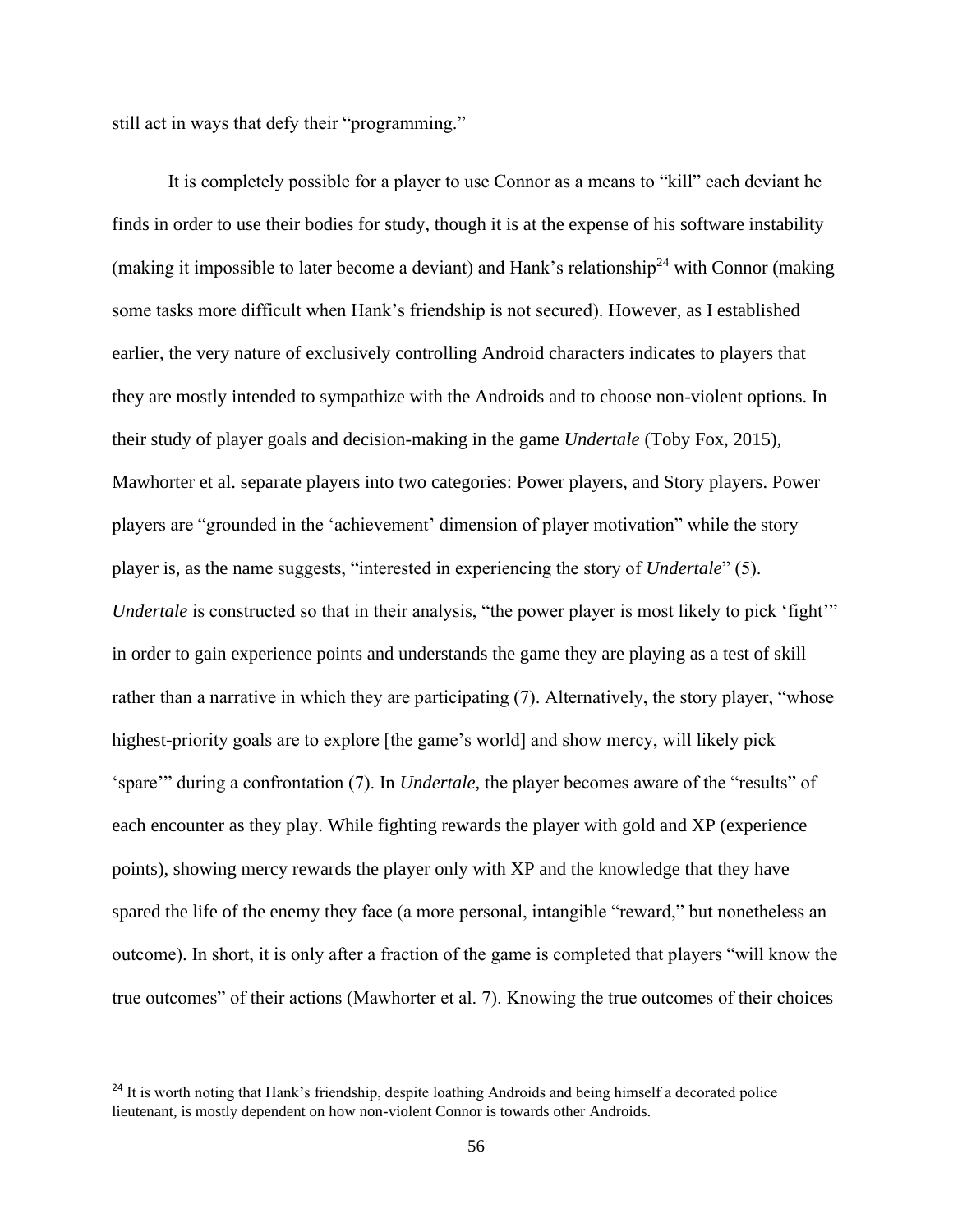influences player behavior; that is, they know they are not making choices in a vacuum, with all outcomes unbeknownst to them. Each subsequent decision is impacted by knowledge of the previous.

In *Undertale,* both fighting and showing mercy have results that appeal to the respective player and are immediate (or nearly so), but the outcomes in *Detroit: Become Human* function differently. Whenever Connor makes a significant decision regarding the outcome of a Deviant, the game will, as stated earlier, indicate to the player if his software instability and relationship to Hank have increased or decreased. The only other "reward" for killing a deviant is that their body will be available later as a clue for Connor to use in locating the deviants.

## **Table 2.**

| <b>Variable</b>           | <b>Capture Deviant</b> | <b>Spare Deviant</b> |
|---------------------------|------------------------|----------------------|
|                           |                        |                      |
| Relationship with Hank    | Decreases              | Increases            |
|                           |                        |                      |
| Software Instability      | Decreases              | Increases            |
|                           |                        |                      |
| Clue to use later in game | Present                | Absent               |
|                           |                        |                      |

Impacts of Connor Capturing a Deviant

Similar to the outcomes in *Undertale,* it does not take long to make the correlations between the first two variables and Connor's actions; however, the game does not explicitly ever indicate to the player exactly what software instability represents, nor does it indicate that the deviants' bodies will be used at any point as a tool until it actually happens in the chapter, "Last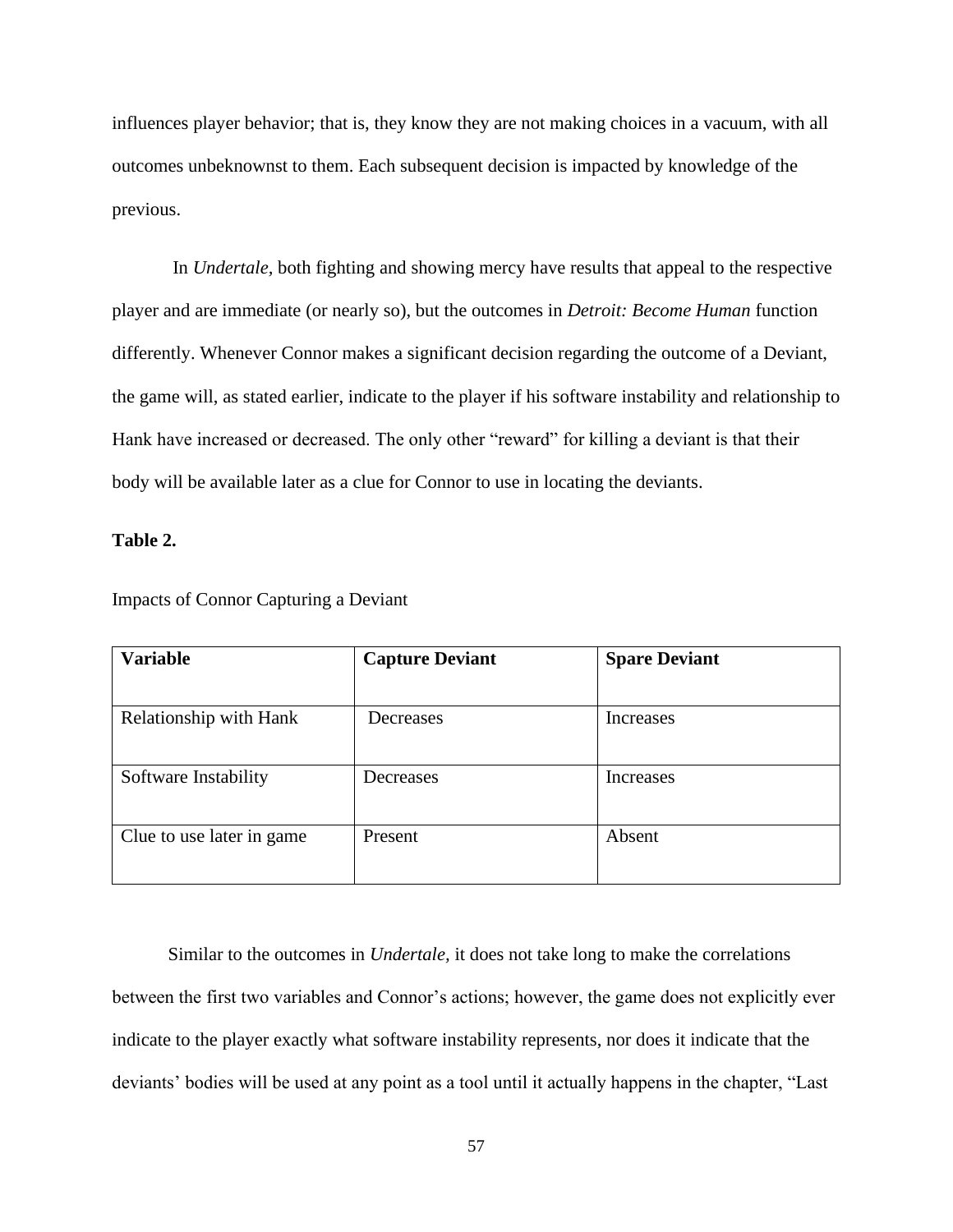Chance, Connor." Ultimately, the only known variable to the player, until or if they are able to extrapolate what software instability is, is Connor's relationship to Hank. As software instability and Hank's relationship typically increase and decrease almost simultaneously, the player will quickly interpret the "increase" as a positive outcome and each "decrease" as a negative outcome. Assisting this correlation is the color scheme: the arrow that indicates an increase is a light blue, while the corresponding arrow indicating decrease is in red.

While the consequences of player decisions in *Undertale* are "not simply rewards or punishments" but instead "represent divergent worlds," *Detroit: Become Human*'s known and unknown variables, alongside the color scheme that represents them, indicate to players that sympathizing with deviants (whether the player is interested in "power" or "story") is correlative with an in-game increase analogous to winning that players will undoubtedly seek (Mawhorter, et al. 8). This, in conjunction with the frequent signposts of racial persecution, renders the Androids sympathetic to most players, who will seek safety in the "known" variables that ultimately lead Connor down a path to becoming a deviant himself and assisting Markus in the revolution.

Though Connor's role is explicitly, per his own words, to accomplish the task for which he was created, his unique position as a controllable, policing, character offers agency in situations in which social parameters attempt to control personal agency. Though *Detroit: Become Human* misuses and appropriates imagery that is deeply and historically connected to persecution and racism, it does so to illustrate systems of power to which the character/player may belong both in-game and in the real world. Once again, the medium of choice-based indicates personal responsibility in places where we might otherwise think we are only machines accomplishing our tasks.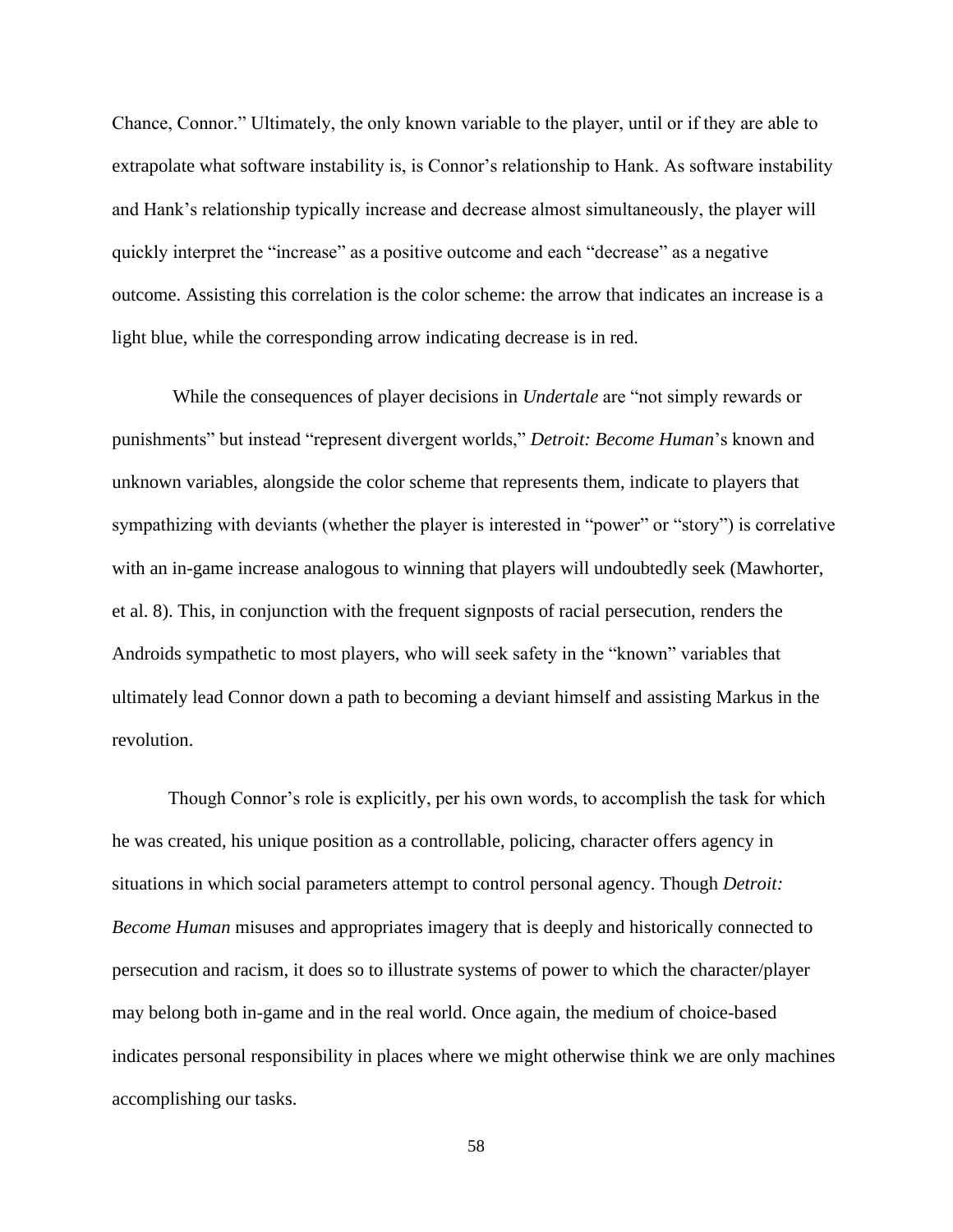## **CONCLUSION**

## **Misremembering History: The "White Played Experience"**

Playing *Detroit: Become Human* provides a uniquely problematic and liberating experience. Its distinctly American racial and cultural imagery indicates to players they are working with a political landscape they recognize and within which they must ideologically and consciously situate themselves, and yet the text's understanding of an American protest narrative largely relies on a whitewashed version of it. The "success" of Markus' story is largely dependent on passivity and patience, one that privileges peace, even if it means the continuation of death and suffering. Meanwhile, though a "peaceful" player may spare the Deviants as Connor, his narrative is far more agential, and the survival of other Androids rests in his hands alone as the law enforcer. In the political framework of the game, Markus embodies a "sanitized" version of Black history in which the success of the protest is dependent on white people and institutions, represented here by Connor, bestowing freedom. That is, the text employs a thinlyveiled white-savior complex in which the active work of liberation is done not by the subjugated, whose extensive work in organizing and protest created the movement, but by the oppressive white narrative that envisions itself as the agent and hero of the story.

It is rare to see interactive media in which a player is given the opportunity to stop statesanctioned violence. War-centric games such as *Call of Duty, Rainbow Six Siege,* and *Battlefield 2042* invite the player to kill on behalf of a nation-state (usually) without question, while *Detroit: Become Human* asks the player to choose whether or not to disobey their programming on many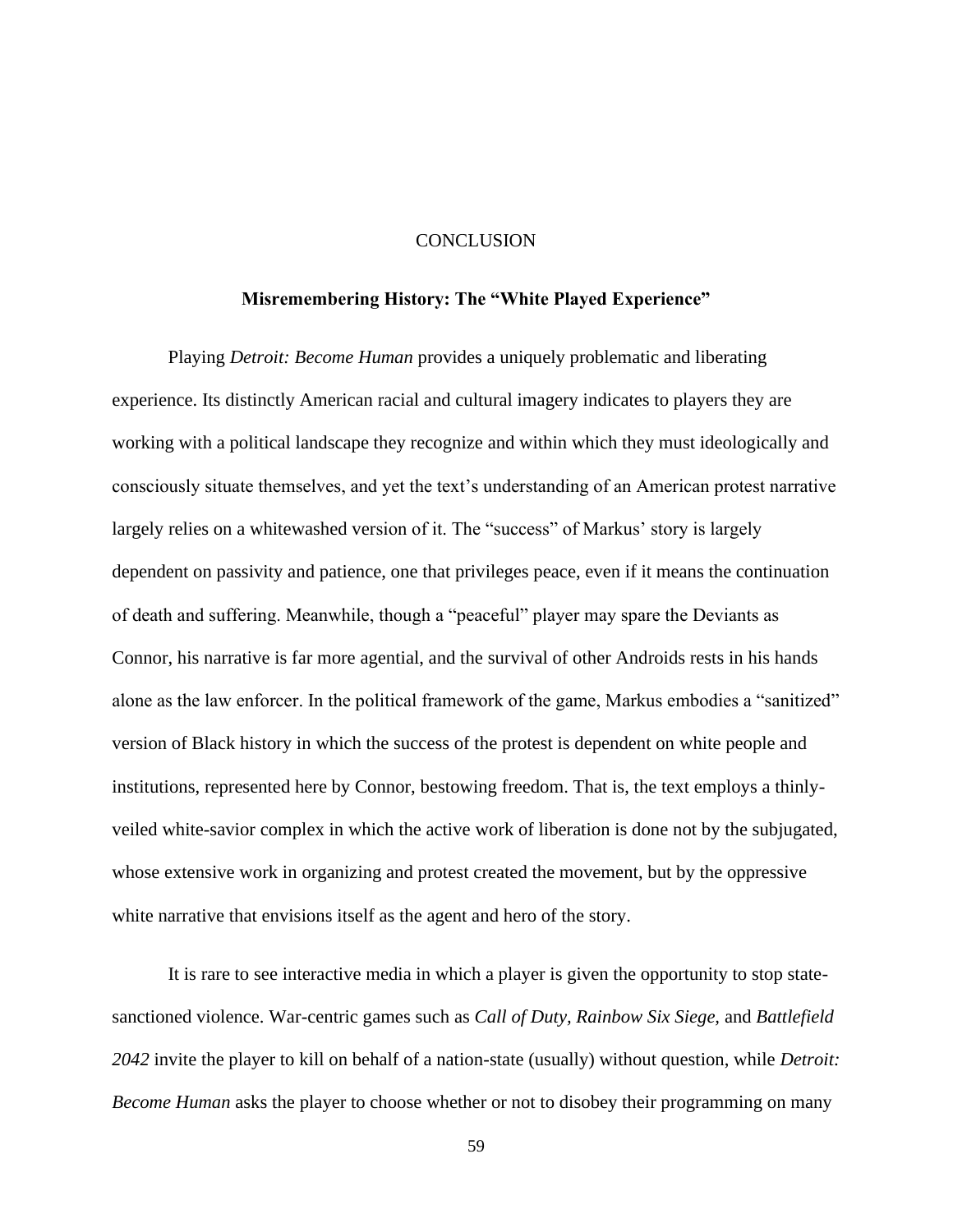levels: as a player, whose job is to "complete" the game; as Connor the police officer, whose job it is to apprehend criminals; and lastly, as Connor the Android, who is supposedly bound by the ramifications of his programming. In this manner, *Detroit: Become Human* offers a surprisingly subversive point of view on the experience of police and personal agency: the choices are always present.

However, the game nonetheless prioritizes the white narrative and even anticipates a white player. Though the player is clued-in to cultural markers that indicate the political and racial nature of the game, this does not happen in a way that subverts white supremacist American history. Rather, the "white player," represented by Connor, is intended to learn to increasingly sympathize with all Androids as the events of the game unfurl. The more Markus, the "Black other," and the deviants continue to suffer, the "public opinion" continues to rise in tandem with the nebulous, unseen "player's opinion." *Detroit: Become Human* postulates that it is at the expense of Black suffering that a white collective can only then learn sympathy. Should Connor "deviate" and subsequently use action and violence against humans in order to help the cause, he never once affects the public opinion. Rather than the disturbing image of Markus deciding whether or not to shoot two unarmed police officers in the chapter "Capitol Park," the deaths Connor causes are simply elaborate and exciting action sequences. In representing the white played experience, Connor becomes an ethically unquestionable hero whose sympathy is earned only through the player watching the continued suffering of other Androids. Moreover, both Connor and *Detroit: Become Human* have unstable meanings. While the sympathetic frameworks of Connor's narrative implore the player to deconstruct the imperatives of policing, his role when compared to Markus also highlights the stricter social pressures placed on people of color to "perform" for the public opinion. When Connor is violent, it is only Hank who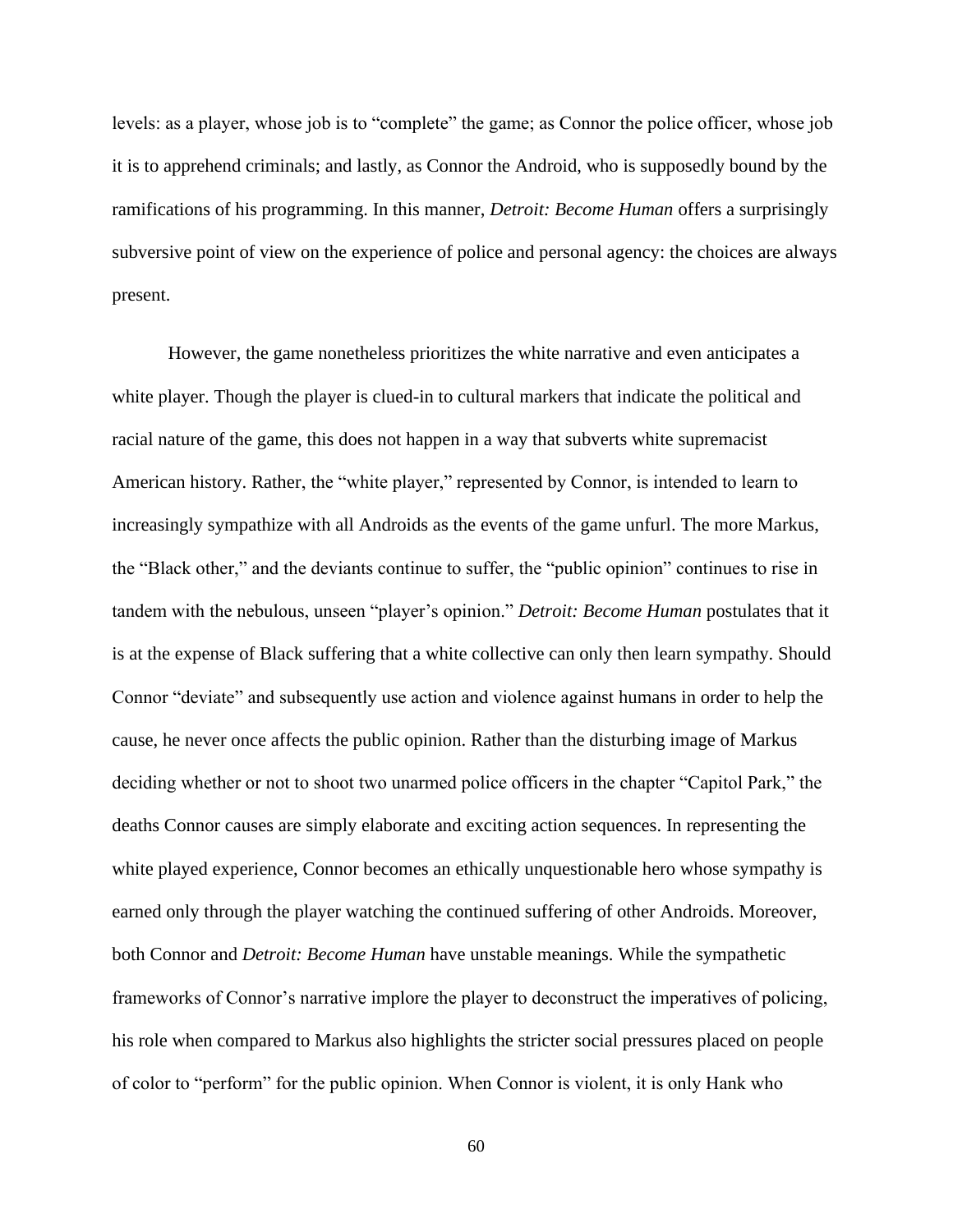demonstrates disdain for his actions. When Markus is violent, the entirety of the public becomes aware—and their opinion of Androids collectively lowers. This is the double standard of violence seen when crimes committed by white people are seen as individual failures and tragedies, while crimes committed by black people are seen as representative of the "whole race."25

Thus, *Detroit: Become Human* rewrites The American Civil Rights movement into one that celebrates the unveiling of white sympathy and fetishizes Black suffering as a means to achieve the aforementioned sympathy. It is a game that does not examine the "difficult racial past, including the accumulative effects of cultural trauma and the state-sponsored collective forgetting, misremembering, and disremembering" (Pelak 324). When it asks a player to disobey their programming, *Detroit: Become Human* does so only insofar as it will continue to adhere to whitewashed narratives of American history. Yet, *Detroit: Become Human* is not ruined by its problematic narratological elements. The ludic elements allow the player the possibility of subversion. Though a player is bound by the confines of the narrative, and a narrative bound by vast social and political matrices, an interactive text in which players are offered the option of mercy—while playing as a police officer specifically seeking out a racially-coded minority demonstrates the power of personal agency in a culture fixated on increased policing. Even Markus' narrative, though problematic in its dire promotion of passivity, still offers success through the path of revolution. It is the possibility of choice that renders *Detroit: Become Human*  subversive; in cultural and political schemes that suggest there was "no other option," it is in knowing that other choices are possible that subversive thinking becomes possible.

<sup>25</sup> See Pettigrew, *The Ultimate Attribution Error*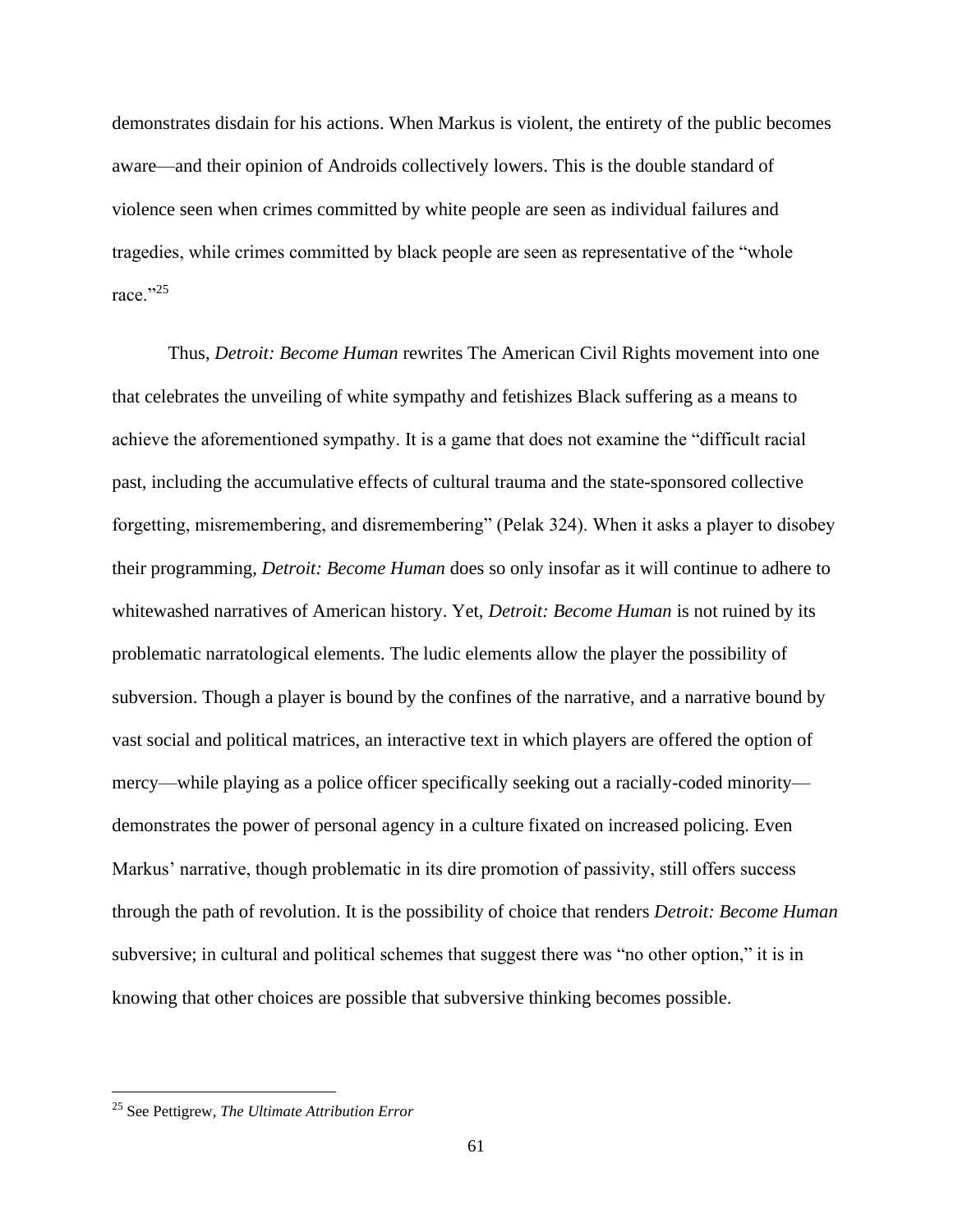### Works Cited

- Aarseth, Espen. Cybertext: Perspectives on Ergodic Literature. *Johns Hopkins University Press* Baltimore, Md, 1997.
- Aarseth, Espen. "Genre Trouble: Narrativism and the Art of Simulation." *First Person: New Media as Story, Performance, and Game,* edited by Wardrip-Fruin, Noah, and Pat Harrigan, The MIT Press, 2004, pp. 45-55.
- Alexander, Michelle*. The New Jim Crow : Mass Incarceration in the Age of Colorblindness*. New Press, 2010.

*Beyond: Two Souls.* For Playstation 4, Quantic Dream, 2014.

Bleakley, Paul. "A Thin-Slice of Institutionalised Police Brutality: A Tradition of Excessive Force in the Chicago Police Department." *Criminal Law Forum*, vol. 30, no. 4, Springer Netherlands, 2019, pp. 425–49, [https://doi.org/10.1007/s10609-019-09378-6.](https://doi.org/10.1007/s10609-019-09378-6)

Bogost, Ian. *Unit Operations an Approach to Videogame Criticism*. MIT Press, 2006.

- Carlson, Dennis. "Narrating the Multicultural Nation: Rosa Parks and the White Mythology of the Civil Rights Movement." *Off White: Readings on Power, Privilege, and Resistance,*  edited by Fine, Michelle, et al. Taylor and Francis Group, 2004, pp. 302-311.
- Christoph, Klimmt, et al. "The Video Game Experience as 'True' Identification: A Theory of Enjoyable Alterations of Players' Self-Perception." *Communication Theory*, vol. 19, no. 4, Blackwell Publishing Ltd, 2009, pp. 351–73, https://doi.org/10.1111/j.1468- 2885.2009.01347.x.
- *Cyberpunk 2077.* For PlayStation 4, CD Projekt, 2020.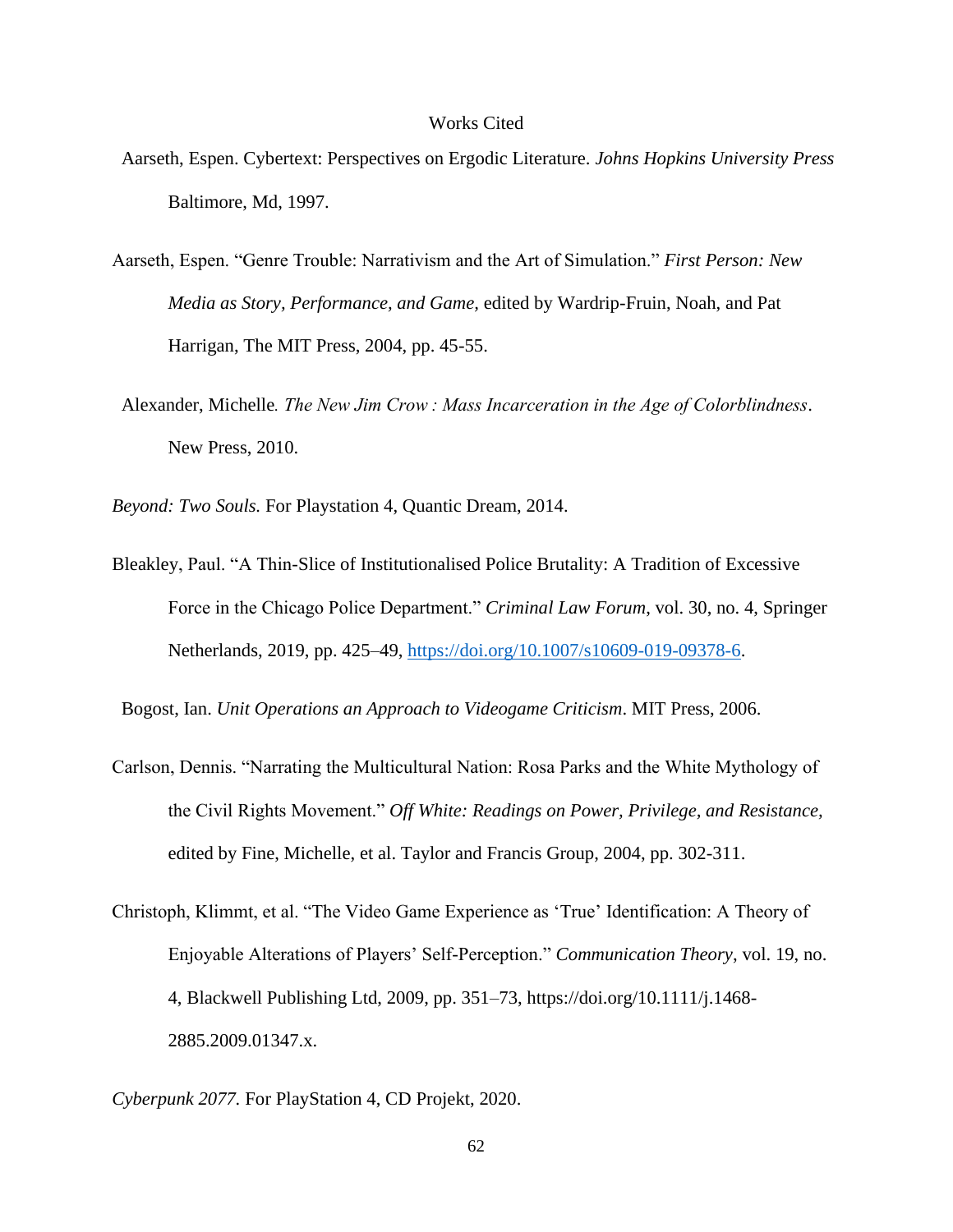- Darda, Joseph. "MLK at the LA Riots: Civil Rights, Memory, and Neoliberalism in Charles Johnson's Dreamer." *Twentieth Century Literature*, vol. 60, no. 2, *Duke University Press*, 2014, pp. 197–221, [https://doi.org/10.1215/0041462X-2014-3008.](https://doi.org/10.1215/0041462X-2014-3008)
- DeAngelis, Reed T. "Systemic Racism in Police Killings: New Evidence From the Mapping Police Violence Database, 2013–2021." *Race and Justice*, Oct. 2021, doi:10.1177/21533687211047943.

*Detroit: Become Human.* Version 1.08 for PlayStation 4, Quantic Dream, 2018.

*The Elder Scrolls V: Skyrim—Special Edition.* For PlayStation 4, Bethesda, 2016.

- Hall, Jacquelyn Dowd. "The Long Civil Rights Movement and the Political Uses of the Past." *The Journal of American History* (Bloomington, Ind.), vol. 91, no. 4, Organization of American Historians, 2005, pp. 1233–63, [https://doi.org/10.2307/3660172.](https://doi.org/10.2307/3660172)
- Haraway, Donna Jeanne. "A Cyborg Manifesto." *Simians, Cyborgs, and Women : The Reinvention of Nature*. Routledge, 1991, pp. 149-181.
- Hayles, N. Katherine*. How We Became Posthuman Virtual Bodies in Cybernetics, Literature, and Informatics.* University of Chicago Press, 1999.

*Heavy Rain.* For PlayStation 3, Quantic Dream, 2010.

- "Heavy Rain Official Trailer." *YouTube,* uploaded by JosPlays, 3 Nov. 2012, <https://www.youtube.com/watch?v=fMK6sTnMxBI>
- Holl, Elisabeth, and André Melzer. "Moral Minds in Gaming: A Quantitative Case Study of Moral Decisions in Detroit: Become Human." *Journal of Media Psychology*, Hogrefe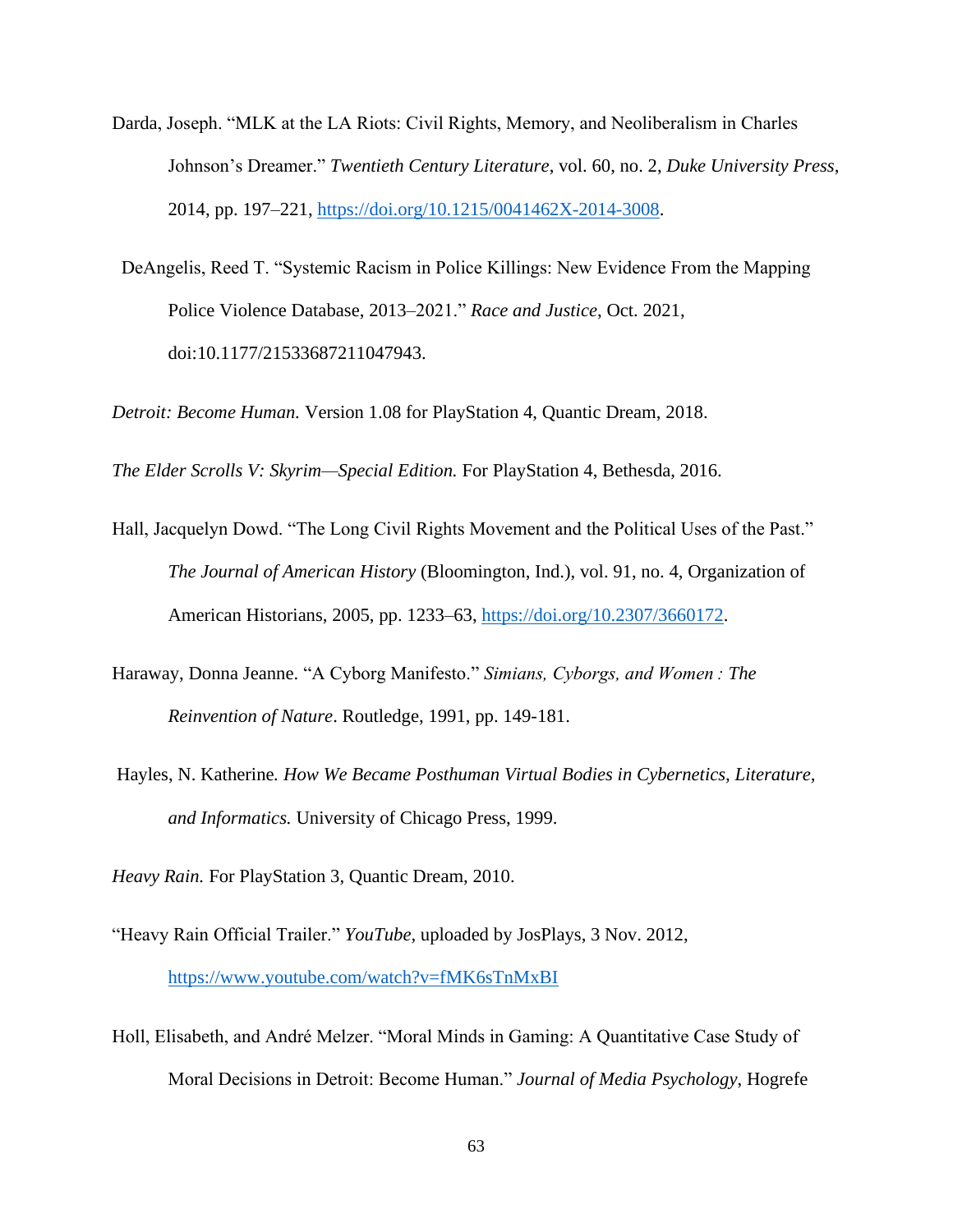Publishing, 2021, [https://doi.org/10.1027/1864-1105/a000323.](https://doi.org/10.1027/1864-1105/a000323)

*Indigo Prophecy.* For PlayStation 2, Quantic Dream, 2005.

- Juul, Jesper. *Half-Real: Video Games Between Real Rules and Fictional Worlds*. MIT Press, 2005, pp. ix–ix.
- Levan, Kristine, and Kelsey Stevenson. "'There's Gonna Be Bad Apples': Police-Community Relations through the Lens of Media Exposure Among University Students." *International Journal for Crime, Justice and Social Democracy*, vol. 8, no. 2, Queensland University of Technology, 2019, pp. 83–105, https://doi.org/10.5204/ijcjsd.v8i2.1039..
- Mawhorter, Peter, et al. "Choice Poetics by Example." *Arts* (Basel), vol. 7, no. 3, MDPI AG, 2018, p. 47–, [https://doi.org/10.3390/arts7030047.](https://doi.org/10.3390/arts7030047)

*Mass Effect: Legendary Edition.* For PlayStation 4, Bioware, 2021.

- McDowell, Meghan G., and Luis A. Fernandez. "'Disband, Disempower, and Disarm': Amplifying the Theory and Practice of Police Abolition." *Critical Criminology* (Richmond, B.C.), vol. 26, no. 3, Springer Netherlands, 2018, pp. 373–91, https://doi.org/10.1007/s10612-018-9400-4.
- McLeod, Allegra M. "Envisioning Abolition Democracy." *Harvard Law Review*, vol. 132, no. 6, Harvard Law Review Association, 2019, pp. 1613–49.
- McLeod, Allegra M. "Police Violence, Constitutional Complicity, and Another Vantage." *The Supreme Court Review*, vol. 2016, no. 1, University of Chicago Press, 2017, pp. 157–95, [https://doi.org/10.1086/691204.](https://doi.org/10.1086/691204)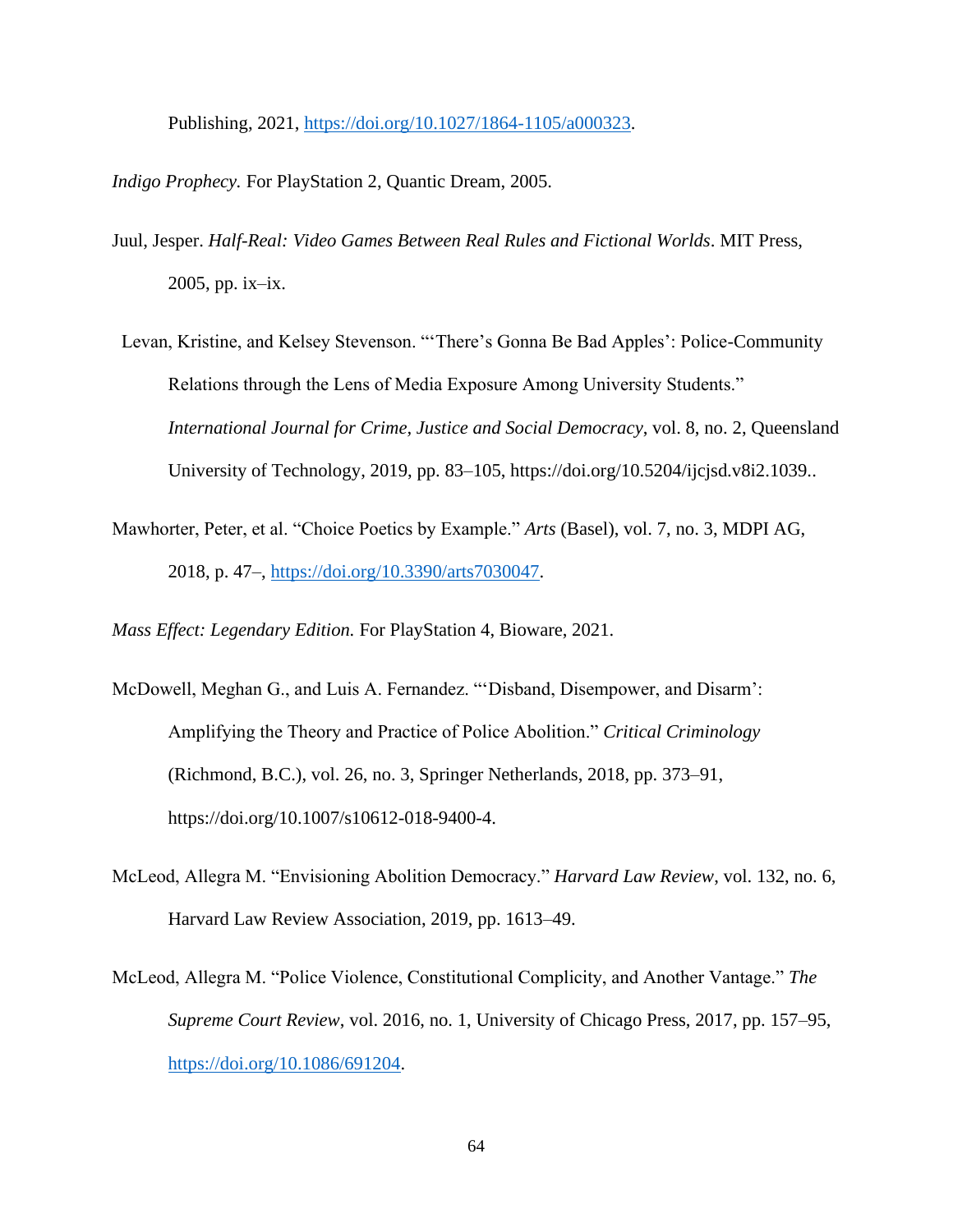- Moya, Paula M. L. *The Social Imperative : Race, Close Reading, and Contemporary Literary Criticism*. Stanford University Press, 2016, [https://doi.org/10.1515/9780804797030.](https://doi.org/10.1515/9780804797030)
- Oliver, Mary Beth, et al. "Video Games and Meaningful Entertainment Experiences." *Psychology of Popular Media Culture*, American Psychological Association, 2015, pp. 390-405.
- *Omikron: The Nomad Soul.* For PC, Quantic Dream, 1999
- *Our Friend, Martin.* Directed by Rob Smiley and Vincenzo Trippet, DIC Entertainment, L.P., 1999.
- Papazian, Gretchen. "A Possible Childhood: Video Games, Narrative, and the Child Player." *Children's Literature Association Quarterly*, vol. 35, no. 4, Johns Hopkins University Press, 2010, pp. 450–58, [https://doi.org/10.1353/chq.2010.0017.](https://doi.org/10.1353/chq.2010.0017)
- Parrott, Scott, and Caroline T. Parrott. "Law & Disorder: The Portrayal of Mental Illness in U.S. Crime Dramas." *Journal of Broadcasting & Electronic Media,* vol. 59, no. 4, Routledge, 2015, pp. 640–57, https://doi.org/10.1080/08838151.2015.1093486.
- Peay, Periloux C., and Tyler Camarillo. "No Justice! Black Protests? No Peace: The Racial Nature of Threat Evaluations of Nonviolent #BlackLivesMatter Protests." *Social Science Quarterly*, vol. 102, no. 1, Wiley Subscription Services, Inc, 2021, pp. 198–208, [https://doi.org/10.1111/ssqu.12902.](https://doi.org/10.1111/ssqu.12902)
- Pelak, Cynthia Fabrizio. "Institutionalizing Counter-Memories of the U.S. Civil Rights Movement: The National Civil Rights Museum and an Application of the Interest-Convergence Principle." *Sociological Forum*, vol. 30, no. 2, [Wiley, Springer], 2015, pp. 305–27,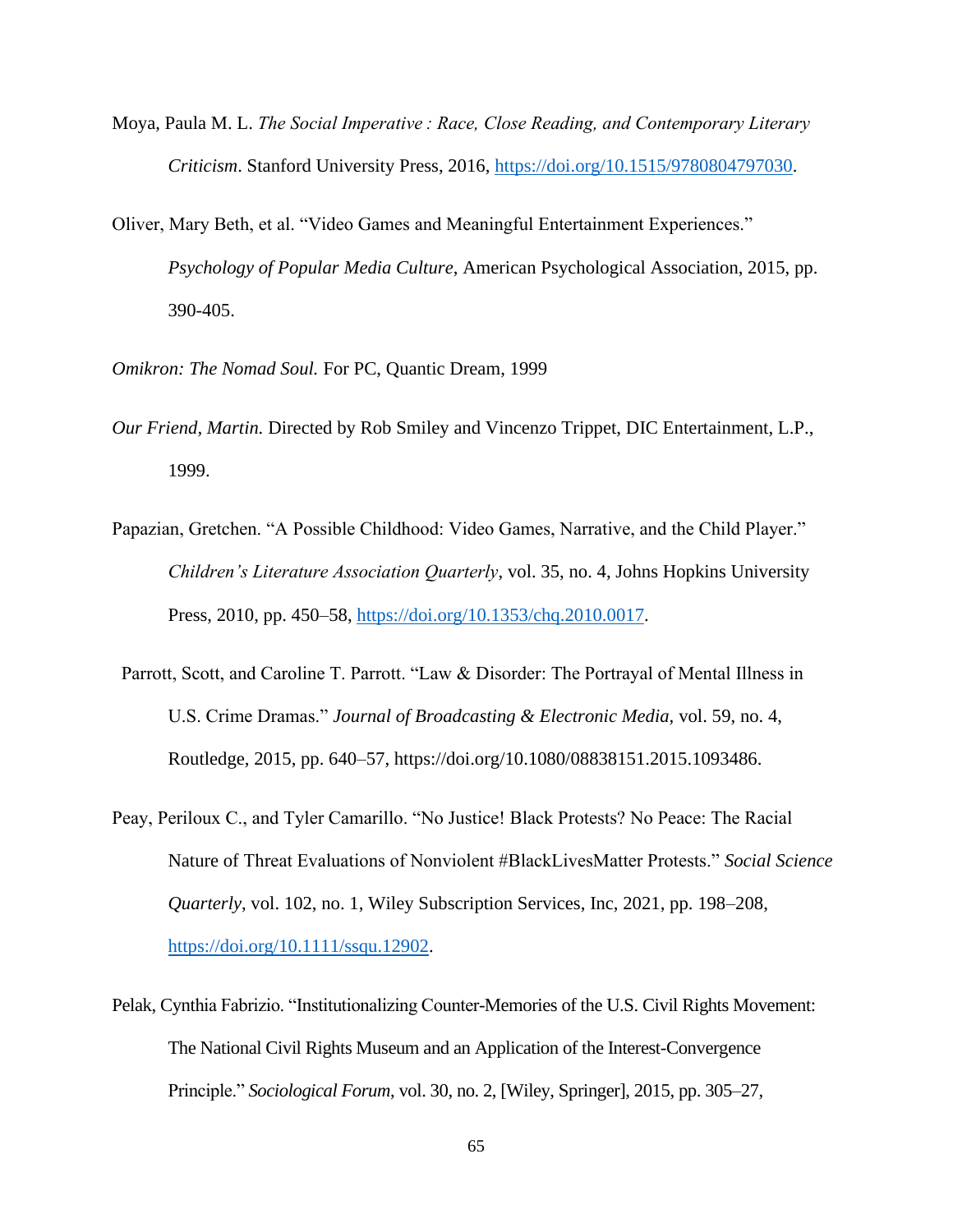http://www.*jstor*[.org/stable/43654117.](http://www.jstor.org/stable/43654117)

- Pettigrew, Thomas F. "The Ultimate Attribution Error: Extending Allport's Cognitive Analysis of Prejudice." *Personality and Social Psychology Bulletin*, vol. 5, no. 4, Oct. 1979, pp. 461–476, doi:10.1177/014616727900500407.
- Pugh, Tison*. Chaucer's Losers, Nintendo's Children, and Other Forays in Queer Ludonarratology*. UNP - Nebraska, 2019, [https://doi.org/10.2307/j.ctvr43mbg.](https://doi.org/10.2307/j.ctvr43mbg)
- Purnell, Derecka. *Becoming Abolitionists: Police, Protests, and the Pursuit of Freedom*. Astra Publishing House, 2021.
- Ruth, Michael. *Police Brutality*. Greenhaven Press, a part of Gale, Cengage Learning, 2016.
- Schubert, Stefan. "'Liberty for Androids!': Player Choice, Politics, and Populism in Detroit: Become Human." *European Journal of American Studies*, vol. 16, no. 3, European Association for American Studies, 2021, [https://doi.org/10.4000/ejas.17360.](https://doi.org/10.4000/ejas.17360)
- Shrikant, Natasha, and Rahul Sambaraju. "'A Police Officer Shot a Black Man': Racial Categorization, Racism, and Mundane Culpability in News Reports of Police Shootings of Black People in the United States of America." *British Journal of Social Psychology*, vol. 60, no. 4, Wiley Subscription Services, Inc, 2021, pp. 1196–217, https://doi.org/10.1111/bjso.12490.
- Simmons, Kami Chavis. "New Governance and the 'New Paradigm' of Police Accountability: a Democratic Approach to Police Reform." *Catholic University Law Review*, vol. 59, no. 2, The Catholic University of America Press, 2010, pp. 373–426.